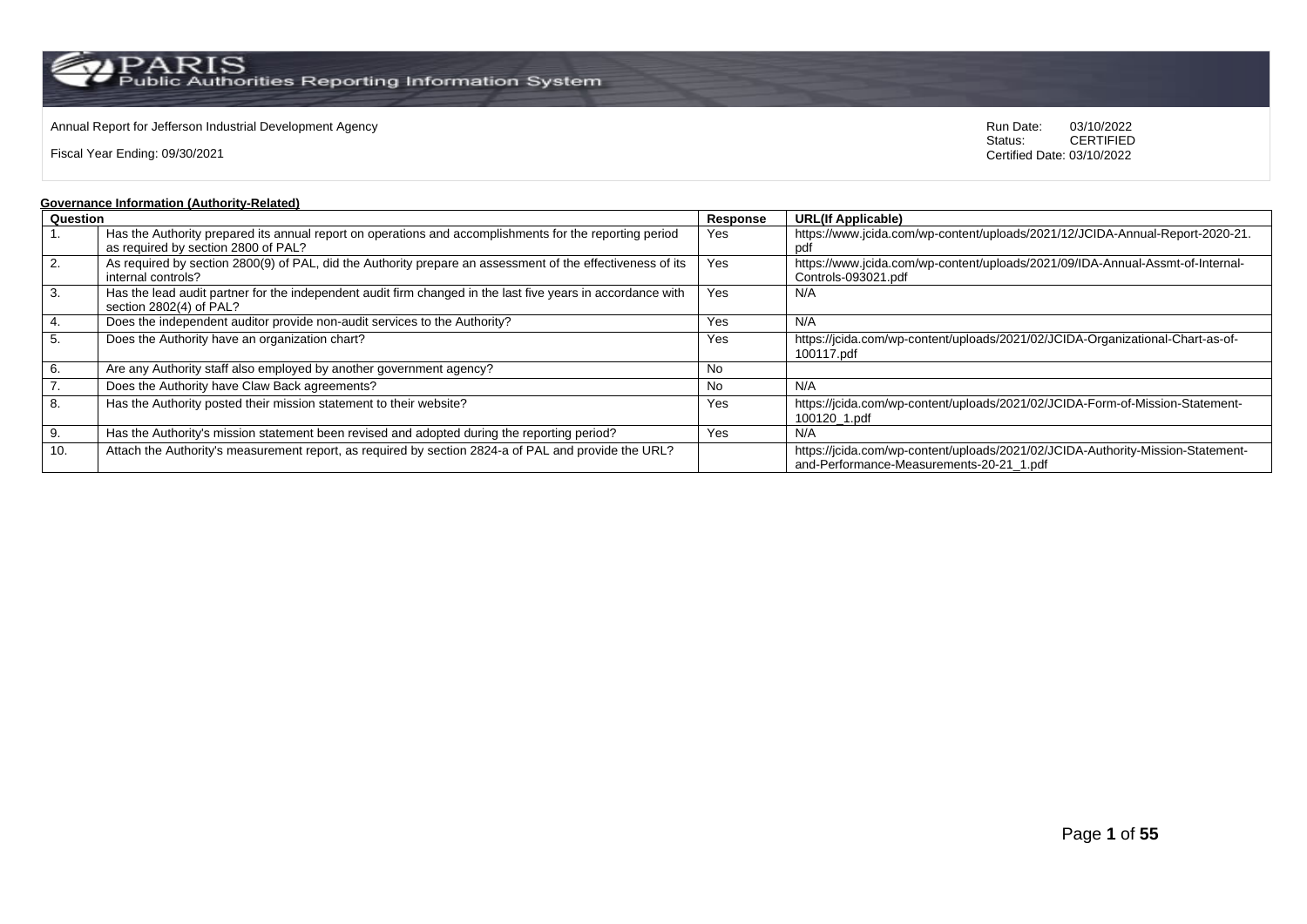$\operatorname{PARIS}_{\text{Public Authorities}\,\text{Reporting\,\text{Information System}}}$ 

### Annual Report for Jefferson Industrial Development Agency<br>
Status: CERTIFIED<br>
CERTIFIED

Fiscal Year Ending: 09/30/2021

CERTIFIED Certified Date: 03/10/2022

#### **Governance Information (Board-Related)**

| Question |                                                                                                                                                    | Response  | <b>URL(If Applicable)</b>                                                                        |
|----------|----------------------------------------------------------------------------------------------------------------------------------------------------|-----------|--------------------------------------------------------------------------------------------------|
|          | Has the Board established a Governance Committee in accordance with Section 2824(7) of PAL?                                                        | Yes       | N/A                                                                                              |
| 2.       | Has the Board established an Audit Committee in accordance with Section 2824(4) of PAL?                                                            | Yes       | N/A                                                                                              |
| 3.       | Has the Board established a Finance Committee in accordance with Section 2824(8) of PAL?                                                           | Yes       | N/A                                                                                              |
| 4.       | Provide a URL link where a list of Board committees can be found (including the name of the committee<br>and the date established):                |           | https://www.jcida.com/about-us/jcida/                                                            |
| 5.       | Does the majority of the Board meet the independence requirements of Section 2825(2) of PAL?                                                       | Yes       | N/A                                                                                              |
| 6.       | Provide a URL link to the minutes of the Board and committee meetings held during the covered fiscal<br>vear                                       |           | https://www.jcida.com/about-us/jcida/                                                            |
| 7.       | Has the Board adopted bylaws and made them available to Board members and staff?                                                                   | Yes       | https://jcida.com/wp-content/uploads/2021/02/JCIDA-BYLAWS-100120 1.pdf                           |
| 8.       | Has the Board adopted a code of ethics for Board members and staff?                                                                                | Yes       | https://jcida.com/wp-content/uploads/2021/02/JCIDA-Code-of-Ethics-Policy-<br>100120_1.pdf        |
| 9.       | Does the Board review and monitor the Authority's implementation of financial and management controls?                                             | Yes       | N/A                                                                                              |
| 10.      | Does the Board execute direct oversight of the CEO and management in accordance with Section 2824(1)<br>of PAL?                                    | Yes       | N/A                                                                                              |
| 11.      | Has the Board adopted policies for the following in accordance with Section 2824(1) of PAL?                                                        |           |                                                                                                  |
|          | Salary and Compensation                                                                                                                            | Yes       | N/A                                                                                              |
|          | Time and Attendance                                                                                                                                | Yes       | N/A                                                                                              |
|          | Whistleblower Protection                                                                                                                           | Yes       | N/A                                                                                              |
|          | Defense and Indemnification of Board Members                                                                                                       | Yes       | N/A                                                                                              |
| 12.      | Has the Board adopted a policy prohibiting the extension of credit to Board members and staff in<br>accordance with Section 2824(5) of PAL?        | Yes       | N/A                                                                                              |
| 13.      | Are the Authority's Board members, officers, and staff required to submit financial disclosure forms in<br>accordance with Section 2825(3) of PAL? | Yes       | N/A                                                                                              |
| 14.      | Was a performance evaluation of the board completed?                                                                                               | Yes       | N/A                                                                                              |
| 15.      | Was compensation paid by the Authority made in accordance with employee or union contracts?                                                        | Yes       | N/A                                                                                              |
| 16.      | Has the board adopted a conditional/additional compensation policy governing all employees?                                                        | <b>No</b> |                                                                                                  |
| 17.      | Has the board adopted a Uniform Tax Exemption Policy(UTEP) according to Section 874(4) of GML?                                                     | Yes       | https://jcida.com/wp-content/uploads/2021/02/JCIDA-UTEP-adopted-020118-<br>reviewed-100120 1.pdf |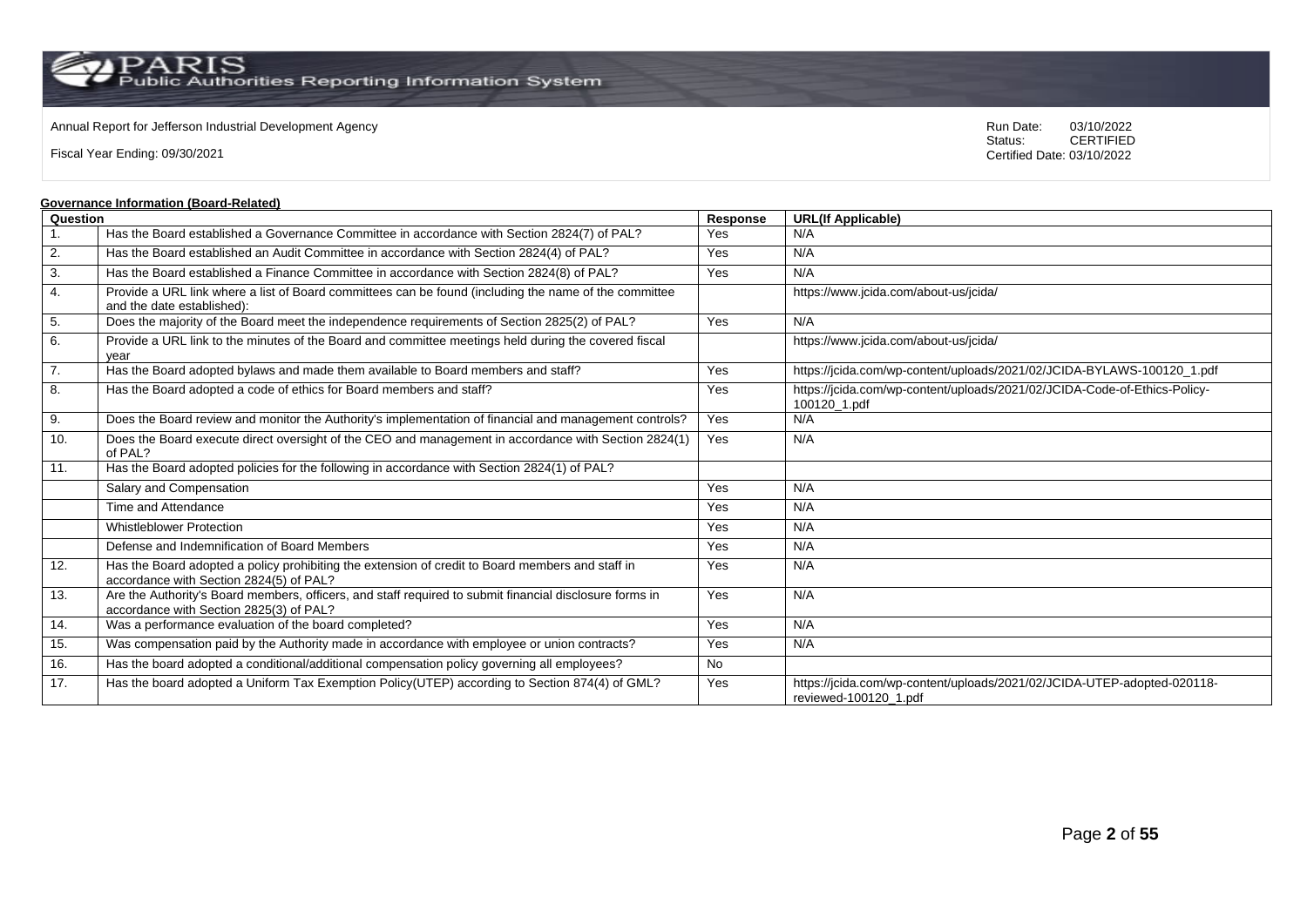Annual Report for Jefferson Industrial Development Agency<br>
Status: CERTIFIED<br>
CERTIFIED

Fiscal Year Ending: 09/30/2021

CERTIFIED Certified Date: 03/10/2022

### **Board of Directors Listing**

| <b>Name</b>                    | Aliasso, Jr., Robert E | Nominated By                          | Local     |
|--------------------------------|------------------------|---------------------------------------|-----------|
| <b>Chair of the Board</b>      | No                     | <b>Appointed By</b>                   | Local     |
| If yes, Chair Designated by    |                        | <b>Confirmed by Senate?</b>           | N/A       |
| <b>Term Start Date</b>         | 12/10/2019             | Has the Board Member/Designee         | Yes       |
|                                |                        | Signed the Acknowledgement of         |           |
|                                |                        | <b>Fiduciary Duty?</b>                |           |
| <b>Term Expiration Date</b>    | 12/31/2023             | <b>Complied with Training</b>         | Yes       |
|                                |                        | <b>Requirement of Section 2824?</b>   |           |
| <b>Title</b>                   |                        | Does the Board Member/Designee        | <b>No</b> |
|                                |                        | also Hold an Elected or Appointed     |           |
|                                |                        | <b>State Government Position?</b>     |           |
| Has the Board Member Appointed |                        | Does the Board Member/Designee        | <b>No</b> |
| a Designee?                    |                        | also Hold an Elected or Appointed     |           |
|                                |                        | <b>Municipal Government Position?</b> |           |
| <b>Designee Name</b>           |                        | Ex-Officio                            |           |

| Name                                          | Converse, David J | Nominated By                                                                                                 | Local     |
|-----------------------------------------------|-------------------|--------------------------------------------------------------------------------------------------------------|-----------|
| <b>Chair of the Board</b>                     | Yes               | <b>Appointed By</b>                                                                                          | Local     |
| If yes, Chair Designated by                   | Elected by Board  | <b>Confirmed by Senate?</b>                                                                                  | N/A       |
| <b>Term Start Date</b>                        | 3/5/2019          | Has the Board Member/Designee<br>Signed the Acknowledgement of<br><b>Fiduciary Duty?</b>                     | Yes       |
| <b>Term Expiration Date</b>                   | 12/31/2022        | <b>Complied with Training</b><br><b>Requirement of Section 2824?</b>                                         | Yes       |
| <b>Title</b>                                  |                   | Does the Board Member/Designee<br>also Hold an Elected or Appointed<br><b>State Government Position?</b>     | No        |
| Has the Board Member Appointed<br>a Designee? |                   | Does the Board Member/Designee<br>also Hold an Elected or Appointed<br><b>Municipal Government Position?</b> | <b>No</b> |
| <b>Designee Name</b>                          |                   | Ex-Officio                                                                                                   |           |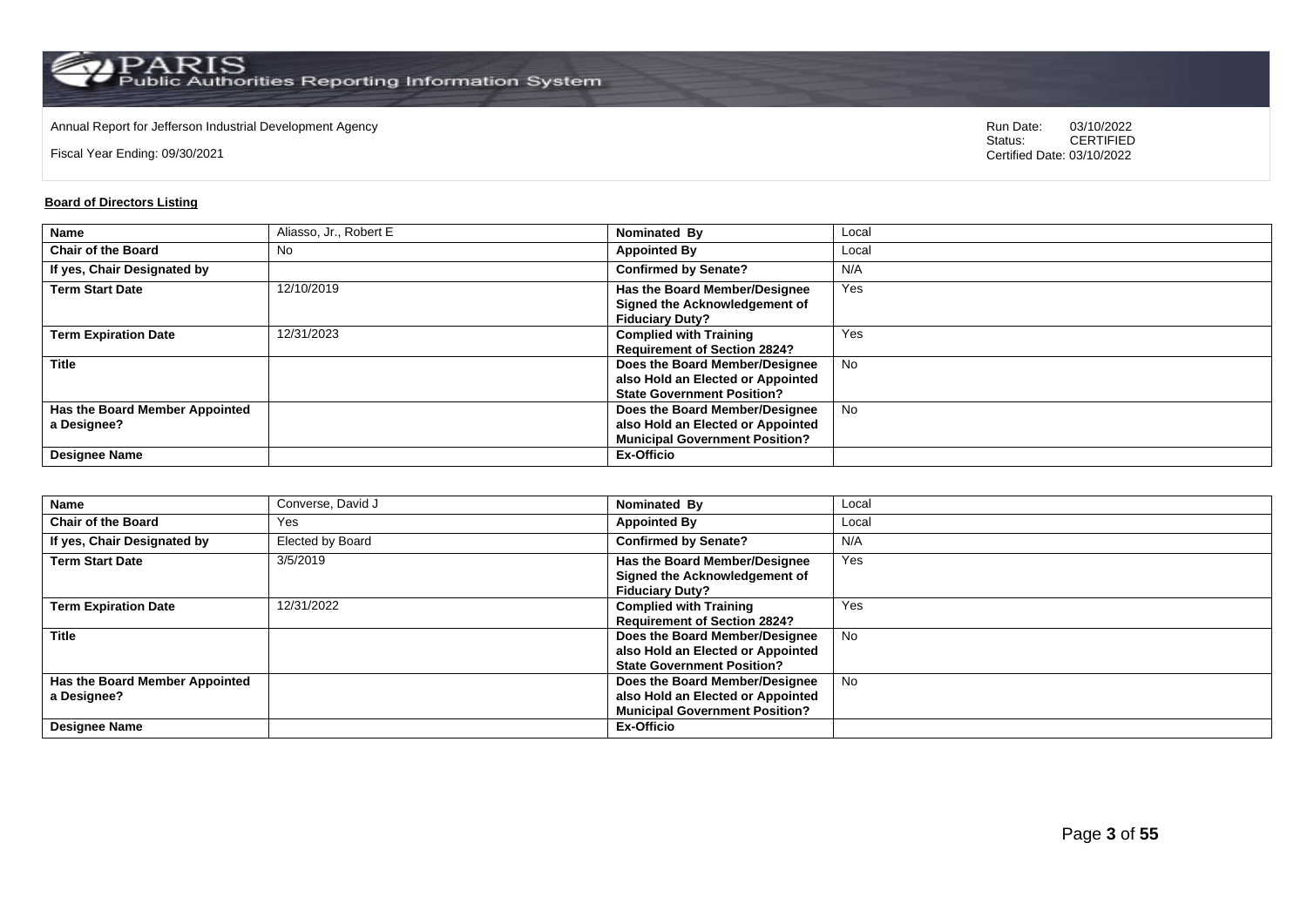# Annual Report for Jefferson Industrial Development Agency<br>
Status: CERTIFIED

Fiscal Year Ending: 09/30/2021

| <b>Name</b>                                                           | Jennings, John | Nominated By                                                                                                                      | Local     |
|-----------------------------------------------------------------------|----------------|-----------------------------------------------------------------------------------------------------------------------------------|-----------|
| <b>Chair of the Board</b>                                             | No             | <b>Appointed By</b>                                                                                                               | Local     |
| If yes, Chair Designated by                                           |                | <b>Confirmed by Senate?</b>                                                                                                       | N/A       |
| <b>Term Start Date</b>                                                | 11/13/2018     | Has the Board Member/Designee<br>Signed the Acknowledgement of<br><b>Fiduciary Duty?</b>                                          | Yes       |
| <b>Term Expiration Date</b>                                           | 12/31/2022     | <b>Complied with Training</b><br><b>Requirement of Section 2824?</b>                                                              | Yes       |
| <b>Title</b>                                                          |                | Does the Board Member/Designee<br>also Hold an Elected or Appointed<br><b>State Government Position?</b>                          | <b>No</b> |
| Has the Board Member Appointed<br>a Designee?<br><b>Designee Name</b> |                | Does the Board Member/Designee<br>also Hold an Elected or Appointed<br><b>Municipal Government Position?</b><br><b>Ex-Officio</b> | <b>No</b> |

| <b>Name</b>                    | Johnson, William W | Nominated By                          | Local |
|--------------------------------|--------------------|---------------------------------------|-------|
| <b>Chair of the Board</b>      | No                 | <b>Appointed By</b>                   | Local |
| If yes, Chair Designated by    |                    | <b>Confirmed by Senate?</b>           | N/A   |
| <b>Term Start Date</b>         | 12/10/2019         | <b>Has the Board Member/Designee</b>  | Yes   |
|                                |                    | Signed the Acknowledgement of         |       |
|                                |                    | <b>Fiduciary Duty?</b>                |       |
| <b>Term Expiration Date</b>    | 12/31/2021         | <b>Complied with Training</b>         | Yes   |
|                                |                    | <b>Requirement of Section 2824?</b>   |       |
| <b>Title</b>                   |                    | Does the Board Member/Designee        | No    |
|                                |                    | also Hold an Elected or Appointed     |       |
|                                |                    | <b>State Government Position?</b>     |       |
| Has the Board Member Appointed |                    | Does the Board Member/Designee        | Yes   |
| a Designee?                    |                    | also Hold an Elected or Appointed     |       |
|                                |                    | <b>Municipal Government Position?</b> |       |
| <b>Designee Name</b>           |                    | Ex-Officio                            |       |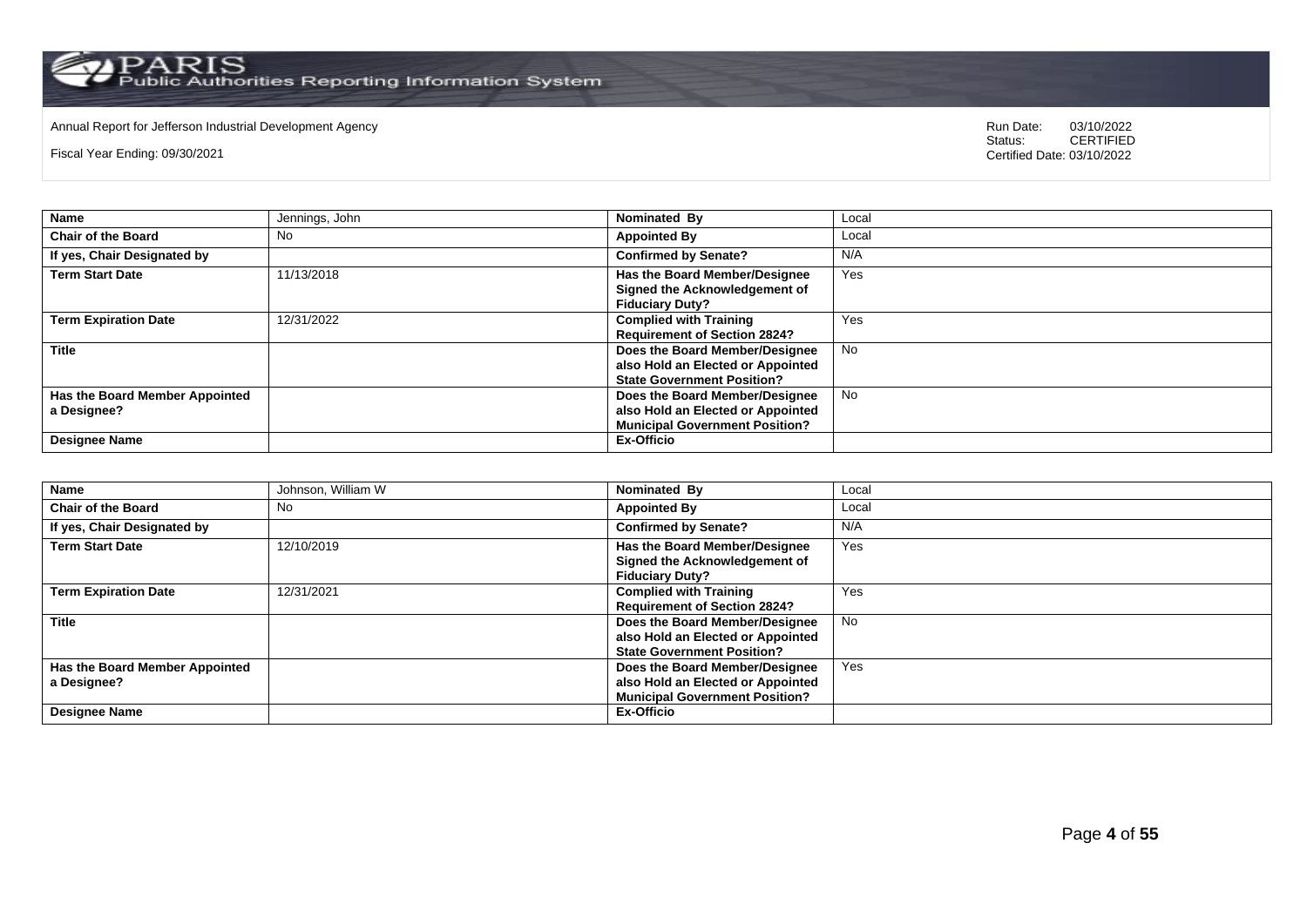# Annual Report for Jefferson Industrial Development Agency<br>
Status: CERTIFIED

Fiscal Year Ending: 09/30/2021

| <b>Name</b>                    | L'Huillier, Lisa | Nominated By                          | Local     |
|--------------------------------|------------------|---------------------------------------|-----------|
| <b>Chair of the Board</b>      | No               | <b>Appointed By</b>                   | Local     |
| If yes, Chair Designated by    |                  | <b>Confirmed by Senate?</b>           | N/A       |
| <b>Term Start Date</b>         | 2/2/2021         | Has the Board Member/Designee         | Yes       |
|                                |                  | Signed the Acknowledgement of         |           |
|                                |                  | <b>Fiduciary Duty?</b>                |           |
| <b>Term Expiration Date</b>    | 12/31/2024       | <b>Complied with Training</b>         | Yes       |
|                                |                  | <b>Requirement of Section 2824?</b>   |           |
| <b>Title</b>                   |                  | Does the Board Member/Designee        | <b>No</b> |
|                                |                  | also Hold an Elected or Appointed     |           |
|                                |                  | <b>State Government Position?</b>     |           |
| Has the Board Member Appointed |                  | Does the Board Member/Designee        | Yes       |
| a Designee?                    |                  | also Hold an Elected or Appointed     |           |
|                                |                  | <b>Municipal Government Position?</b> |           |
| <b>Designee Name</b>           |                  | <b>Ex-Officio</b>                     |           |

| <b>Name</b>                    | Walldroff, W. Edward | Nominated By                          | Local     |
|--------------------------------|----------------------|---------------------------------------|-----------|
| <b>Chair of the Board</b>      | No                   | <b>Appointed By</b>                   | Local     |
| If yes, Chair Designated by    |                      | <b>Confirmed by Senate?</b>           | N/A       |
| <b>Term Start Date</b>         | 3/5/2019             | <b>Has the Board Member/Designee</b>  | Yes       |
|                                |                      | Signed the Acknowledgement of         |           |
|                                |                      | <b>Fiduciary Duty?</b>                |           |
| <b>Term Expiration Date</b>    | 12/31/2022           | <b>Complied with Training</b>         | Yes       |
|                                |                      | <b>Requirement of Section 2824?</b>   |           |
| <b>Title</b>                   |                      | Does the Board Member/Designee        | <b>No</b> |
|                                |                      | also Hold an Elected or Appointed     |           |
|                                |                      | <b>State Government Position?</b>     |           |
| Has the Board Member Appointed |                      | Does the Board Member/Designee        | <b>No</b> |
| a Designee?                    |                      | also Hold an Elected or Appointed     |           |
|                                |                      | <b>Municipal Government Position?</b> |           |
| <b>Designee Name</b>           |                      | Ex-Officio                            |           |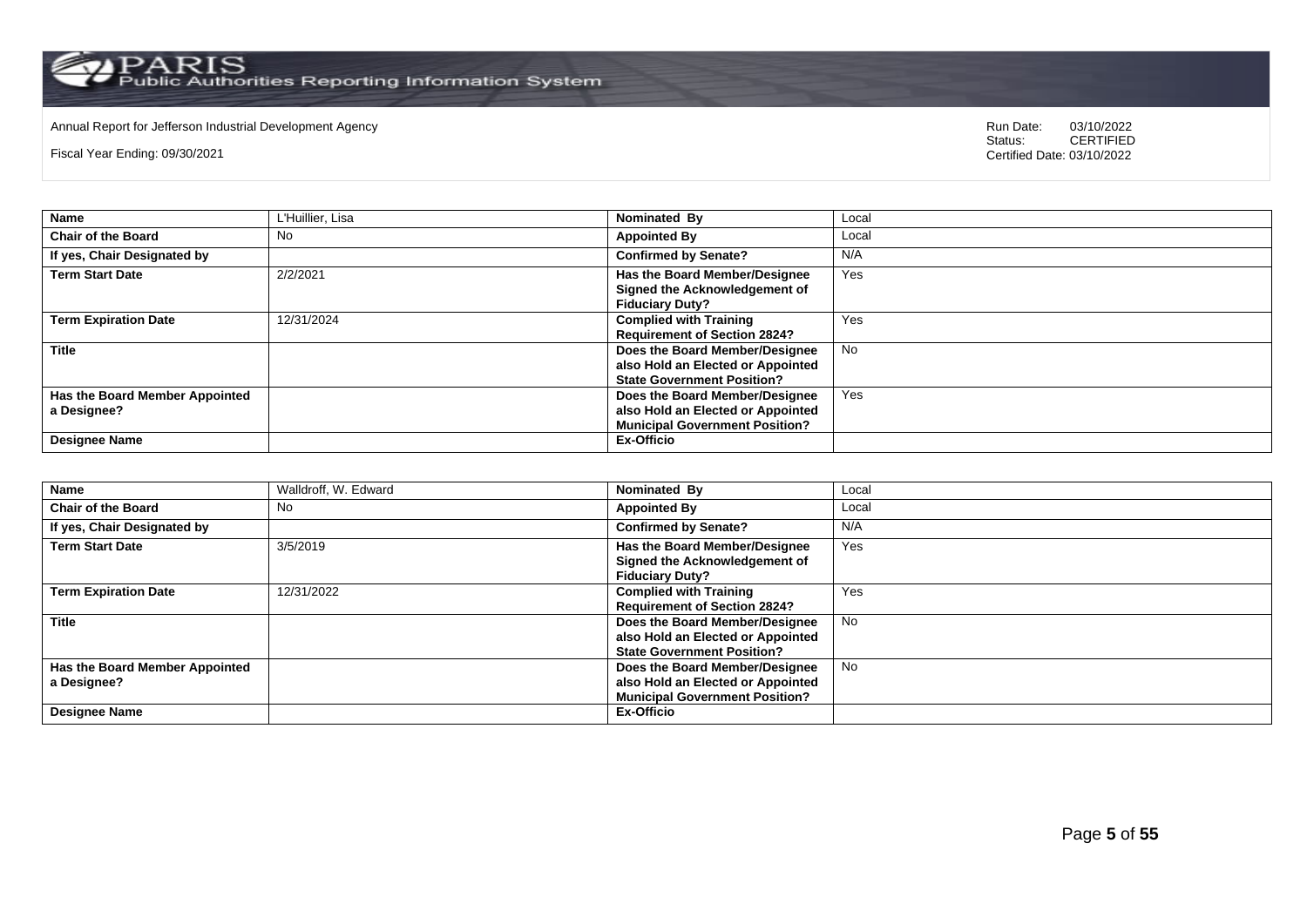# Annual Report for Jefferson Industrial Development Agency<br>
Status: CERTIFIED

Fiscal Year Ending: 09/30/2021

|                                                                       | Nominated By                                                                                                                      | Local     |
|-----------------------------------------------------------------------|-----------------------------------------------------------------------------------------------------------------------------------|-----------|
| <b>Chair of the Board</b><br>No                                       | <b>Appointed By</b>                                                                                                               | Local     |
| If yes, Chair Designated by                                           | <b>Confirmed by Senate?</b>                                                                                                       | N/A       |
| <b>Term Start Date</b><br>2/2/2021                                    | Has the Board Member/Designee<br>Signed the Acknowledgement of<br><b>Fiduciary Duty?</b>                                          | Yes       |
| 12/31/2024<br><b>Term Expiration Date</b>                             | <b>Complied with Training</b><br><b>Requirement of Section 2824?</b>                                                              | Yes       |
| <b>Title</b>                                                          | Does the Board Member/Designee<br>also Hold an Elected or Appointed<br><b>State Government Position?</b>                          | <b>No</b> |
| Has the Board Member Appointed<br>a Designee?<br><b>Designee Name</b> | Does the Board Member/Designee<br>also Hold an Elected or Appointed<br><b>Municipal Government Position?</b><br><b>Ex-Officio</b> | <b>No</b> |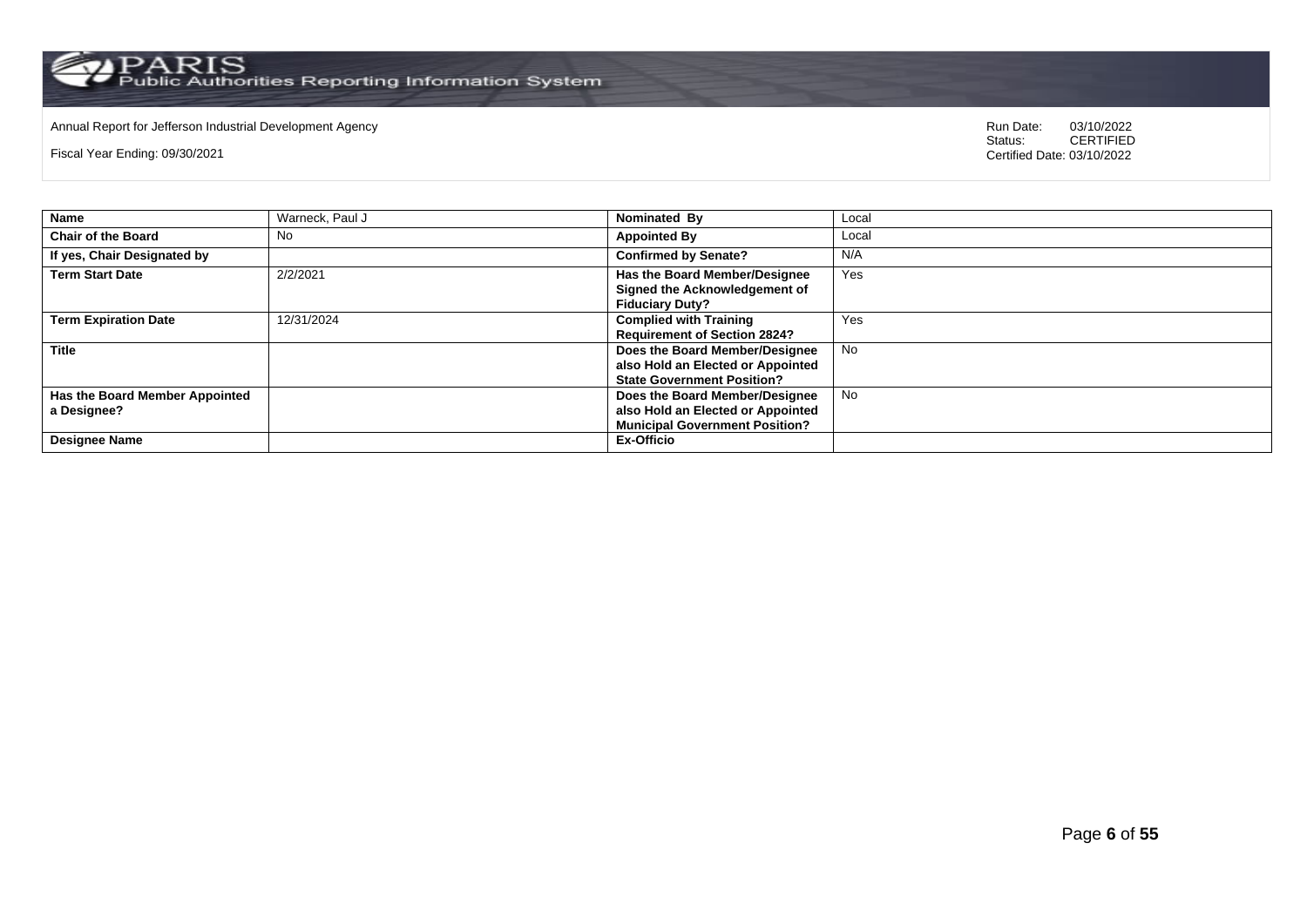# Annual Report for Jefferson Industrial Development Agency<br>
Status: CERTIFIED

Fiscal Year Ending: 09/30/2021

CERTIFIED Certified Date: 03/10/2022

### **Staff Listing**

| <b>Name</b>                             | <b>Title</b>                 | Group                          | <b>Department Union</b><br><b>Subsidiary</b> | <b>Name</b> | <b>Bargaining Full Time/ Exempt Base</b><br>Unit | <b>Part Time</b> |           | <b>Annualized</b><br><b>Salary</b> | <b>Actual</b><br>salary paid<br>to the<br>Individual | Over<br>time<br>paid by<br><b>Authority</b> | Performance Extra Pay<br><b>Bonus</b> |        | Other<br>Allowances/<br><b>Adjustments</b> | Total<br>Compensation/ Compensation also paid by | Individual<br>another entity made by<br>to perform<br>the work of<br>the authority | If yes Is<br>payment<br>state or<br>local<br>governm<br>ent |
|-----------------------------------------|------------------------------|--------------------------------|----------------------------------------------|-------------|--------------------------------------------------|------------------|-----------|------------------------------------|------------------------------------------------------|---------------------------------------------|---------------------------------------|--------|--------------------------------------------|--------------------------------------------------|------------------------------------------------------------------------------------|-------------------------------------------------------------|
| Alexander,<br>Donald C                  | <b>CEO</b>                   | Executive                      |                                              |             |                                                  |                  | Yes       | \$0.00                             | \$0.00                                               | \$0.00                                      | \$0.00                                | \$0.00 | \$0.00                                     | \$0.00Yes                                        |                                                                                    | <b>No</b>                                                   |
| Countryman,<br>Jerry                    | <b>Building</b><br>Custodian | Operational                    |                                              |             |                                                  | ĪРТ              | <b>No</b> | \$0.00                             | \$0.00                                               | \$0.00                                      | \$0.00                                | \$0.00 | \$0.00                                     | \$0.00Yes                                        |                                                                                    | <b>No</b>                                                   |
| Eaton, Lyle V                           | <b>CFO</b>                   | Managerial                     |                                              |             |                                                  |                  | Yes       | \$0.00                             | \$0.00                                               | \$0.00                                      | \$0.00                                | \$0.00 | \$0.00                                     | \$0.00Yes                                        |                                                                                    | <b>No</b>                                                   |
| Matteson, Jay MAgricultural Operational | Coordinator                  |                                |                                              |             |                                                  | FT               | Yes       | \$0.00                             | \$0.00                                               | \$0.00                                      | \$0.00                                | \$0.00 | \$0.00                                     | \$0.00Yes                                        |                                                                                    | <b>No</b>                                                   |
| Nuffer, Joy E                           | Finance<br>Assistant         | Administrative<br>and Clerical |                                              |             |                                                  |                  | <b>No</b> | \$0.00                             | \$0.00                                               | \$0.00                                      | \$0.00                                | \$0.00 | \$0.00                                     | \$0.00Yes                                        |                                                                                    | <b>No</b>                                                   |
| Sampson,<br>Peggy S                     | Executive<br>Assistant       | Administrative<br>and Clerical |                                              |             |                                                  |                  | Yes       | \$0.00                             | \$0.00                                               | \$0.00                                      | \$0.00                                | \$0.00 | \$0.00                                     | \$0.00Yes                                        |                                                                                    | <b>No</b>                                                   |
| Weir, Frank M                           | Deputy<br><b>CEO</b>         | Executive                      |                                              |             |                                                  | FT               | Yes       | \$0.00                             | \$0.00                                               | \$0.00                                      | \$0.00                                | \$0.00 | \$0.00                                     | \$0.00Yes                                        |                                                                                    | <b>No</b>                                                   |
| Zembiec, David CEO                      |                              | Executive                      |                                              |             |                                                  | FT               | Yes       | \$0.00                             | \$0.00                                               | \$0.00                                      | \$0.00                                | \$0.00 | \$0.00                                     | \$0.00Yes                                        |                                                                                    | <b>No</b>                                                   |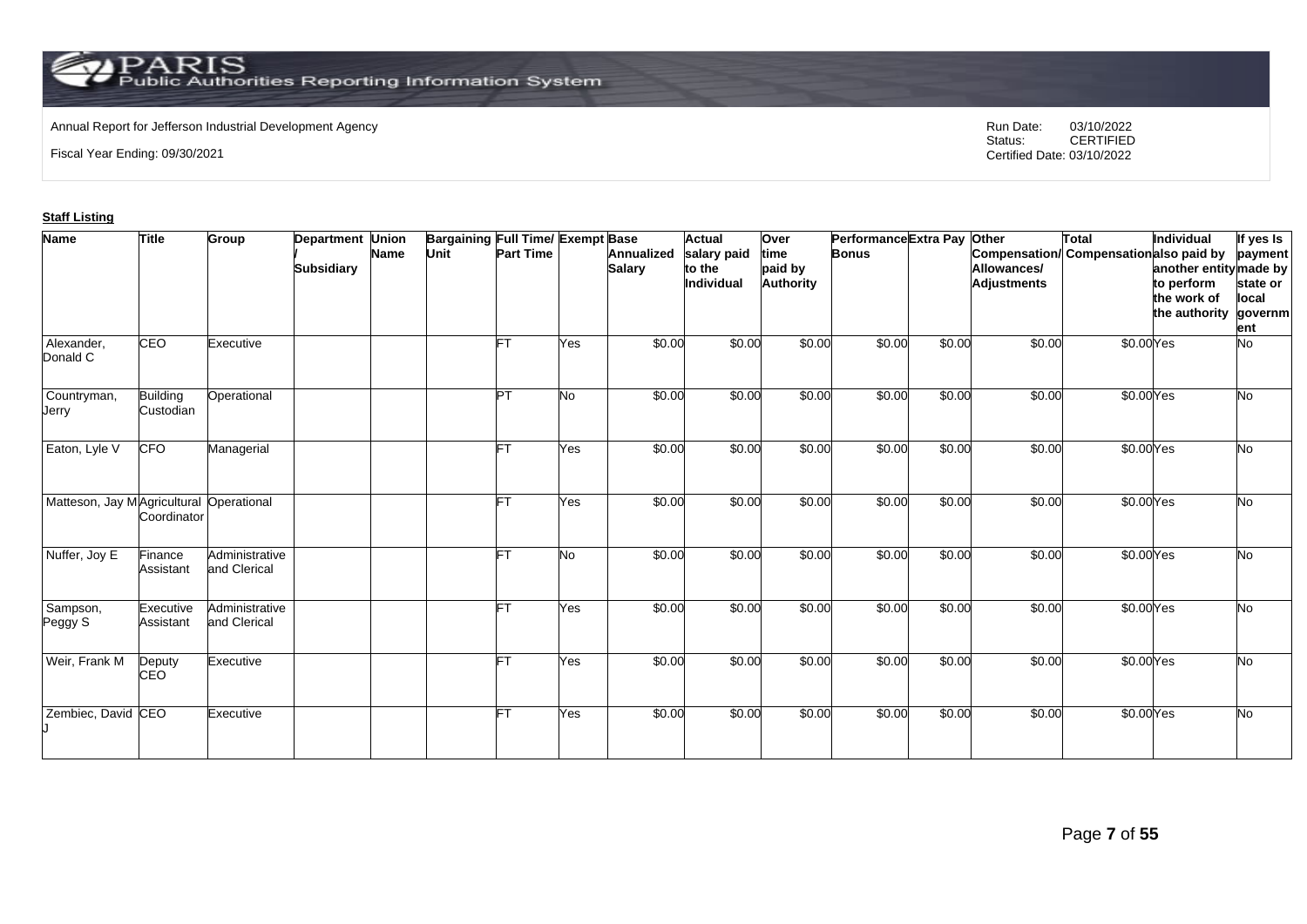Annual Report for Jefferson Industrial Development Agency<br>
Status: CERTIFIED<br>
CERTIFIED

Fiscal Year Ending: 09/30/2021

CERTIFIED Certified Date: 03/10/2022

#### **Benefit Information**

During the fiscal year, did the authority continue to pay for any of the above mentioned benefits for former staff or individuals affiliated with the authority after those individuals left the authority? | No

### **Board Members**

| <b>Name</b>                     | <b>Title</b>          | Severance | Payment For Club |                                    | Use of              | Personal | Auto | Transportation Housing Spousal / |                                                        | <b>Tuition</b> | <b>Multi-Year</b>           | <b>None of</b> | Other |
|---------------------------------|-----------------------|-----------|------------------|------------------------------------|---------------------|----------|------|----------------------------------|--------------------------------------------------------|----------------|-----------------------------|----------------|-------|
|                                 |                       | Package   |                  | Unused Leave Memberships Corporate | <b>Credit Cards</b> | Loans    |      |                                  | <b>Allowance Dependent</b><br>Life<br><b>Insurance</b> |                | Assistance Employment these | benefits       |       |
| Aliasso, Jr., Robert E Board of | Directors             |           |                  |                                    |                     |          |      |                                  |                                                        |                |                             |                |       |
| Converse, David J               | Board of<br>Directors |           |                  |                                    |                     |          |      |                                  |                                                        |                |                             |                |       |
| Jennings, John                  | Board of<br>Directors |           |                  |                                    |                     |          |      |                                  |                                                        |                |                             |                |       |
| Johnson, William W              | Board of<br>Directors |           |                  |                                    |                     |          |      |                                  |                                                        |                |                             |                |       |
| L'Huillier, Lisa                | Board of<br>Directors |           |                  |                                    |                     |          |      |                                  |                                                        |                |                             |                |       |
| Walldroff, W. Edward Board of   | Directors             |           |                  |                                    |                     |          |      |                                  |                                                        |                |                             |                |       |
| Warneck, Paul J                 | Board of<br>Directors |           |                  |                                    |                     |          |      |                                  |                                                        |                |                             |                |       |

**Staff**

| ---- |       |           |                                    |      |                     |           |      |                               |                           |         |                                       |                     |  |
|------|-------|-----------|------------------------------------|------|---------------------|-----------|------|-------------------------------|---------------------------|---------|---------------------------------------|---------------------|--|
| Name | Title | Severance | Pavment For                        | Club | Use of              | lPersonal | Auto | <b>Transportation Housing</b> | Spousal /                 | Tuition | Multi-Year                            | None of these Other |  |
|      |       | Package   | Unused Leave Memberships Corporate |      |                     | -oans     |      |                               | <b>AllowanceDependent</b> |         | <b>Assistance Employment benefits</b> |                     |  |
|      |       |           |                                    |      | <b>Credit Cards</b> |           |      |                               | Life                      |         |                                       |                     |  |
|      |       |           |                                    |      |                     |           |      |                               | Insurance                 |         |                                       |                     |  |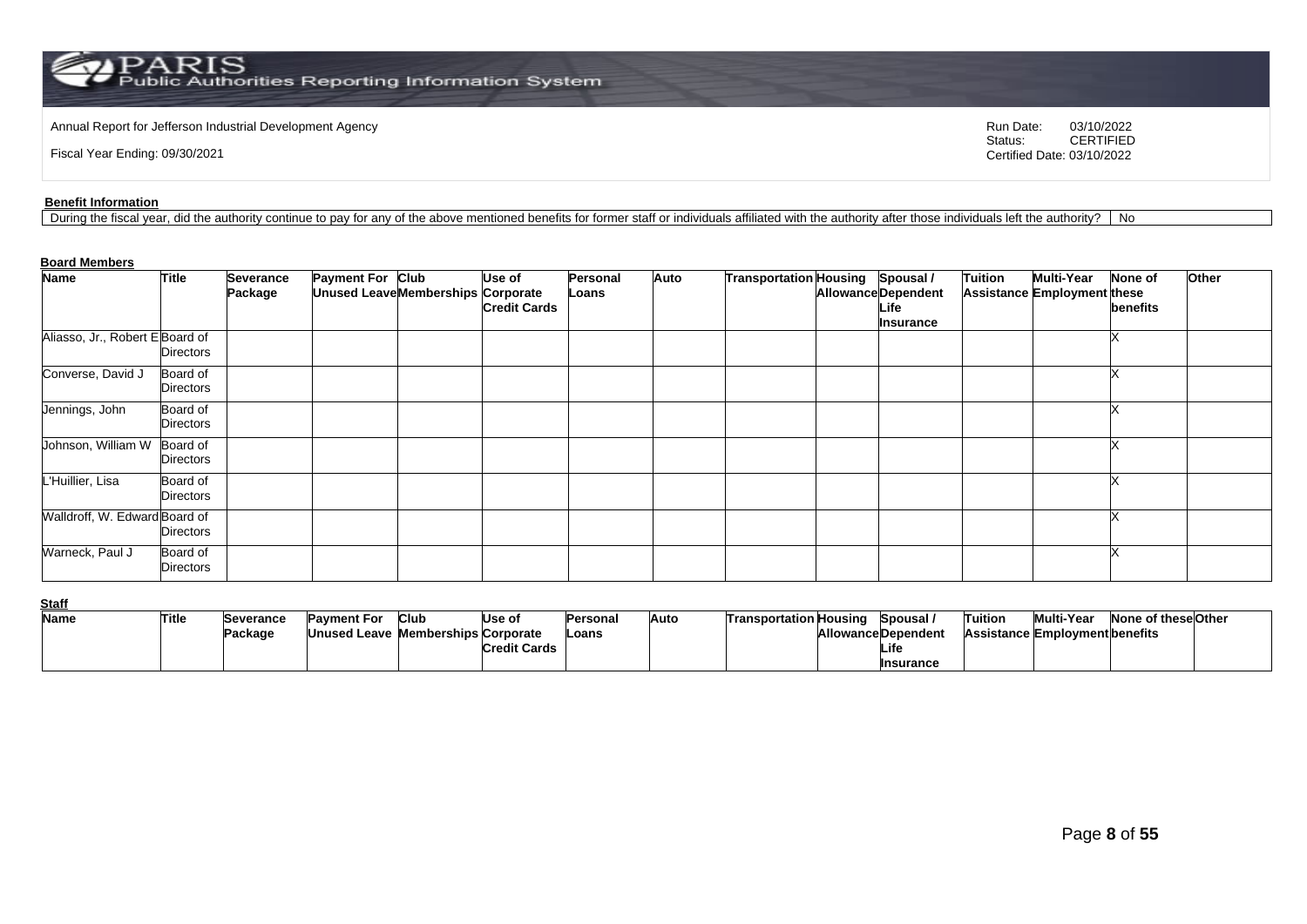| Annual Report for Jefferson Industrial Development Agency<br>Fiscal Year Ending: 09/30/2021                                                                                                       |                           |               |                                      | Run Date:<br>Status:<br>Certified Date: 03/10/2022 | 03/10/2022<br><b>CERTIFIED</b> |  |
|---------------------------------------------------------------------------------------------------------------------------------------------------------------------------------------------------|---------------------------|---------------|--------------------------------------|----------------------------------------------------|--------------------------------|--|
| <b>Subsidiary/Component Unit Verification</b>                                                                                                                                                     |                           |               |                                      |                                                    |                                |  |
| Is the list of subsidiaries, as assembled by the Office of the State Comptroller, correct?                                                                                                        |                           | Yes           |                                      |                                                    |                                |  |
| Are there other subsidiaries or component units of the Authority that are active, not included in the<br>PARIS reports submitted by this Authority and not independently filing reports in PARIS? |                           | No            |                                      |                                                    |                                |  |
|                                                                                                                                                                                                   |                           |               |                                      |                                                    |                                |  |
| Name of Subsidiary/Component Unit                                                                                                                                                                 |                           | <b>Status</b> |                                      |                                                    |                                |  |
| <b>Request Subsidiary/Component Unit Change</b>                                                                                                                                                   |                           |               |                                      |                                                    |                                |  |
| Name of Subsidiary/Component Unit                                                                                                                                                                 | <b>Status</b>             |               | <b>Requested Changes</b>             |                                                    |                                |  |
| <b>Request Add Subsidiaries/Component Units</b>                                                                                                                                                   |                           |               |                                      |                                                    |                                |  |
| Name of Subsidiary/Component Unit                                                                                                                                                                 | <b>Establishment Date</b> |               | Purpose of Subsidiary/Component Unit |                                                    |                                |  |
| <b>Request Delete Subsidiaries/Component Units</b>                                                                                                                                                |                           |               |                                      |                                                    |                                |  |

| <b>Name</b><br>≀nent Uni<br>ubs<br><b>GOMDO</b><br>оı<br>u m | Date<br>inatior<br>Tern | Termination<br>tol<br>יי<br>son<br>" | Proor .<br>ment Name<br>` Docu<br>-911<br>.<br>. റ<br>юш |
|--------------------------------------------------------------|-------------------------|--------------------------------------|----------------------------------------------------------|
|--------------------------------------------------------------|-------------------------|--------------------------------------|----------------------------------------------------------|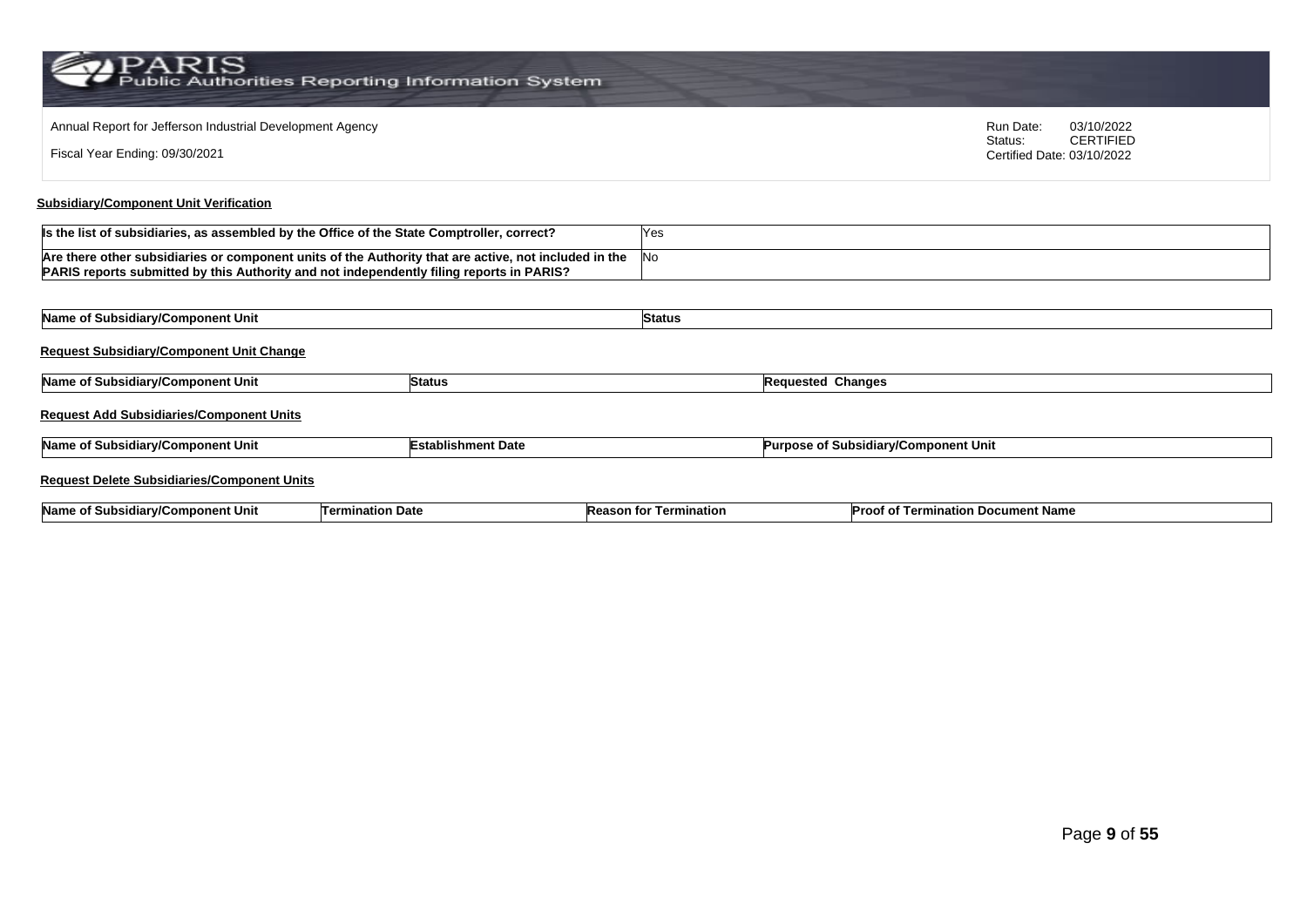Annual Report for Jefferson Industrial Development Agency<br>
Status: CERTIFIED<br>
CERTIFIED

Fiscal Year Ending: 09/30/2021

CERTIFIED Certified Date: 03/10/2022

### **Summary Financial Information**

#### **SUMMARY STATEMENT OF NET ASSETS**

|                               |                                                    |                                        | Amount          |
|-------------------------------|----------------------------------------------------|----------------------------------------|-----------------|
| <b>Assets</b>                 |                                                    |                                        |                 |
| <b>Current Assets</b>         |                                                    |                                        |                 |
|                               | Cash and cash equivalents                          |                                        | \$2,448,921.00  |
|                               | Investments                                        |                                        | \$8,946.00      |
|                               | Receivables, net                                   |                                        | \$283,313.00    |
|                               | Other assets                                       |                                        | \$2,699.00      |
|                               | <b>Total Current Assets</b>                        |                                        | \$2,743,879.00  |
| <b>Noncurrent Assets</b>      |                                                    |                                        |                 |
|                               | Restricted cash and investments                    |                                        | \$2,631,572.00  |
|                               | ong-term receivables, net                          |                                        | \$2,772,528.00  |
|                               | Other assets                                       |                                        | \$15,629.00     |
|                               | <b>Capital Assets</b>                              |                                        |                 |
|                               |                                                    | Land and other nondepreciable property | \$2,027,647.00  |
|                               |                                                    | Buildings and equipment                | \$1,496,544.00  |
|                               |                                                    | Infrastructure                         | \$0.00          |
|                               |                                                    | Accumulated depreciation               | \$1,074,766.00  |
|                               |                                                    | <b>Net Capital Assets</b>              | \$2,449,425.00  |
|                               | <b>Total Noncurrent Assets</b>                     |                                        | \$7,869,154.00  |
| <b>Total Assets</b>           |                                                    |                                        | \$10,613,033.00 |
| Liabilities                   |                                                    |                                        |                 |
| <b>Current Liabilities</b>    |                                                    |                                        |                 |
|                               | Accounts payable                                   |                                        | \$439,875.00    |
|                               | Pension contribution payable                       |                                        | \$0.00          |
|                               | Other post-employment benefits                     |                                        | \$53,165.00     |
|                               | <b>Accrued liabilities</b>                         |                                        | \$0.00          |
|                               | Deferred revenues                                  |                                        | \$0.00          |
|                               | Bonds and notes payable                            |                                        | \$0.00          |
|                               | Other long-term obligations due within one<br>vear |                                        | \$19,034.00     |
|                               | <b>Total Current Liabilities</b>                   |                                        | \$512,074.00    |
| <b>Noncurrent Liabilities</b> |                                                    |                                        |                 |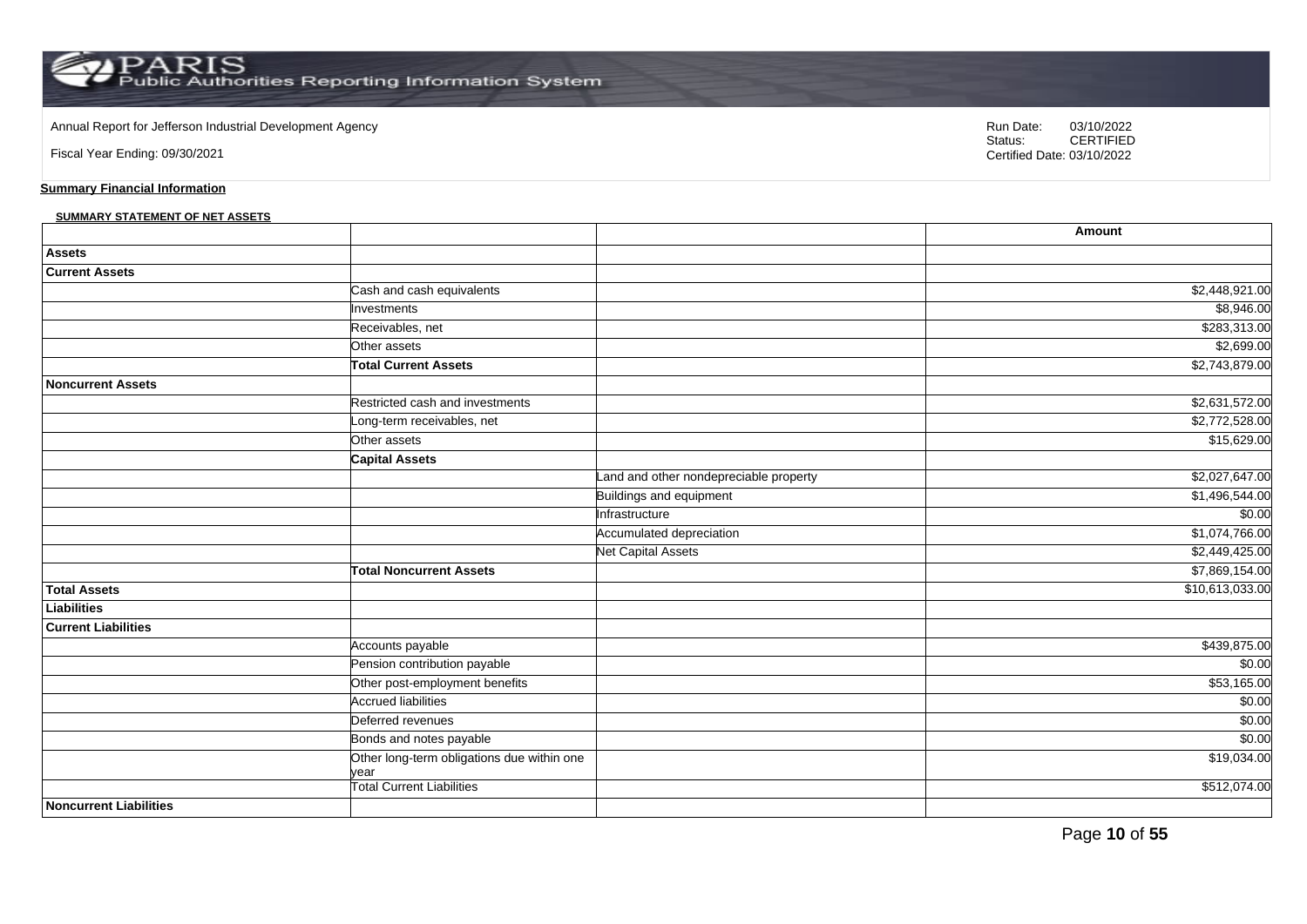Annual Report for Jefferson Industrial Development Agency<br>
Status: CERTIFIED

#### Fiscal Year Ending: 09/30/2021

CERTIFIED Certified Date: 03/10/2022

|                            | Pension contribution payable                       | \$0.00         |
|----------------------------|----------------------------------------------------|----------------|
|                            | Other post-employment benefits                     | \$0.00         |
|                            | Bonds and notes payable                            | \$0.00         |
|                            | Long Term Leases                                   | \$0.00         |
|                            | Other long-term obligations                        | \$2,198,038.00 |
|                            | <b>Total Noncurrent Liabilities</b>                | \$2,198,038.00 |
| <b>Total Liabilities</b>   |                                                    | \$2,710,112.00 |
| <b>Net Asset (Deficit)</b> |                                                    |                |
| <b>Net Assets</b>          |                                                    |                |
|                            | Invested in capital assets, net of related<br>debt | \$2,269,265.00 |
|                            | Restricted                                         | \$4,817,777.00 |
|                            | Unrestricted                                       | \$815,879.00   |
|                            | <b>Total Net Assets</b>                            | \$7,902,921.00 |

#### **SUMMARY STATEMENT OF REVENUE, EXPENSES AND CHANGES IN NET ASSETS**

|                                |                                 | Amount         |
|--------------------------------|---------------------------------|----------------|
| <b>Operating Revenues</b>      |                                 |                |
|                                | Charges for services            | \$2,075,914.00 |
|                                | Rental & financing income       | \$0.00         |
|                                | Other operating revenues        | \$0.00         |
|                                | <b>Total Operating Revenue</b>  | \$2,075,914.00 |
| <b>Operating Expenses</b>      |                                 |                |
|                                | Salaries and wages              | \$0.00         |
|                                | Other employee benefits         | \$0.00         |
|                                | Professional services contracts | \$662,665.00   |
|                                | Supplies and materials          | \$0.00         |
|                                | Depreciation & amortization     | \$68,526.00    |
|                                | Other operating expenses        | \$474,756.00   |
|                                | <b>Total Operating Expenses</b> | \$1,205,947.00 |
| <b>Operating Income (Loss)</b> |                                 | \$869,967.00   |
| <b>Nonoperating Revenues</b>   |                                 |                |
|                                | Investment earnings             | \$0.00         |
|                                | State subsidies/grants          | \$0.00         |
|                                | Federal subsidies/grants        | \$0.00         |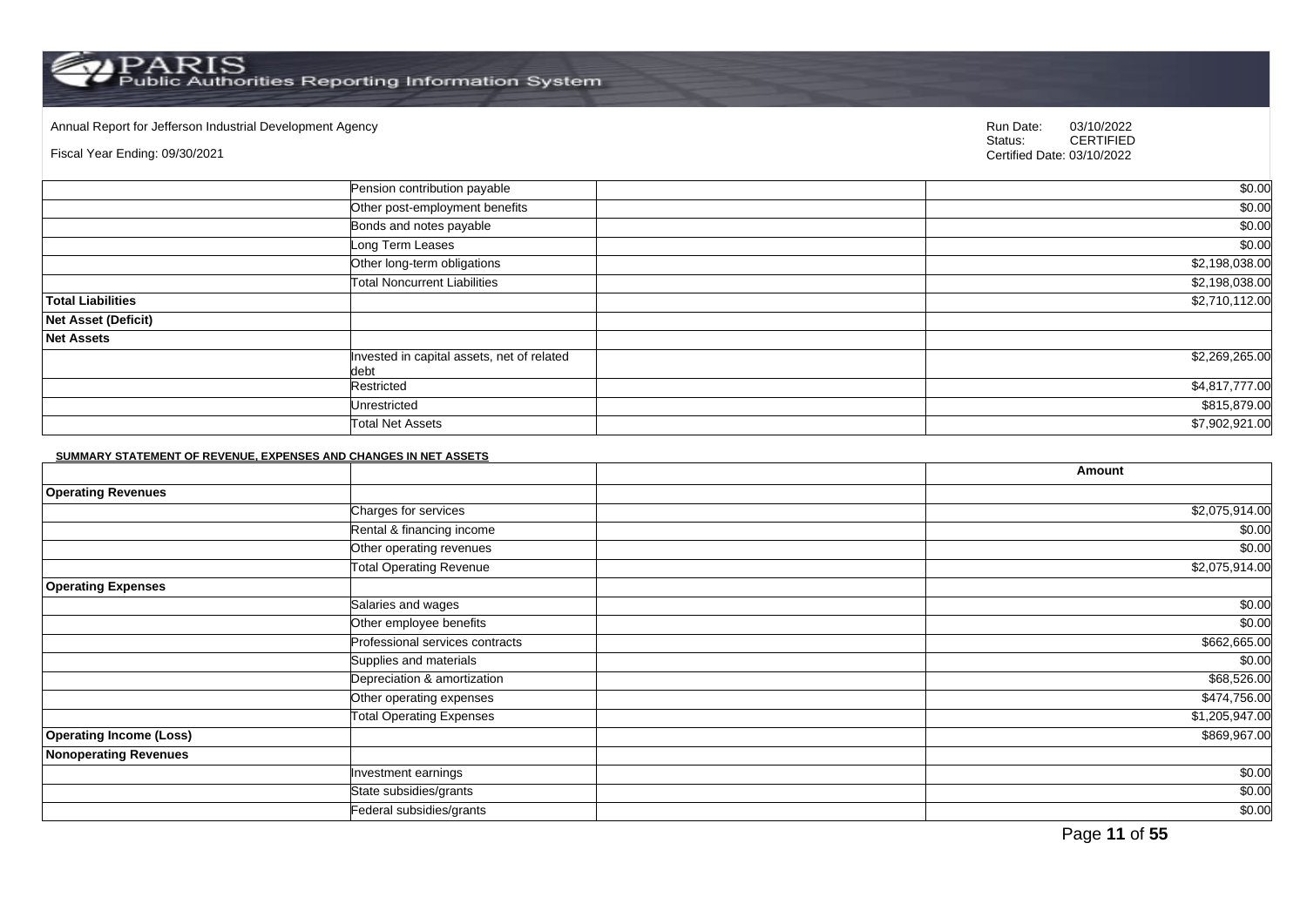Annual Report for Jefferson Industrial Development Agency<br>
Status: CERTIFIED

Fiscal Year Ending: 09/30/2021

|                                        | Municipal subsidies/grants                | \$0.00         |
|----------------------------------------|-------------------------------------------|----------------|
|                                        | Public authority subsidies                | \$0.00         |
|                                        | Other nonoperating revenues               | \$0.00         |
|                                        | <b>Total Nonoperating Revenue</b>         | \$0.00         |
| <b>Nonoperating Expenses</b>           |                                           |                |
|                                        | Interest and other financing charges      | \$0.00         |
|                                        | Subsidies to other public authorities     | \$0.00         |
|                                        | Grants and donations                      | \$0.00         |
|                                        | Other nonoperating expenses               | \$109,444.00   |
|                                        | <b>Total Nonoperating Expenses</b>        | \$109,444.00   |
|                                        | <b>Income (Loss) Before Contributions</b> | \$760,523.00   |
| <b>Capital Contributions</b>           |                                           | \$0.00         |
| <b>Change in net assets</b>            |                                           | \$760,523.00   |
| Net assets (deficit) beginning of year |                                           | \$7,142,398.00 |
| Other net assets changes               |                                           | \$0.00         |
| Net assets (deficit) at end of year    |                                           | \$7,902,921.00 |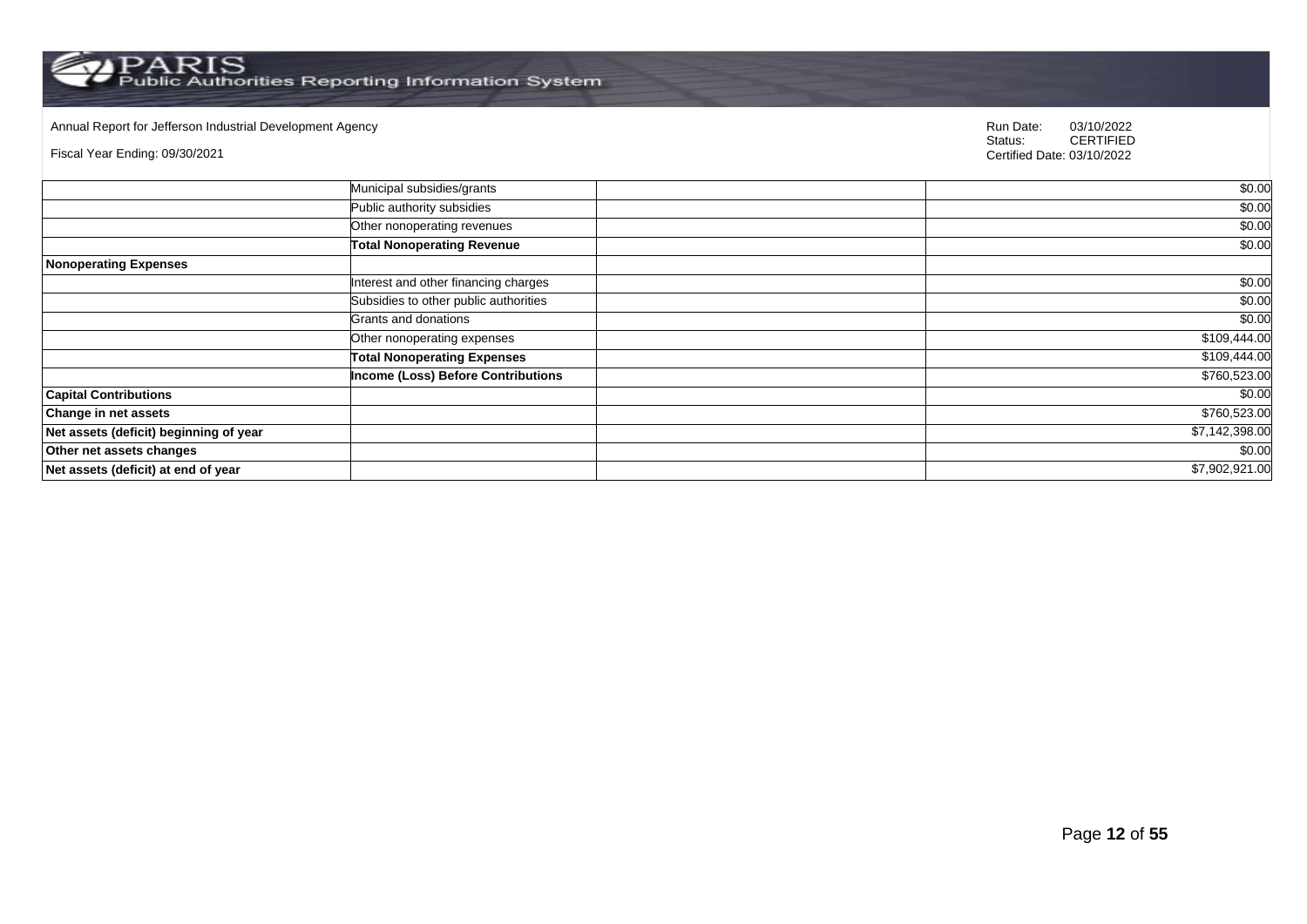### Annual Report for Jefferson Industrial Development Agency<br>
Status: CERTIFIED<br>
CERTIFIED

Fiscal Year Ending: 09/30/2021

CERTIFIED Certified Date: 03/10/2022

### **Current Debt**

| Question     |                                                                                                                | Response |
|--------------|----------------------------------------------------------------------------------------------------------------|----------|
|              | Did the Authority have any outstanding debt, including conduit debt, at any point during the reporting period? | Yes      |
| $\mathbf{z}$ | If yes, has the Authority issued any debt during the reporting period?                                         | - I Nu   |

### **New Debt Issuances**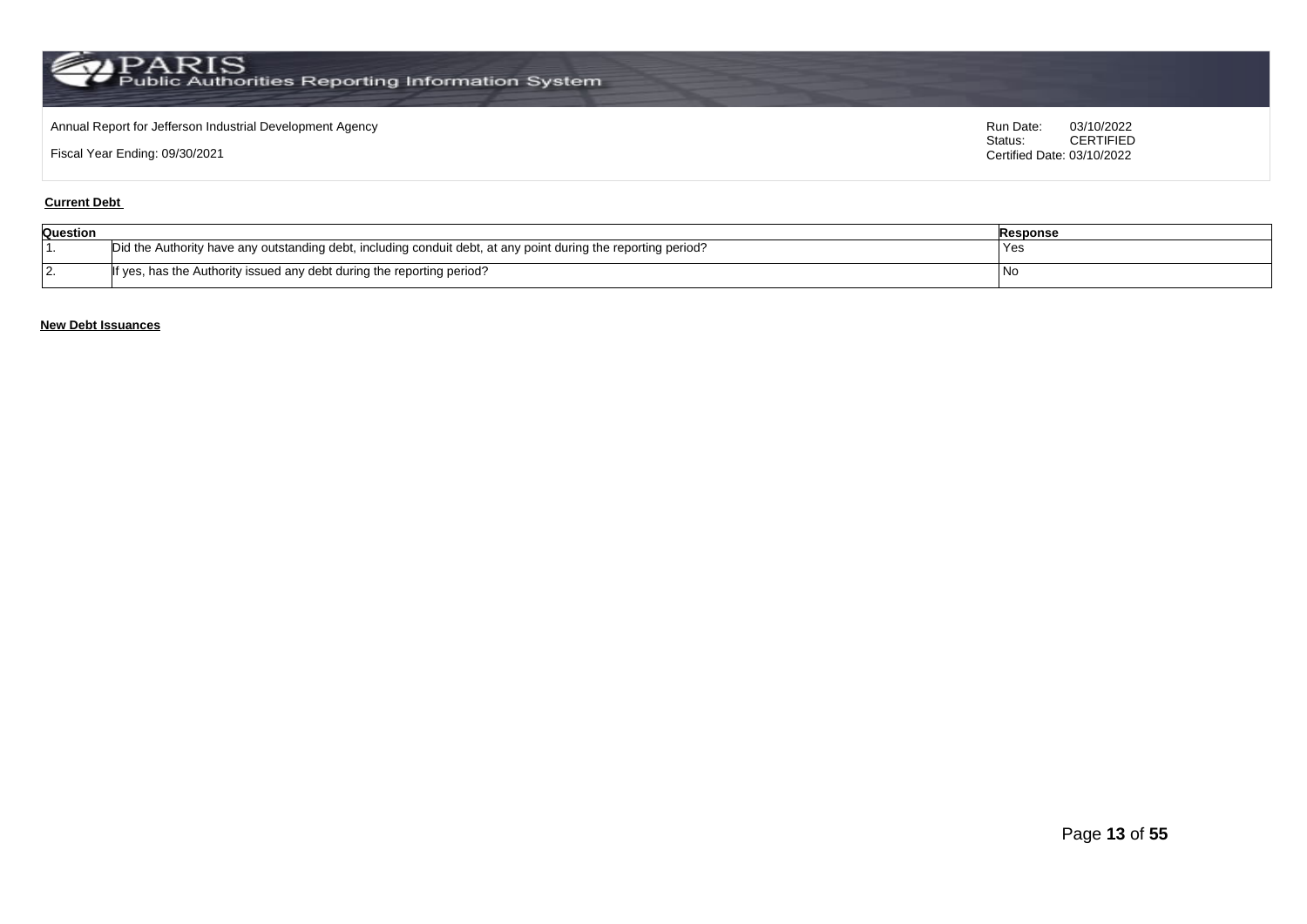# Annual Report for Jefferson Industrial Development Agency<br>
Status: CERTIFIED

Fiscal Year Ending: 09/30/2021

CERTIFIED Certified Date: 03/10/2022

#### **Schedule of Authority Debt**

| Type of Debt              |                                                   |                      | Statutory Authorization(\$) Outstanding Start of |                        | <b>New Debt Issuances(\$)</b> | Debt Retired (\$) | <b>Outstanding End of</b> |
|---------------------------|---------------------------------------------------|----------------------|--------------------------------------------------|------------------------|-------------------------------|-------------------|---------------------------|
|                           |                                                   |                      |                                                  | <b>Fiscal Year(\$)</b> |                               |                   | <b>Fiscal Year(\$)</b>    |
| State Obligation          | <b>State Guaranteed</b>                           |                      |                                                  |                        |                               |                   |                           |
| <b>State Obligation</b>   | <b>State Supported</b>                            |                      |                                                  |                        |                               |                   |                           |
| State Obligation          | <b>State Contingent Obligation</b>                |                      |                                                  |                        |                               |                   |                           |
| <b>State Obligation</b>   | <b>State Moral Obligation</b>                     |                      |                                                  |                        |                               |                   |                           |
| <b>Other State-Funded</b> | Other State-Funded                                |                      |                                                  |                        |                               |                   |                           |
| Authority Debt - General  | Authority Debt - General Obligation               |                      |                                                  |                        |                               |                   |                           |
| Obligation                |                                                   |                      |                                                  |                        |                               |                   |                           |
|                           | Authority Debt - Revenue Authority Debt - Revenue |                      |                                                  |                        |                               |                   |                           |
| Authority Debt - Other    | Authority Debt - Other                            |                      |                                                  |                        |                               |                   |                           |
| Conduit                   |                                                   | Conduit Debt         | 0.00                                             | 18,483,099.00          | 0.00                          | 358,099.00        | 18,125,000.00             |
| Conduit                   |                                                   | Conduit Debt - Pilot |                                                  |                        |                               |                   |                           |
|                           |                                                   | Increment Financing  |                                                  |                        |                               |                   |                           |
|                           |                                                   |                      |                                                  |                        |                               |                   |                           |
| <b>TOTALS</b>             |                                                   |                      | 0.00                                             | 18,483,099.00          | 0.00                          | 358,099.00        | 18,125,000.00             |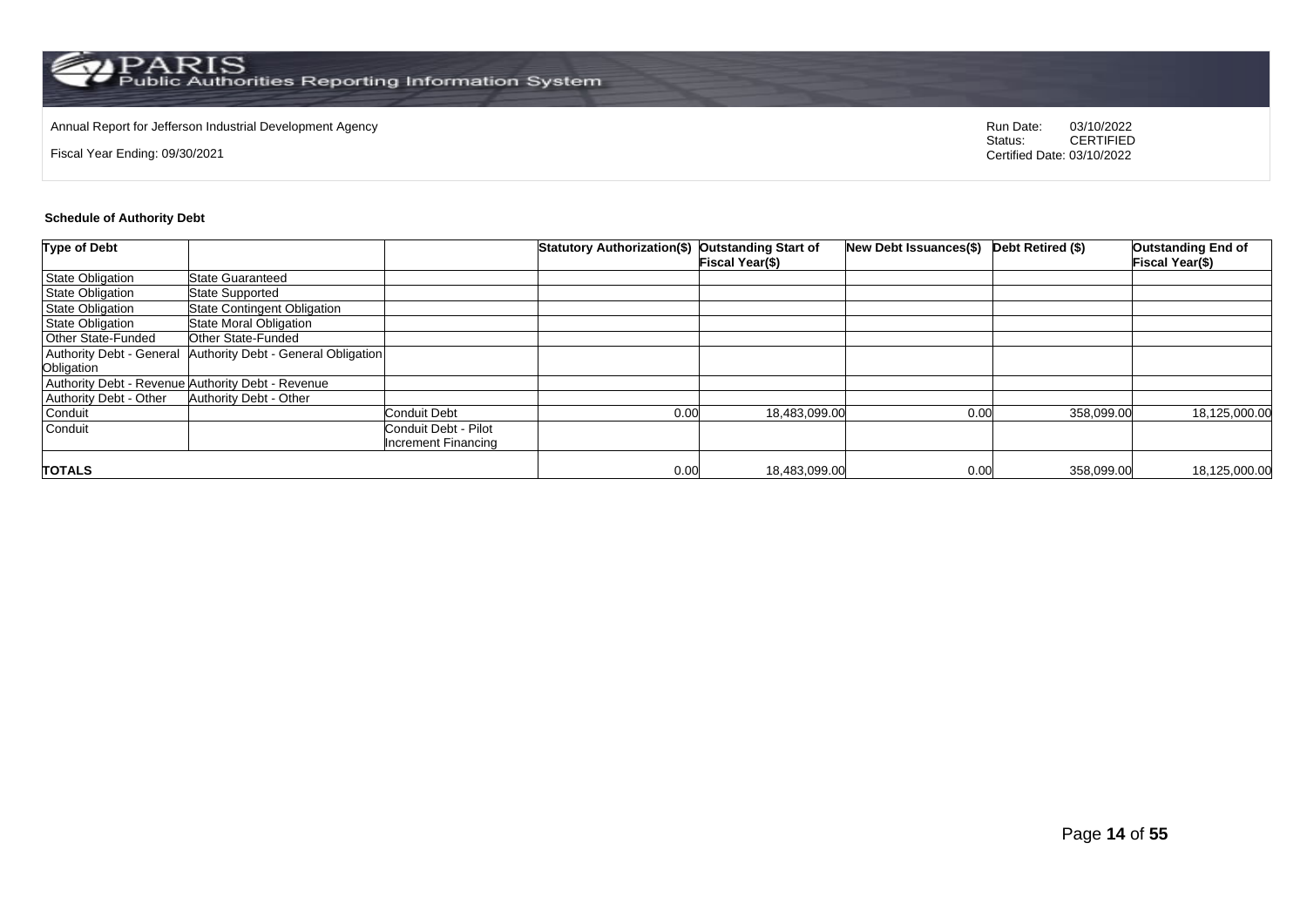### Annual Report for Jefferson Industrial Development Agency<br>
Status: CERTIFIED<br>
CERTIFIED

Fiscal Year Ending: 09/30/2021

#### **Real Property Acquisition/Disposal List**

| <u><b>Hoan</b> Hopeity</u> <i>Ho</i> galomery<br><u>,,,,,,,,,,,,,,</u> |                             |
|------------------------------------------------------------------------|-----------------------------|
| <b>1.Address Line1</b>                                                 | NYS Route 12F               |
| <b>Address Line2</b>                                                   |                             |
| City                                                                   | <b>WATERTOWN</b>            |
| <b>State</b>                                                           | <b>NY</b>                   |
| <b>Postal Code</b>                                                     | 13601                       |
| <b>Property Description</b>                                            | Vacant Lot/Undeveloped Land |
| <b>Fair Market Description</b>                                         | Other                       |
| <b>Transaction Date</b>                                                | 12/4/2020                   |
| <b>Purchaser Organization</b>                                          | Onondaga Development, LLC   |
| Market Rate(\$/square foot)                                            |                             |
| Lease Rate(\$/square foot)                                             |                             |
| Seller/Purchaser/Tenant Data                                           |                             |
| <b>Address Line1 Seller</b>                                            | 137 Main Ave                |
| <b>State Seller</b>                                                    | <b>NY</b>                   |
| <b>Plus4 Seller</b>                                                    |                             |
| <b>Property Type Code</b>                                              | <b>REAL</b>                 |
| <b>Address Line2:</b>                                                  |                             |
| <b>State</b>                                                           | <b>NY</b>                   |
| Country                                                                | <b>United States</b>        |
| <b>Estimated Fair Market Value</b>                                     | 50000                       |
| <b>Transaction Type</b>                                                | <b>ACQUISITION</b>          |
| <b>Purchase Sale Price</b>                                             | \$50,000.00                 |
| <b>Relation with Authority Ind</b>                                     | <b>No</b>                   |
| <b>City Seller</b>                                                     | <b>WATERTOWN</b>            |
| Postal code seller                                                     | 13601                       |
| <b>Country Seller</b>                                                  | <b>USA</b>                  |
|                                                                        |                             |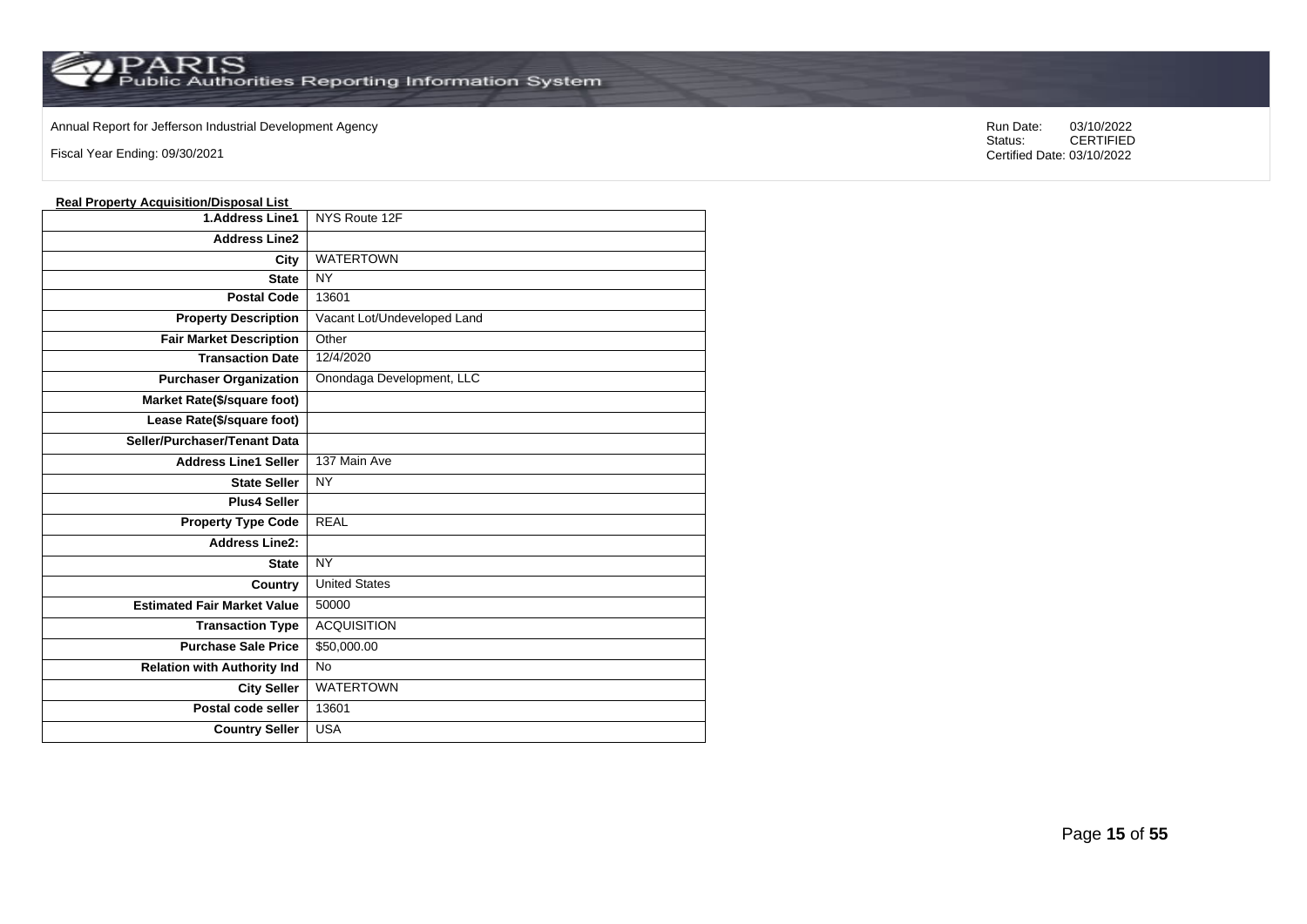Annual Report for Jefferson Industrial Development Agency<br>
Status: CERTIFIED

Fiscal Year Ending: 09/30/2021

| 2.Address Line1                    | County Route 196            |
|------------------------------------|-----------------------------|
| <b>Address Line2</b>               |                             |
| City                               | <b>WATERTOWN</b>            |
| <b>State</b>                       | <b>NY</b>                   |
| <b>Postal Code</b>                 | 13601                       |
| <b>Property Description</b>        | Vacant Lot/Undeveloped Land |
| <b>Fair Market Description</b>     | Other                       |
| <b>Transaction Date</b>            | 5/5/2021                    |
| <b>Purchaser Organization</b>      | Onondaga Development, LLC   |
| Market Rate(\$/square foot)        |                             |
| Lease Rate(\$/square foot)         |                             |
| Seller/Purchaser/Tenant Data       |                             |
| <b>Address Line1 Seller</b>        | 137 Main Ave                |
| <b>State Seller</b>                | <b>NY</b>                   |
| <b>Plus4 Seller</b>                |                             |
| <b>Property Type Code</b>          | <b>REAL</b>                 |
| <b>Address Line2:</b>              |                             |
| <b>State</b>                       | <b>NY</b>                   |
| Country                            | <b>United States</b>        |
| <b>Estimated Fair Market Value</b> | 243500                      |
| <b>Transaction Type</b>            | <b>ACQUISITION</b>          |
| <b>Purchase Sale Price</b>         | \$243,500.00                |
| <b>Relation with Authority Ind</b> | <b>No</b>                   |
| <b>City Seller</b>                 | <b>WATERTOWN</b>            |
| Postal code seller                 | 13601                       |
| <b>Country Seller</b>              | <b>USA</b>                  |
|                                    |                             |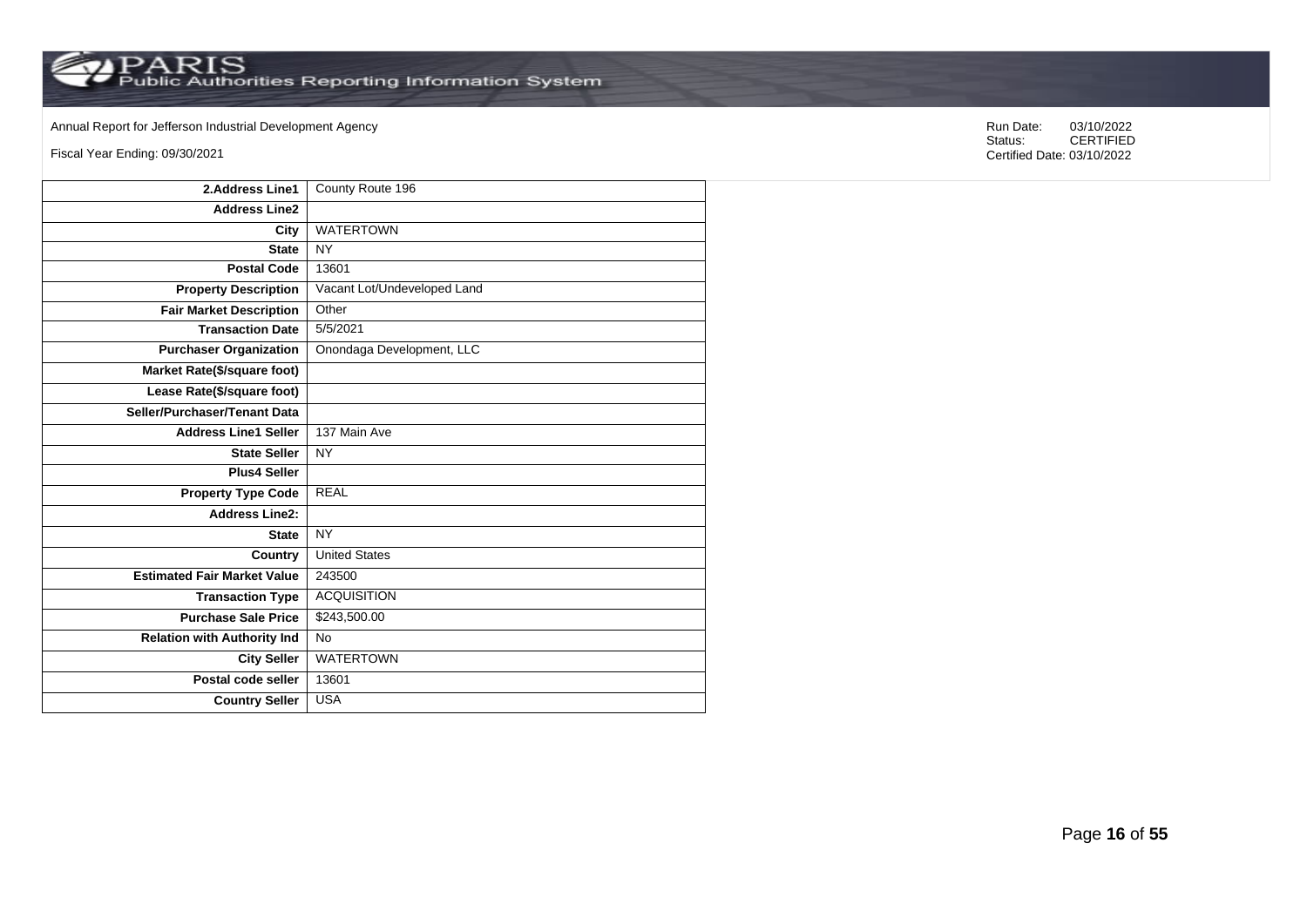

### Annual Report for Jefferson Industrial Development Agency<br>
Status: CERTIFIED<br>
CERTIFIED

Fiscal Year Ending: 09/30/2021

CERTIFIED Certified Date: 03/10/2022

**Personal Property**

This Authority has indicated that it had no personal property disposals during the reporting period.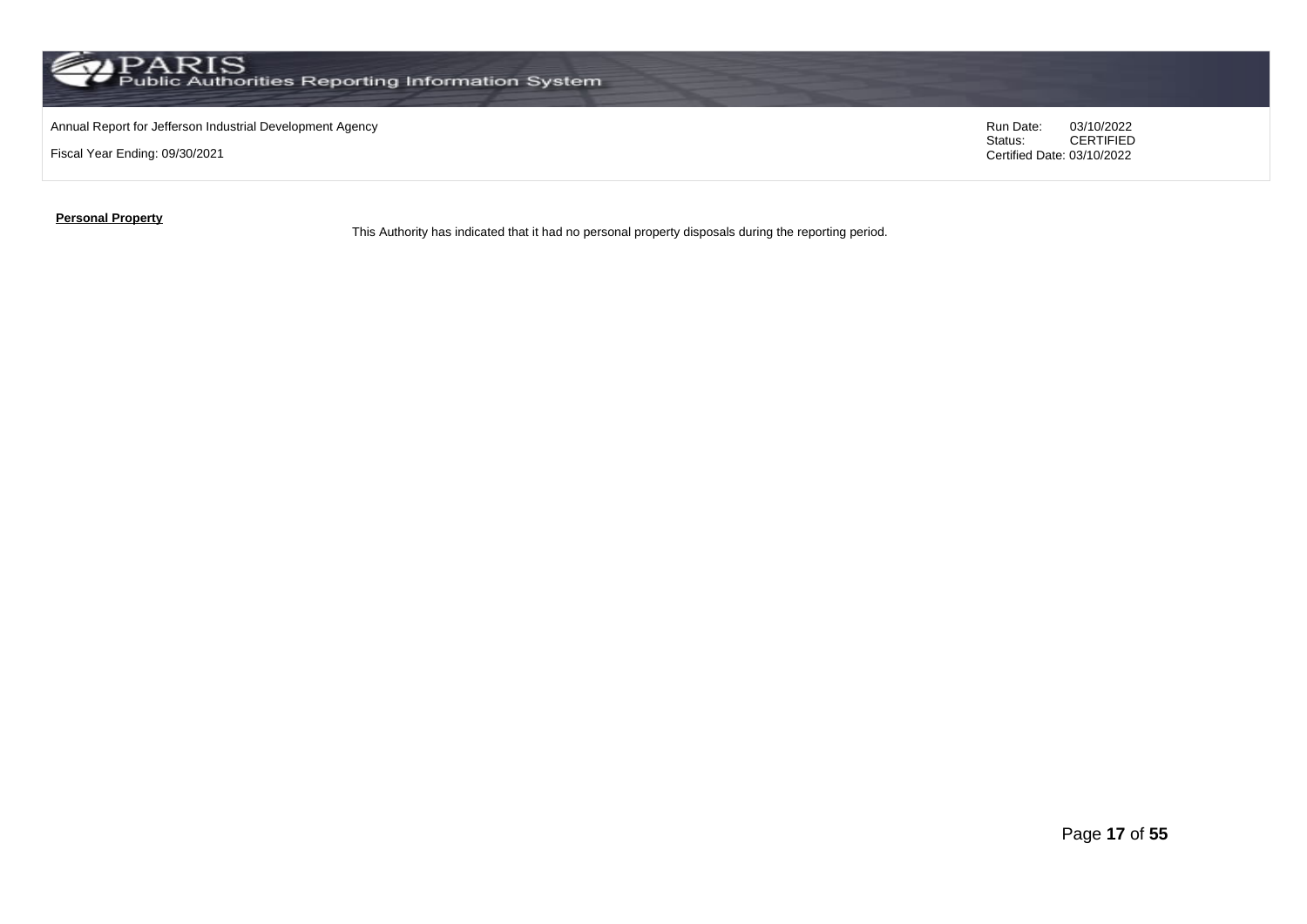$\operatorname{PARIS}_{\text{Public Authorities}\text{ Reporting Information System}}$ 

# Annual Report for Jefferson Industrial Development Agency<br>
Status: CERTIFIED

Fiscal Year Ending: 09/30/2021

**CERTIFIED** Certified Date: 03/10/2022

#### **Property Documents**

| Question<br>Response                                                                                                               |     | URL (If Applicable)                                   |
|------------------------------------------------------------------------------------------------------------------------------------|-----|-------------------------------------------------------|
| In accordance with Section 2896(3) of PAL, the Authority is required to prepare a report at least annually of all real property of | Yes | https://www.jcida.com/wp-content/uploads/2021/11/IDA- |
| the Authority. Has this report been prepared?                                                                                      |     | Property-Inventory-Report-20-21.pdf                   |
| Has the Authority prepared policies, procedures, or guidelines regarding the use, awarding, monitoring, and reporting of           | Yes | https://www.jcida.com/about-us/jcida/                 |
| contracts for the acquisition and disposal of property?                                                                            |     |                                                       |
| In accordance with Section 2896(1) of PAL, has the Authority named a contracting officer who shall be responsible for the          | Yes | N/A                                                   |
| Authority's compliance with and enforcement of such quidelines?                                                                    |     |                                                       |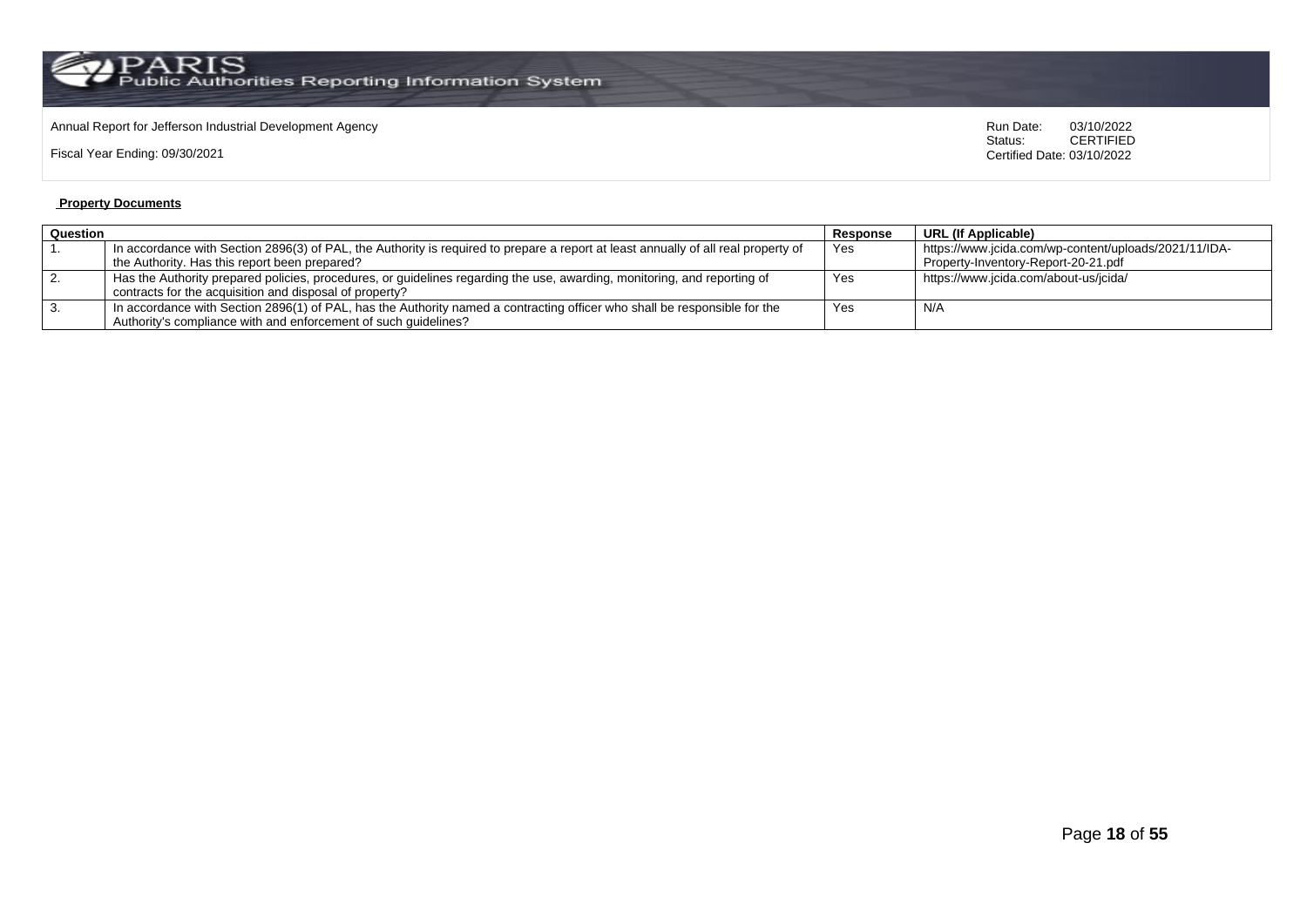Annual Report for Jefferson Industrial Development Agency<br>
Status: CERTIFIED

Fiscal Year Ending: 09/30/2021

CERTIFIED Certified Date: 03/10/2022

### **IDA Projects**

| <b>General Project Information</b>           |                           | <b>Project Tax Exemptions &amp; PILOT</b>            | <b>Payment Information</b> |                                  |
|----------------------------------------------|---------------------------|------------------------------------------------------|----------------------------|----------------------------------|
| <b>Project Code</b>                          | 2201-2007                 |                                                      |                            |                                  |
| <b>Project Type</b>                          | Lease                     | <b>State Sales Tax Exemption</b>                     | \$0.00                     |                                  |
| <b>Project Name</b>                          | Adams Renewables, LLC     | <b>Local Sales Tax Exemption</b>                     | \$0.00                     |                                  |
|                                              |                           | <b>County Real Property Tax Exemption</b>            | \$0.00                     |                                  |
| Project Part of Another Phase or Multi Phase | <b>No</b>                 | <b>Local Property Tax Exemption</b>                  | \$0.00                     |                                  |
| <b>Original Project Code</b>                 |                           | <b>School Property Tax Exemption</b>                 | \$0.00                     |                                  |
| <b>Project Purpose Category</b>              | <b>Clean Energy</b>       | <b>Mortgage Recording Tax Exemption</b>              | \$0.00                     |                                  |
| <b>Total Project Amount</b>                  | \$5,979,158.00            | <b>Total Exemptions</b>                              | \$0.00                     |                                  |
| <b>Benefited Project Amount</b>              | \$5,979,158.00            | <b>Total Exemptions Net of RPTL Section 485-b</b>    | \$0.00                     |                                  |
| <b>Bond/Note Amount</b>                      |                           | <b>Pilot payment Information</b>                     |                            |                                  |
| <b>Annual Lease Payment</b>                  | \$1.00                    |                                                      | <b>Actual Payment Made</b> | <b>Payment Due Per Agreement</b> |
| <b>Federal Tax Status of Bonds</b>           |                           | <b>County PILOT</b>                                  | \$0.00                     | \$0.00                           |
| <b>Not For Profit</b>                        | <b>No</b>                 | <b>Local PILOT</b>                                   | \$0.00                     | \$0.00                           |
| Date Project approved                        | 10/15/2020                | <b>School District PILOT</b>                         | \$0.00                     | \$0.00                           |
| Did IDA took Title to Property               | Yes                       | <b>Total PILOT</b>                                   | \$0.00                     | \$0.00                           |
| Date IDA Took Title to Property              | 11/20/2020                | <b>Net Exemptions</b>                                | \$0.00                     |                                  |
| Year Financial Assistance is Planned to End  | 2036                      | <b>Project Employment Information</b>                |                            |                                  |
| <b>Notes</b>                                 | Solar (PILOT not started) |                                                      |                            |                                  |
| <b>Location of Project</b>                   |                           | # of FTEs before IDA Status                          | 0.00                       |                                  |
| <b>Address Line1</b>                         | 13396 NYS Rt. 178         | <b>Original Estimate of Jobs to be Created</b>       | 0.00                       |                                  |
| <b>Address Line2</b>                         |                           | Average Estimated Annual Salary of Jobs to be        | 0.00                       |                                  |
|                                              |                           | <b>Created(at Current Market rates)</b>              |                            |                                  |
| City                                         | <b>ADAMS</b>              | Annualized Salary Range of Jobs to be Created        | 0.00<br>To: 0.00           |                                  |
| <b>State</b>                                 | <b>NY</b>                 | Original Estimate of Jobs to be Retained             | 0.00                       |                                  |
| Zip - Plus4                                  | 13605                     | <b>Estimated Average Annual Salary of Jobs to be</b> | 0.00                       |                                  |
|                                              |                           | <b>Retained(at Current Market rates)</b>             |                            |                                  |
| <b>Province/Region</b>                       |                           | <b>Current # of FTEs</b>                             | 0.00                       |                                  |
| Country                                      | <b>United States</b>      | # of FTE Construction Jobs during Fiscal Year        | 6.00                       |                                  |
| <b>Applicant Information</b>                 |                           | <b>Net Employment Change</b>                         | 0.00                       |                                  |
| <b>Applicant Name</b>                        | Adams Renewables, LLC     |                                                      |                            |                                  |
| <b>Address Line1</b>                         | 101 Summer Street         | <b>Project Status</b>                                |                            |                                  |
| <b>Address Line2</b>                         |                           |                                                      |                            |                                  |
| City                                         | <b>BOSTON</b>             | <b>Current Year Is Last Year for Reporting</b>       |                            |                                  |
| <b>State</b>                                 | MA                        | There is no Debt Outstanding for this Project        | Yes                        |                                  |
| Zip - Plus4                                  | 02110                     | <b>IDA Does Not Hold Title to the Property</b>       | Yes                        |                                  |
| <b>Province/Region</b>                       |                           | The Project Receives No Tax Exemptions               |                            |                                  |
| Country USA                                  |                           |                                                      |                            |                                  |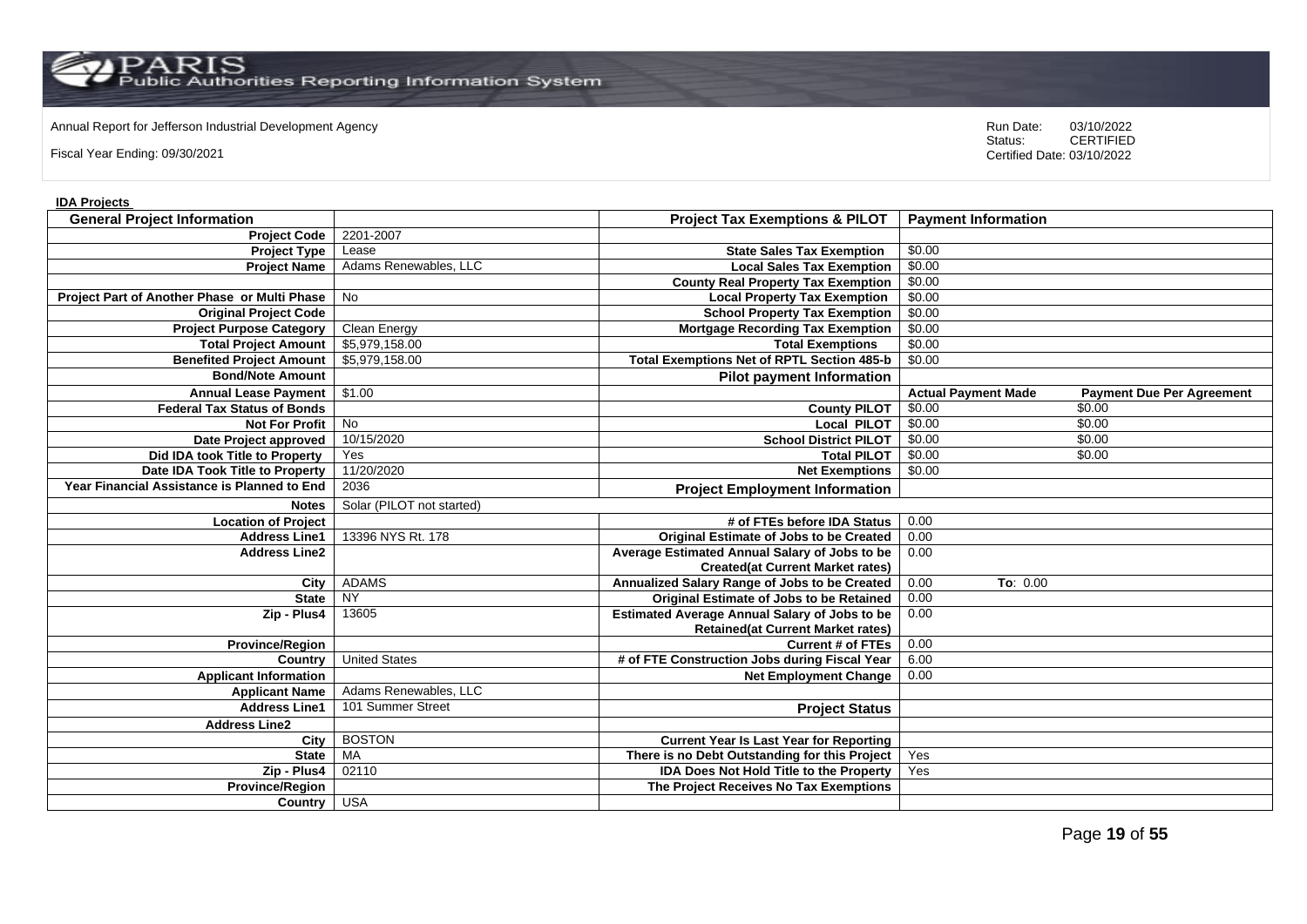Annual Report for Jefferson Industrial Development Agency<br>
Status: CERTIFIED

Fiscal Year Ending: 09/30/2021

| <b>General Project Information</b>           |                                                                                               | <b>Project Tax Exemptions &amp; PILOT</b>            | <b>Payment Information</b>                                     |
|----------------------------------------------|-----------------------------------------------------------------------------------------------|------------------------------------------------------|----------------------------------------------------------------|
| <b>Project Code</b>                          | 2201-1504                                                                                     |                                                      |                                                                |
| <b>Project Type</b>                          | Lease                                                                                         | <b>State Sales Tax Exemption</b>                     | \$0.00                                                         |
| <b>Project Name</b>                          | Aviagen North America, Inc.                                                                   | <b>Local Sales Tax Exemption</b>                     | \$0.00                                                         |
|                                              |                                                                                               | <b>County Real Property Tax Exemption</b>            | \$11,435.22                                                    |
| Project Part of Another Phase or Multi Phase | <b>No</b>                                                                                     | <b>Local Property Tax Exemption</b>                  | \$0.00                                                         |
| <b>Original Project Code</b>                 |                                                                                               | <b>School Property Tax Exemption</b>                 | \$17,657.98                                                    |
| <b>Project Purpose Category</b>              | <b>Other Categories</b>                                                                       | <b>Mortgage Recording Tax Exemption</b>              | \$0.00                                                         |
| <b>Total Project Amount</b>                  | \$5,000,000.00                                                                                | <b>Total Exemptions</b>                              | \$29,093.20                                                    |
| <b>Benefited Project Amount</b>              | \$1,800,000.00                                                                                | <b>Total Exemptions Net of RPTL Section 485-b</b>    | \$0.00                                                         |
| <b>Bond/Note Amount</b>                      |                                                                                               | <b>Pilot payment Information</b>                     |                                                                |
| <b>Annual Lease Payment</b>                  | \$0.00                                                                                        |                                                      | <b>Actual Payment Made</b><br><b>Payment Due Per Agreement</b> |
| <b>Federal Tax Status of Bonds</b>           |                                                                                               | <b>County PILOT</b>                                  | \$2,858.81<br>\$2,858.81                                       |
| <b>Not For Profit</b>                        | <b>No</b>                                                                                     | <b>Local PILOT</b>                                   | \$0.00<br>\$0.00                                               |
| Date Project approved                        | 10/1/2015                                                                                     | <b>School District PILOT</b>                         | \$8,828.99<br>\$8,828.99                                       |
| Did IDA took Title to Property               | Yes                                                                                           | <b>Total PILOT</b>                                   | \$11,687.80<br>\$11,687.80                                     |
| Date IDA Took Title to Property              | 12/18/2015                                                                                    | <b>Net Exemptions</b>                                | \$17,405.40                                                    |
| Year Financial Assistance is Planned to End  | 2030                                                                                          | <b>Project Employment Information</b>                |                                                                |
| <b>Notes</b>                                 | Renovation to existing building convert from a broiler hatchery to a breeder hatchery (PILOT) |                                                      |                                                                |
| <b>Location of Project</b>                   |                                                                                               | # of FTEs before IDA Status                          | 0.00                                                           |
| <b>Address Line1</b>                         | 20768 County Route 200                                                                        | Original Estimate of Jobs to be Created              | 38.00                                                          |
| <b>Address Line2</b>                         |                                                                                               | Average Estimated Annual Salary of Jobs to be        | 35,000.00                                                      |
|                                              |                                                                                               | <b>Created(at Current Market rates)</b>              |                                                                |
| City                                         | <b>WATERTOWN</b>                                                                              | Annualized Salary Range of Jobs to be Created        | 30,000.00<br>To: 75,000.00                                     |
| <b>State</b>                                 | <b>NY</b>                                                                                     | Original Estimate of Jobs to be Retained             | 0.00                                                           |
| Zip - Plus4                                  | 13601                                                                                         | <b>Estimated Average Annual Salary of Jobs to be</b> | 0.00                                                           |
|                                              |                                                                                               | <b>Retained(at Current Market rates)</b>             |                                                                |
| <b>Province/Region</b>                       |                                                                                               | <b>Current # of FTEs</b>                             | 47.00                                                          |
| Country                                      | <b>United States</b>                                                                          | # of FTE Construction Jobs during Fiscal Year        | 0.00                                                           |
| <b>Applicant Information</b>                 |                                                                                               | <b>Net Employment Change</b>                         | 47.00                                                          |
| <b>Applicant Name</b>                        | Keith Lewis                                                                                   |                                                      |                                                                |
| <b>Address Line1</b>                         | 920 Explorer Blvd. NW                                                                         | <b>Project Status</b>                                |                                                                |
| <b>Address Line2</b>                         |                                                                                               |                                                      |                                                                |
| City                                         | <b>HUNTSVILLE</b>                                                                             | <b>Current Year Is Last Year for Reporting</b>       |                                                                |
| <b>State</b>                                 | AL                                                                                            | There is no Debt Outstanding for this Project        | Yes                                                            |
| Zip - Plus4                                  | 35806                                                                                         | IDA Does Not Hold Title to the Property              | Yes                                                            |
| <b>Province/Region</b>                       |                                                                                               | The Project Receives No Tax Exemptions               |                                                                |
| Country                                      | <b>USA</b>                                                                                    |                                                      |                                                                |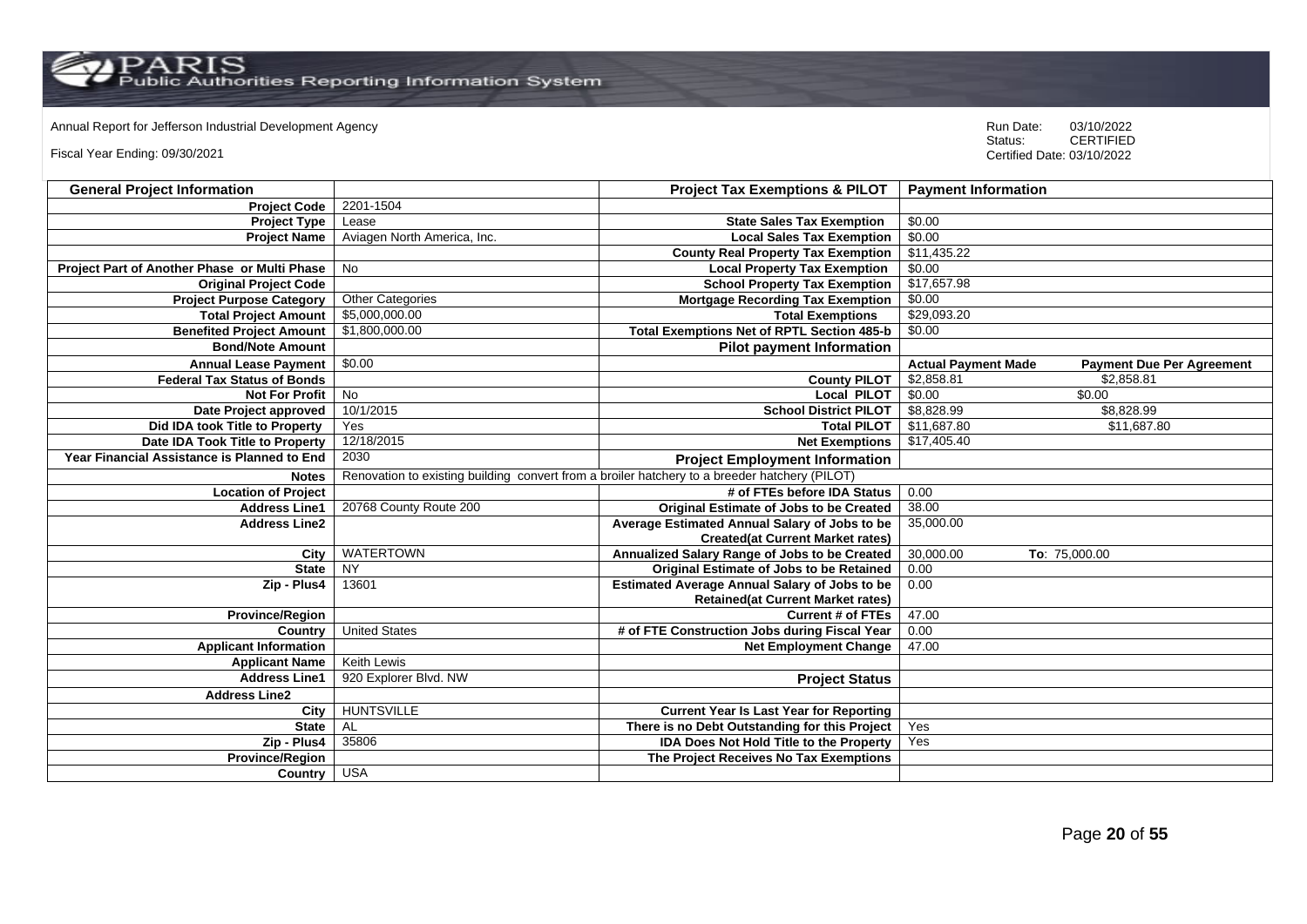Annual Report for Jefferson Industrial Development Agency<br>
Status: CERTIFIED

Fiscal Year Ending: 09/30/2021

| <b>General Project Information</b>           |                               | <b>Project Tax Exemptions &amp; PILOT</b>            | <b>Payment Information</b> |                                  |
|----------------------------------------------|-------------------------------|------------------------------------------------------|----------------------------|----------------------------------|
| <b>Project Code</b>                          | 2201-2008                     |                                                      |                            |                                  |
| <b>Project Type</b>                          | Lease                         | <b>State Sales Tax Exemption</b>                     | \$0.00                     |                                  |
| <b>Project Name</b>                          | <b>Black River Solar, LLC</b> | <b>Local Sales Tax Exemption</b>                     | \$0.00                     |                                  |
|                                              |                               | <b>County Real Property Tax Exemption</b>            | \$0.00                     |                                  |
| Project Part of Another Phase or Multi Phase | No                            | <b>Local Property Tax Exemption</b>                  | \$0.00                     |                                  |
| <b>Original Project Code</b>                 |                               | <b>School Property Tax Exemption</b>                 | \$0.00                     |                                  |
| <b>Project Purpose Category</b>              | Clean Energy                  | <b>Mortgage Recording Tax Exemption</b>              | \$0.00                     |                                  |
| <b>Total Project Amount</b>                  | \$6,309,357.00                | <b>Total Exemptions</b>                              | \$0.00                     |                                  |
| <b>Benefited Project Amount</b>              | \$6,309,357.00                | <b>Total Exemptions Net of RPTL Section 485-b</b>    | \$0.00                     |                                  |
| <b>Bond/Note Amount</b>                      |                               | <b>Pilot payment Information</b>                     |                            |                                  |
| <b>Annual Lease Payment</b>                  | \$1.00                        |                                                      | <b>Actual Payment Made</b> | <b>Payment Due Per Agreement</b> |
| <b>Federal Tax Status of Bonds</b>           |                               | <b>County PILOT</b>                                  | \$0.00                     | \$0.00                           |
| <b>Not For Profit</b>                        | No                            | <b>Local PILOT</b>                                   | \$0.00                     | \$0.00                           |
| Date Project approved                        | 10/15/2020                    | <b>School District PILOT</b>                         | \$0.00                     | \$0.00                           |
| Did IDA took Title to Property               | Yes                           | <b>Total PILOT</b>                                   | \$0.00                     | \$0.00                           |
| Date IDA Took Title to Property              | 11/20/2020                    | <b>Net Exemptions</b>                                | \$0.00                     |                                  |
| Year Financial Assistance is Planned to End  | 2036                          | <b>Project Employment Information</b>                |                            |                                  |
| <b>Notes</b>                                 | Solar (PILOT not started)     |                                                      |                            |                                  |
| <b>Location of Project</b>                   |                               | # of FTEs before IDA Status                          | 0.00                       |                                  |
| <b>Address Line1</b>                         | NYS Route 3                   | <b>Original Estimate of Jobs to be Created</b>       | 0.00                       |                                  |
| <b>Address Line2</b>                         |                               | Average Estimated Annual Salary of Jobs to be        | 0.00                       |                                  |
|                                              |                               | <b>Created(at Current Market rates)</b>              |                            |                                  |
| City                                         | <b>EVANS MILLS</b>            | Annualized Salary Range of Jobs to be Created        | 0.00<br>To: 0.00           |                                  |
| <b>State</b>                                 | <b>NY</b>                     | Original Estimate of Jobs to be Retained             | 0.00                       |                                  |
| Zip - Plus4                                  | 13637                         | <b>Estimated Average Annual Salary of Jobs to be</b> | 0.00                       |                                  |
|                                              |                               | <b>Retained (at Current Market rates)</b>            |                            |                                  |
| <b>Province/Region</b>                       |                               | <b>Current # of FTEs</b>                             | 0.00                       |                                  |
| Country                                      | <b>United States</b>          | # of FTE Construction Jobs during Fiscal Year        | 4.00                       |                                  |
| <b>Applicant Information</b>                 |                               | <b>Net Employment Change</b>                         | 0.00                       |                                  |
| <b>Applicant Name</b>                        | <b>Black River Solar, LLC</b> |                                                      |                            |                                  |
| <b>Address Line1</b>                         | 101 Summer Street             | <b>Project Status</b>                                |                            |                                  |
| <b>Address Line2</b>                         |                               |                                                      |                            |                                  |
| City                                         | <b>BOSTON</b>                 | <b>Current Year Is Last Year for Reporting</b>       |                            |                                  |
| <b>State</b>                                 | MA                            | There is no Debt Outstanding for this Project        | Yes                        |                                  |
| Zip - Plus4                                  | 02110                         | <b>IDA Does Not Hold Title to the Property</b>       | Yes                        |                                  |
| <b>Province/Region</b>                       |                               | The Project Receives No Tax Exemptions               |                            |                                  |
| Country                                      | <b>USA</b>                    |                                                      |                            |                                  |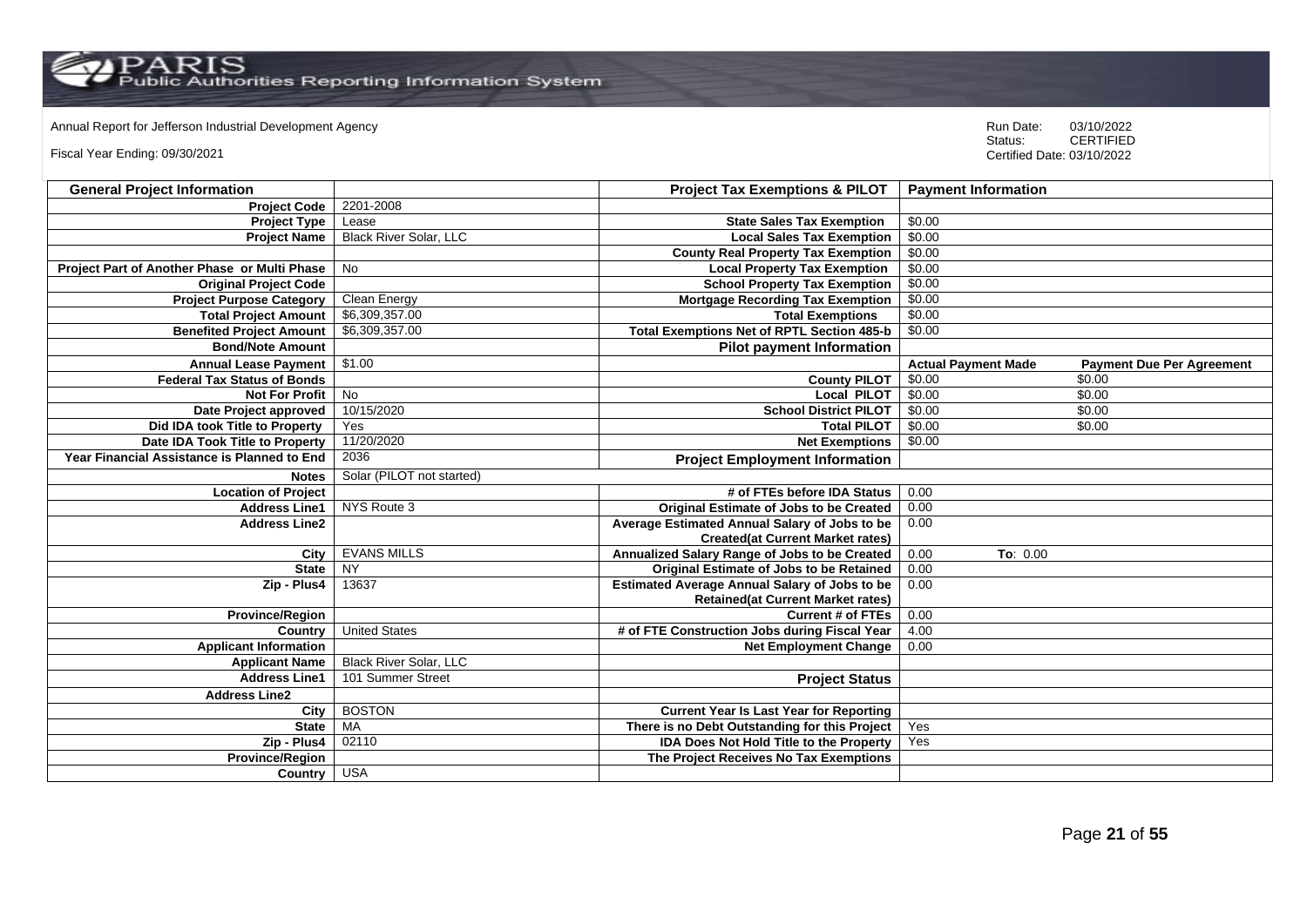Annual Report for Jefferson Industrial Development Agency<br>
Status: CERTIFIED

Fiscal Year Ending: 09/30/2021

| <b>General Project Information</b>           |                         | <b>Project Tax Exemptions &amp; PILOT</b>                                                                                                       | <b>Payment Information</b>                                     |
|----------------------------------------------|-------------------------|-------------------------------------------------------------------------------------------------------------------------------------------------|----------------------------------------------------------------|
| <b>Project Code</b>                          | 2201-21-07A             |                                                                                                                                                 |                                                                |
| <b>Project Type</b>                          | <b>Tax Exemptions</b>   | <b>State Sales Tax Exemption</b>                                                                                                                | \$1,600.00                                                     |
| <b>Project Name</b>                          | Brennans Bay Inc.       | <b>Local Sales Tax Exemption</b>                                                                                                                | \$1,600.00                                                     |
|                                              |                         | <b>County Real Property Tax Exemption</b>                                                                                                       |                                                                |
| Project Part of Another Phase or Multi Phase | No                      | <b>Local Property Tax Exemption</b>                                                                                                             |                                                                |
| <b>Original Project Code</b>                 |                         | <b>School Property Tax Exemption</b>                                                                                                            |                                                                |
| <b>Project Purpose Category</b>              | <b>Other Categories</b> | <b>Mortgage Recording Tax Exemption</b>                                                                                                         | \$0.00                                                         |
| <b>Total Project Amount</b>                  | \$593,880.00            | <b>Total Exemptions</b>                                                                                                                         | \$3,200.00                                                     |
| <b>Benefited Project Amount</b>              | \$240,000.00            | <b>Total Exemptions Net of RPTL Section 485-b</b>                                                                                               |                                                                |
| <b>Bond/Note Amount</b>                      |                         | <b>Pilot payment Information</b>                                                                                                                |                                                                |
| <b>Annual Lease Payment</b>                  |                         |                                                                                                                                                 | <b>Actual Payment Made</b><br><b>Payment Due Per Agreement</b> |
| <b>Federal Tax Status of Bonds</b>           |                         | <b>County PILOT</b>                                                                                                                             |                                                                |
| <b>Not For Profit</b>                        |                         | <b>Local PILOT</b>                                                                                                                              |                                                                |
| Date Project approved                        | 6/3/2021                | <b>School District PILOT</b>                                                                                                                    |                                                                |
| Did IDA took Title to Property               | Yes                     | <b>Total PILOT</b>                                                                                                                              | \$0.00<br>\$0.00                                               |
| Date IDA Took Title to Property              | 6/17/2021               | <b>Net Exemptions</b>                                                                                                                           | \$3,200.00                                                     |
| Year Financial Assistance is Planned to End  | 2022                    | <b>Project Employment Information</b>                                                                                                           |                                                                |
| <b>Notes</b>                                 |                         | Renovation/reconstruction of bulkhead walls, levy walls, gas dock, park roads, marina parking areas and other related water damaged facilities. |                                                                |
| <b>Location of Project</b>                   |                         | # of FTEs before IDA Status                                                                                                                     | 6.00                                                           |
| <b>Address Line1</b>                         | 9240 Renshaw Bay Road   | <b>Original Estimate of Jobs to be Created</b>                                                                                                  | 0.00                                                           |
| <b>Address Line2</b>                         |                         | Average Estimated Annual Salary of Jobs to be                                                                                                   | 0.00                                                           |
|                                              |                         | <b>Created(at Current Market rates)</b>                                                                                                         |                                                                |
| City                                         | <b>MANNSVILLE</b>       | Annualized Salary Range of Jobs to be Created                                                                                                   | 0.00<br>To: 0.00                                               |
| <b>State</b>                                 | NY                      | Original Estimate of Jobs to be Retained                                                                                                        | 6.00                                                           |
| Zip - Plus4                                  | 13661                   | <b>Estimated Average Annual Salary of Jobs to be</b>                                                                                            | 25,000.00                                                      |
|                                              |                         | <b>Retained(at Current Market rates)</b>                                                                                                        |                                                                |
| <b>Province/Region</b>                       |                         | <b>Current # of FTEs</b>                                                                                                                        | 7.00                                                           |
| Country                                      | <b>United States</b>    | # of FTE Construction Jobs during Fiscal Year                                                                                                   | 0.00                                                           |
| <b>Applicant Information</b>                 |                         | <b>Net Employment Change</b>                                                                                                                    | 1.00                                                           |
| <b>Applicant Name</b>                        | Brennans Bay Inc.       |                                                                                                                                                 |                                                                |
| <b>Address Line1</b>                         | 9240 Renshaw Bay Road   | <b>Project Status</b>                                                                                                                           |                                                                |
| <b>Address Line2</b>                         |                         |                                                                                                                                                 |                                                                |
| City                                         | <b>MANNSVILLE</b>       | <b>Current Year Is Last Year for Reporting</b>                                                                                                  |                                                                |
| <b>State</b>                                 | <b>NY</b>               | There is no Debt Outstanding for this Project                                                                                                   | Yes                                                            |
| Zip - Plus4                                  | 13661                   | <b>IDA Does Not Hold Title to the Property</b>                                                                                                  | Yes                                                            |
| <b>Province/Region</b>                       |                         | The Project Receives No Tax Exemptions                                                                                                          |                                                                |
| <b>Country</b>                               | <b>USA</b>              |                                                                                                                                                 |                                                                |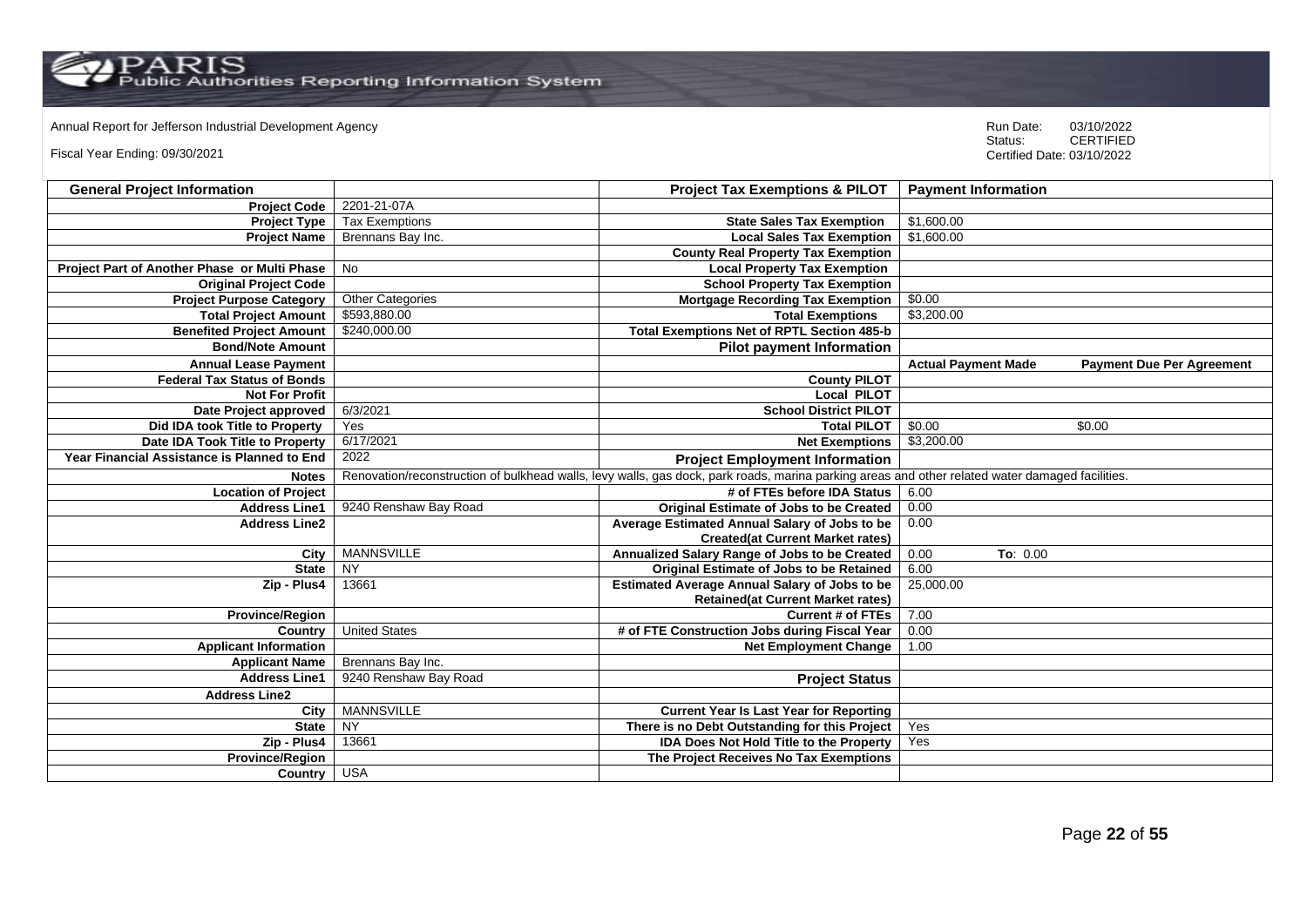# Annual Report for Jefferson Industrial Development Agency<br>
Status: CERTIFIED

Fiscal Year Ending: 09/30/2021

| <b>General Project Information</b>           |                                                                                               | <b>Project Tax Exemptions &amp; PILOT</b>            | <b>Payment Information</b>                                     |
|----------------------------------------------|-----------------------------------------------------------------------------------------------|------------------------------------------------------|----------------------------------------------------------------|
| <b>Project Code</b>                          | 2201-1201                                                                                     |                                                      |                                                                |
| <b>Project Type</b>                          | Lease                                                                                         | <b>State Sales Tax Exemption</b>                     | \$0.00                                                         |
| <b>Project Name</b>                          | COR Watertown Company, LLC                                                                    | <b>Local Sales Tax Exemption</b>                     | \$0.00                                                         |
|                                              |                                                                                               | <b>County Real Property Tax Exemption</b>            | \$146,062.82                                                   |
| Project Part of Another Phase or Multi Phase | <b>No</b>                                                                                     | <b>Local Property Tax Exemption</b>                  | \$0.00                                                         |
| <b>Original Project Code</b>                 |                                                                                               | <b>School Property Tax Exemption</b>                 | \$195,501.29                                                   |
| <b>Project Purpose Category</b>              | Construction                                                                                  | <b>Mortgage Recording Tax Exemption</b>              | \$0.00                                                         |
| <b>Total Project Amount</b>                  | \$42,945,173.00                                                                               | <b>Total Exemptions</b>                              | \$341,564.11                                                   |
| <b>Benefited Project Amount</b>              | \$27,918,400.00                                                                               | <b>Total Exemptions Net of RPTL Section 485-b</b>    | \$0.00                                                         |
| <b>Bond/Note Amount</b>                      |                                                                                               | <b>Pilot payment Information</b>                     |                                                                |
| <b>Annual Lease Payment</b>                  | \$0.00                                                                                        |                                                      | <b>Actual Payment Made</b><br><b>Payment Due Per Agreement</b> |
| <b>Federal Tax Status of Bonds</b>           |                                                                                               | <b>County PILOT</b>                                  | \$14,820.00<br>\$14,820.00                                     |
| <b>Not For Profit</b>                        | <b>No</b>                                                                                     | Local PILOT                                          | \$0.00<br>\$0.00                                               |
| Date Project approved                        | 1/5/2012                                                                                      | <b>School District PILOT</b>                         | \$14,820.00<br>\$14,820.00                                     |
| Did IDA took Title to Property               | Yes                                                                                           | <b>Total PILOT</b>                                   | \$29,640.00<br>\$29,640.00                                     |
| Date IDA Took Title to Property              | 4/27/2012                                                                                     | <b>Net Exemptions</b>                                | \$311,924.11                                                   |
| Year Financial Assistance is Planned to End  | 2024                                                                                          | <b>Project Employment Information</b>                |                                                                |
| <b>Notes</b>                                 | Construction of approx. 300 multifamily rental housing units together with related buildings. |                                                      |                                                                |
| <b>Location of Project</b>                   |                                                                                               | # of FTEs before IDA Status                          | 0.00                                                           |
| <b>Address Line1</b>                         | NYS Route 3                                                                                   | Original Estimate of Jobs to be Created              | 6.00                                                           |
| <b>Address Line2</b>                         |                                                                                               | Average Estimated Annual Salary of Jobs to be        | 35,000.00                                                      |
|                                              |                                                                                               | <b>Created(at Current Market rates)</b>              |                                                                |
| City                                         | <b>WATERTOWN</b>                                                                              | Annualized Salary Range of Jobs to be Created        | 25,000.00<br>To: 40,000.00                                     |
| <b>State</b>                                 | <b>NY</b>                                                                                     | <b>Original Estimate of Jobs to be Retained</b>      | 0.00                                                           |
| Zip - Plus4                                  | 13601                                                                                         | <b>Estimated Average Annual Salary of Jobs to be</b> | 0.00                                                           |
|                                              |                                                                                               | <b>Retained(at Current Market rates)</b>             |                                                                |
| <b>Province/Region</b>                       |                                                                                               | <b>Current # of FTEs</b>                             | 6.00                                                           |
| Country                                      | <b>United States</b>                                                                          | # of FTE Construction Jobs during Fiscal Year        | 0.00                                                           |
| <b>Applicant Information</b>                 |                                                                                               | <b>Net Employment Change</b>                         | 6.00                                                           |
| <b>Applicant Name</b>                        | COR Watertown Company, LLC                                                                    |                                                      |                                                                |
| <b>Address Line1</b>                         | 540 Towne Drive                                                                               | <b>Project Status</b>                                |                                                                |
| <b>Address Line2</b>                         |                                                                                               |                                                      |                                                                |
| City                                         | <b>FAYETTEVILLE</b>                                                                           | <b>Current Year Is Last Year for Reporting</b>       |                                                                |
| <b>State</b>                                 | NY                                                                                            | There is no Debt Outstanding for this Project        | Yes                                                            |
| Zip - Plus4                                  | 13066                                                                                         | <b>IDA Does Not Hold Title to the Property</b>       | Yes                                                            |
| <b>Province/Region</b>                       |                                                                                               | The Project Receives No Tax Exemptions               |                                                                |
| Country                                      | <b>USA</b>                                                                                    |                                                      |                                                                |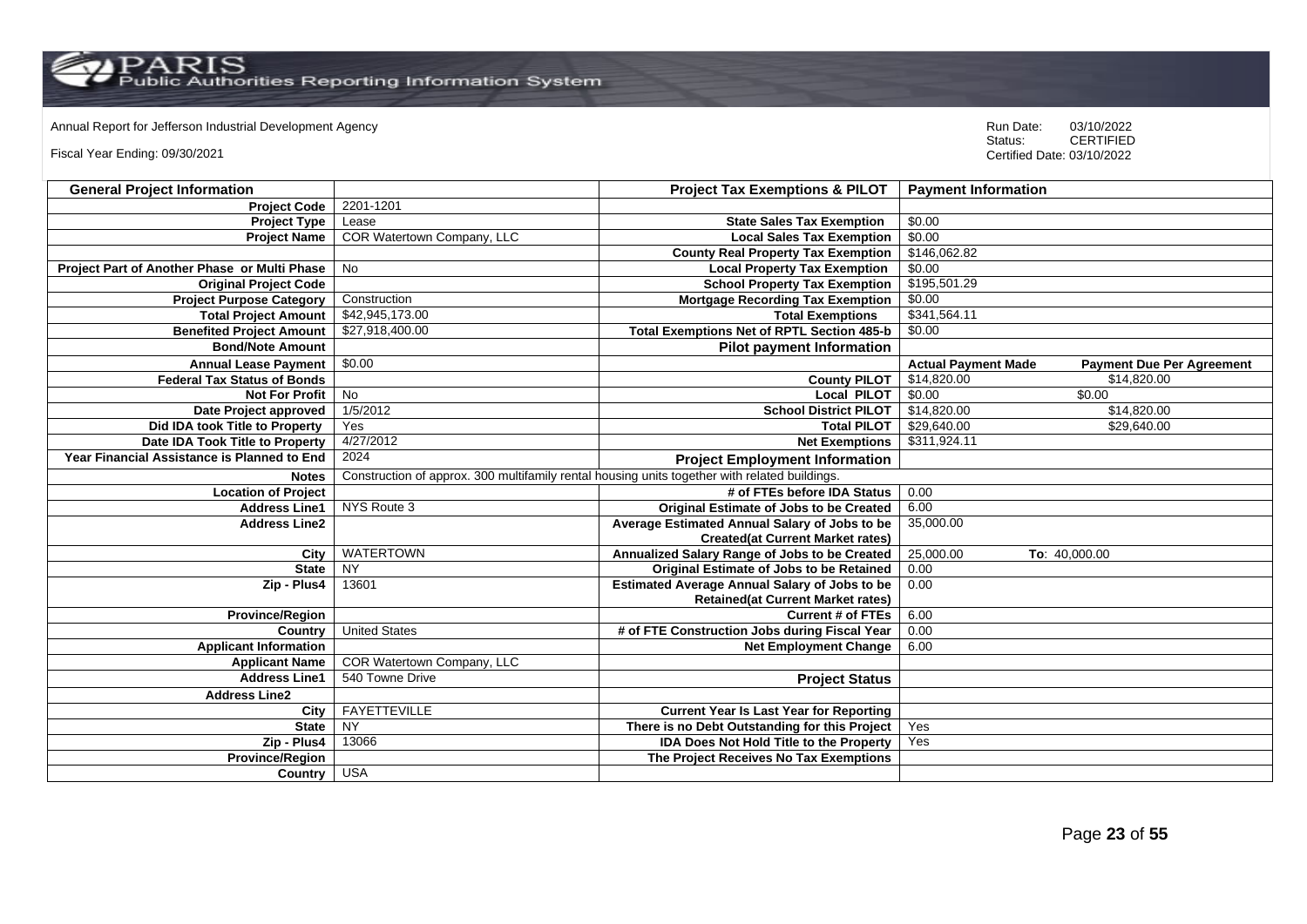Annual Report for Jefferson Industrial Development Agency<br>
Status: CERTIFIED

Fiscal Year Ending: 09/30/2021

| <b>General Project Information</b>           |                             | <b>Project Tax Exemptions &amp; PILOT</b>            | <b>Payment Information</b>                                     |
|----------------------------------------------|-----------------------------|------------------------------------------------------|----------------------------------------------------------------|
| <b>Project Code</b>                          | 2201-1301                   |                                                      |                                                                |
| <b>Project Type</b>                          | Lease                       | <b>State Sales Tax Exemption</b>                     | \$0.00                                                         |
| <b>Project Name</b>                          | Clayton Harbor Hotel, LLC   | <b>Local Sales Tax Exemption</b>                     | \$0.00                                                         |
|                                              |                             | <b>County Real Property Tax Exemption</b>            | \$74,348.40                                                    |
| Project Part of Another Phase or Multi Phase | <b>No</b>                   | <b>Local Property Tax Exemption</b>                  | \$92,860.19                                                    |
| <b>Original Project Code</b>                 |                             | <b>School Property Tax Exemption</b>                 | \$106,881.14                                                   |
| <b>Project Purpose Category</b>              | Construction                | <b>Mortgage Recording Tax Exemption</b>              | \$0.00                                                         |
| <b>Total Project Amount</b>                  | \$22,662,000.00             | <b>Total Exemptions</b>                              | \$274,089.73                                                   |
| <b>Benefited Project Amount</b>              | \$7,068,400.00              | <b>Total Exemptions Net of RPTL Section 485-b</b>    | \$0.00                                                         |
| <b>Bond/Note Amount</b>                      |                             | <b>Pilot payment Information</b>                     |                                                                |
| <b>Annual Lease Payment</b>                  | \$0.00                      |                                                      | <b>Actual Payment Made</b><br><b>Payment Due Per Agreement</b> |
| <b>Federal Tax Status of Bonds</b>           |                             | <b>County PILOT</b>                                  | \$31,880.00<br>\$31,880.00                                     |
| <b>Not For Profit</b>                        | <b>No</b>                   | Local PILOT                                          | \$37,858.00<br>\$37,858.00                                     |
| Date Project approved                        | 2/11/2013                   | <b>School District PILOT</b>                         | \$50,004.00<br>\$50,004.00                                     |
| Did IDA took Title to Property               | Yes                         | <b>Total PILOT</b>                                   | \$119,742.00<br>\$119,742.00                                   |
| Date IDA Took Title to Property              | 2/28/2013                   | <b>Net Exemptions</b>                                | \$154,347.73                                                   |
| Year Financial Assistance is Planned to End  | 2030                        | <b>Project Employment Information</b>                |                                                                |
| <b>Notes</b>                                 | PILOT Construction of hotel |                                                      |                                                                |
| <b>Location of Project</b>                   |                             | # of FTEs before IDA Status                          | 0.00                                                           |
| <b>Address Line1</b>                         | 200 Riverside Drive         | Original Estimate of Jobs to be Created              | 95.00                                                          |
| <b>Address Line2</b>                         |                             | Average Estimated Annual Salary of Jobs to be        | 28,469.00                                                      |
|                                              |                             | <b>Created(at Current Market rates)</b>              |                                                                |
| City                                         | <b>CLAYTON</b>              | Annualized Salary Range of Jobs to be Created        | 10,710.00<br>To: 80,000.00                                     |
| <b>State</b>                                 | <b>NY</b>                   | Original Estimate of Jobs to be Retained             | 0.00                                                           |
| Zip - Plus4                                  | 13624                       | <b>Estimated Average Annual Salary of Jobs to be</b> | 0.00                                                           |
|                                              |                             | <b>Retained(at Current Market rates)</b>             |                                                                |
| <b>Province/Region</b>                       |                             | <b>Current # of FTEs</b>                             | 69.00                                                          |
| Country                                      | <b>United States</b>        | # of FTE Construction Jobs during Fiscal Year        | 0.00                                                           |
| <b>Applicant Information</b>                 |                             | <b>Net Employment Change</b>                         | 69.00                                                          |
| <b>Applicant Name</b>                        | Clayton Harbor Hotel, LLC   |                                                      |                                                                |
| <b>Address Line1</b>                         | 617 Dingens Street          | <b>Project Status</b>                                |                                                                |
| <b>Address Line2</b>                         |                             |                                                      |                                                                |
| City                                         | <b>BUFFALO</b>              | <b>Current Year Is Last Year for Reporting</b>       |                                                                |
| <b>State</b>                                 | <b>NY</b>                   | There is no Debt Outstanding for this Project        | Yes                                                            |
| Zip - Plus4                                  | 14206                       | IDA Does Not Hold Title to the Property              | Yes                                                            |
| Province/Region                              |                             | The Project Receives No Tax Exemptions               |                                                                |
| Country                                      | <b>USA</b>                  |                                                      |                                                                |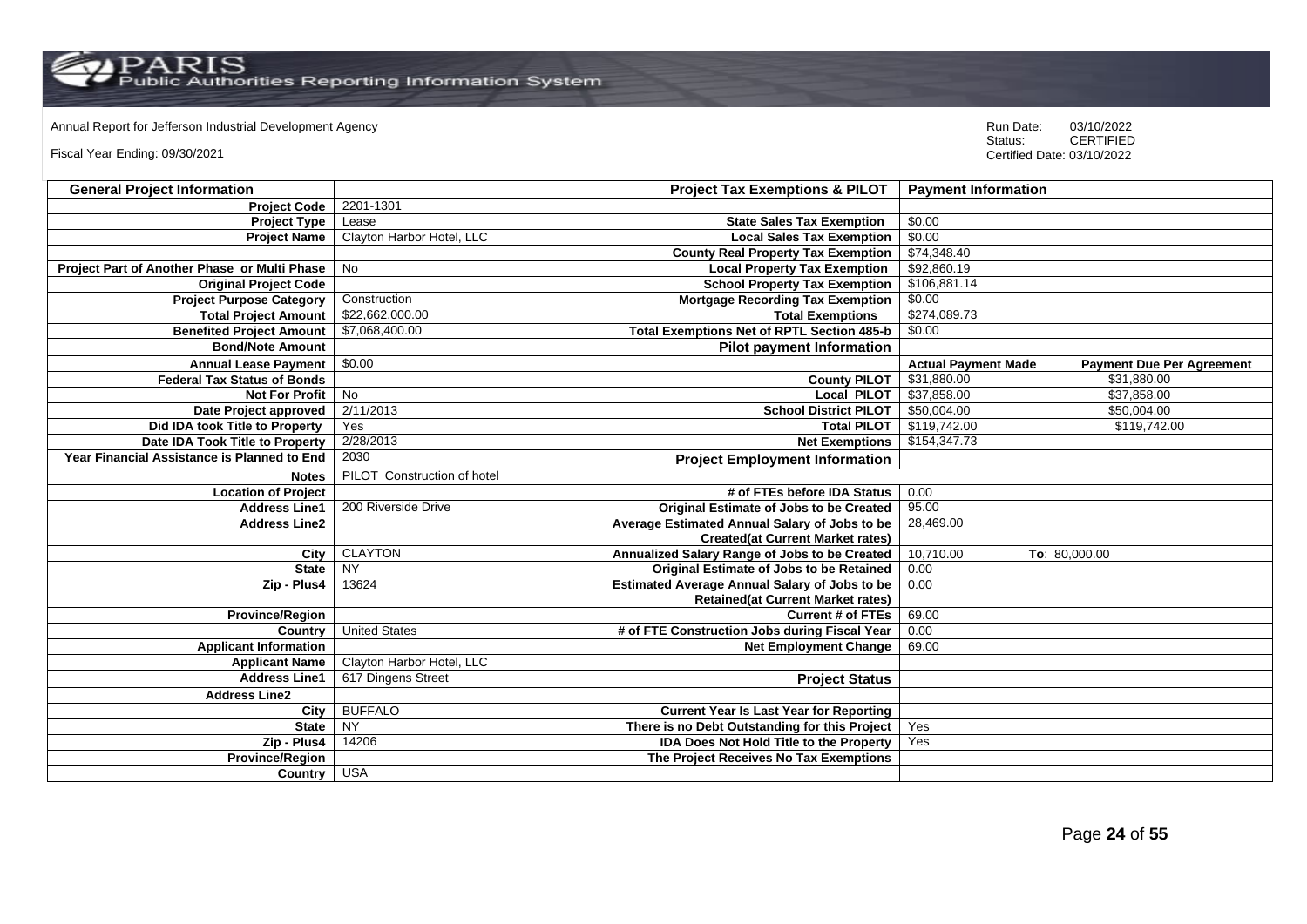Annual Report for Jefferson Industrial Development Agency<br>
Status: CERTIFIED

Fiscal Year Ending: 09/30/2021

| <b>General Project Information</b>           |                                                                    | <b>Project Tax Exemptions &amp; PILOT</b>            | <b>Payment Information</b>                                     |
|----------------------------------------------|--------------------------------------------------------------------|------------------------------------------------------|----------------------------------------------------------------|
| <b>Project Code</b>                          | 2201-1501                                                          |                                                      |                                                                |
| <b>Project Type</b>                          | Lease                                                              | <b>State Sales Tax Exemption</b>                     | \$0.00                                                         |
| <b>Project Name</b>                          | Current Applications, Inc.                                         | <b>Local Sales Tax Exemption</b>                     | \$0.00                                                         |
|                                              |                                                                    | <b>County Real Property Tax Exemption</b>            | \$3,515.33                                                     |
| Project Part of Another Phase or Multi Phase | No                                                                 | <b>Local Property Tax Exemption</b>                  | \$3,897.34                                                     |
| <b>Original Project Code</b>                 |                                                                    | <b>School Property Tax Exemption</b>                 | \$4,799.71                                                     |
| <b>Project Purpose Category</b>              | Construction                                                       | <b>Mortgage Recording Tax Exemption</b>              | \$0.00                                                         |
| <b>Total Project Amount</b>                  | \$736,804.00                                                       | <b>Total Exemptions</b>                              | \$12,212.38                                                    |
| <b>Benefited Project Amount</b>              | \$265,454.00                                                       | <b>Total Exemptions Net of RPTL Section 485-b</b>    | \$0.00                                                         |
| <b>Bond/Note Amount</b>                      |                                                                    | <b>Pilot payment Information</b>                     |                                                                |
| <b>Annual Lease Payment</b>                  | \$0.00                                                             |                                                      | <b>Actual Payment Made</b><br><b>Payment Due Per Agreement</b> |
| <b>Federal Tax Status of Bonds</b>           |                                                                    | <b>County PILOT</b>                                  | \$878.83<br>\$878.83                                           |
| <b>Not For Profit</b>                        | No                                                                 | <b>Local PILOT</b>                                   | \$1,948.67<br>\$1,948.67                                       |
| Date Project approved                        | 2/12/2015                                                          | <b>School District PILOT</b>                         | \$2,399.86<br>\$2,399.86                                       |
| Did IDA took Title to Property               | Yes                                                                | <b>Total PILOT</b>                                   | \$5,227.36<br>\$5,227.36                                       |
| Date IDA Took Title to Property              | 4/9/2015                                                           | <b>Net Exemptions</b>                                | \$6,985.02                                                     |
| Year Financial Assistance is Planned to End  | 2031                                                               | <b>Project Employment Information</b>                |                                                                |
| <b>Notes</b>                                 | PILOT Construction of a 10,000 sq ft addition to existing building |                                                      |                                                                |
| <b>Location of Project</b>                   |                                                                    | # of FTEs before IDA Status                          | 48.00                                                          |
| <b>Address Line1</b>                         | 275 Bellew Avenue South                                            | Original Estimate of Jobs to be Created              | 6.00                                                           |
| <b>Address Line2</b>                         |                                                                    | Average Estimated Annual Salary of Jobs to be        | 22,000.00                                                      |
|                                              |                                                                    | <b>Created(at Current Market rates)</b>              |                                                                |
| City                                         | <b>WATERTOWN</b>                                                   | Annualized Salary Range of Jobs to be Created        | 20,000.00<br>To: 22,000.00                                     |
| <b>State</b>                                 | <b>NY</b>                                                          | Original Estimate of Jobs to be Retained             | 48.00                                                          |
| Zip - Plus4                                  | 13601                                                              | <b>Estimated Average Annual Salary of Jobs to be</b> | 25,000.00                                                      |
|                                              |                                                                    | <b>Retained(at Current Market rates)</b>             |                                                                |
| <b>Province/Region</b>                       |                                                                    | <b>Current # of FTEs</b>                             | 63.00                                                          |
| Country                                      | <b>United States</b>                                               | # of FTE Construction Jobs during Fiscal Year        | 0.00                                                           |
| <b>Applicant Information</b>                 |                                                                    | <b>Net Employment Change</b>                         | 15.00                                                          |
| <b>Applicant Name</b>                        | George Anderson                                                    |                                                      |                                                                |
| <b>Address Line1</b>                         | 275 Bellew Avenue South                                            | <b>Project Status</b>                                |                                                                |
| <b>Address Line2</b>                         |                                                                    |                                                      |                                                                |
| City                                         | <b>WATERTOWN</b>                                                   | <b>Current Year Is Last Year for Reporting</b>       |                                                                |
| <b>State</b>                                 | NY                                                                 | There is no Debt Outstanding for this Project        | Yes                                                            |
| Zip - Plus4                                  | 13601                                                              | <b>IDA Does Not Hold Title to the Property</b>       | Yes                                                            |
| <b>Province/Region</b>                       |                                                                    | The Project Receives No Tax Exemptions               |                                                                |
| Country                                      | <b>USA</b>                                                         |                                                      |                                                                |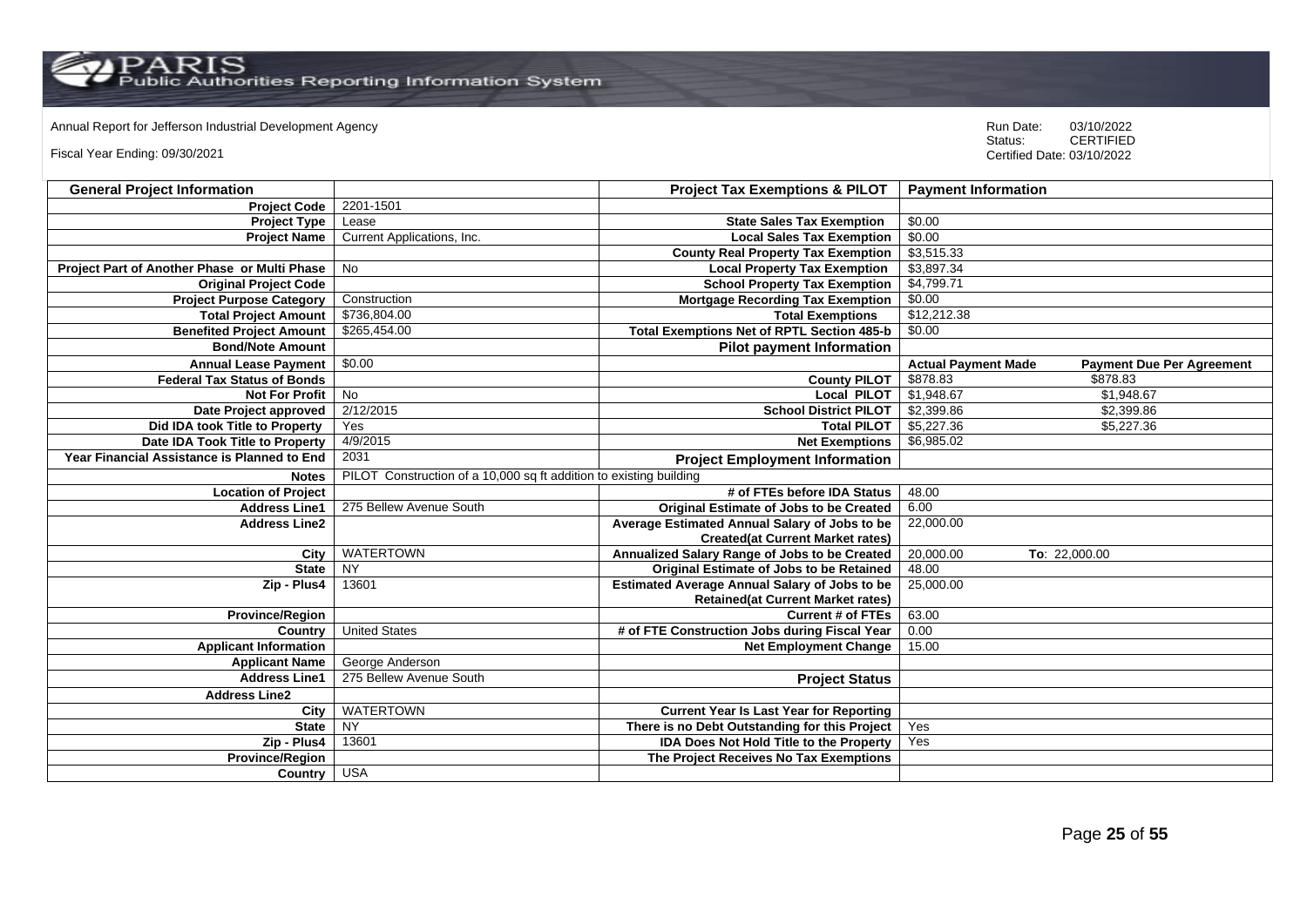Annual Report for Jefferson Industrial Development Agency<br>
Status: CERTIFIED

Fiscal Year Ending: 09/30/2021

| <b>General Project Information</b>           |                                                          | <b>Project Tax Exemptions &amp; PILOT</b>                                                                                                                 | <b>Payment Information</b>                                     |
|----------------------------------------------|----------------------------------------------------------|-----------------------------------------------------------------------------------------------------------------------------------------------------------|----------------------------------------------------------------|
| <b>Project Code</b>                          | 2201-1604                                                |                                                                                                                                                           |                                                                |
| <b>Project Type</b>                          | <b>Tax Exemptions</b>                                    | <b>State Sales Tax Exemption</b>                                                                                                                          | \$60,706.50                                                    |
| <b>Project Name</b>                          | Fort Drum Mountain Community Homes<br>(CDA Amendment #5) | <b>Local Sales Tax Exemption</b>                                                                                                                          | \$60,706.50                                                    |
|                                              |                                                          | <b>County Real Property Tax Exemption</b>                                                                                                                 |                                                                |
| Project Part of Another Phase or Multi Phase | No                                                       | <b>Local Property Tax Exemption</b>                                                                                                                       |                                                                |
| <b>Original Project Code</b>                 |                                                          | <b>School Property Tax Exemption</b>                                                                                                                      |                                                                |
| <b>Project Purpose Category</b>              | Construction                                             | <b>Mortgage Recording Tax Exemption</b>                                                                                                                   | \$0.00                                                         |
| <b>Total Project Amount</b>                  | \$71,201,856.00                                          | <b>Total Exemptions</b>                                                                                                                                   | \$121,413.00                                                   |
| <b>Benefited Project Amount</b>              | \$25,402,473.00                                          | <b>Total Exemptions Net of RPTL Section 485-b</b>                                                                                                         |                                                                |
| <b>Bond/Note Amount</b>                      |                                                          | <b>Pilot payment Information</b>                                                                                                                          |                                                                |
| <b>Annual Lease Payment</b>                  |                                                          |                                                                                                                                                           | <b>Actual Payment Made</b><br><b>Payment Due Per Agreement</b> |
| <b>Federal Tax Status of Bonds</b>           |                                                          | <b>County PILOT</b>                                                                                                                                       |                                                                |
| <b>Not For Profit</b>                        |                                                          | <b>Local PILOT</b>                                                                                                                                        |                                                                |
| Date Project approved                        | 9/1/2016                                                 | <b>School District PILOT</b>                                                                                                                              |                                                                |
| Did IDA took Title to Property               | No                                                       | <b>Total PILOT</b>                                                                                                                                        | \$0.00<br>\$0.00                                               |
| Date IDA Took Title to Property              |                                                          | <b>Net Exemptions</b>                                                                                                                                     | \$121,413.00                                                   |
| Year Financial Assistance is Planned to End  | 2021                                                     | <b>Project Employment Information</b>                                                                                                                     |                                                                |
| <b>Notes</b>                                 |                                                          | Build new and renovate homes and additional facilities, delete certain land from project, and extend the sales and use tax exemption to the 2016 POP work |                                                                |
| <b>Location of Project</b>                   |                                                          | # of FTEs before IDA Status                                                                                                                               | 11.00                                                          |
| <b>Address Line1</b>                         | 9035 South Riva Ridge Loop                               | Original Estimate of Jobs to be Created                                                                                                                   | 11.00                                                          |
| <b>Address Line2</b>                         |                                                          | Average Estimated Annual Salary of Jobs to be                                                                                                             | 75,000.00                                                      |
|                                              |                                                          | <b>Created(at Current Market rates)</b>                                                                                                                   |                                                                |
| City                                         | FORT DRUM                                                | Annualized Salary Range of Jobs to be Created                                                                                                             | 50,000.00<br>To: 100,000.00                                    |
| <b>State</b>                                 | <b>NY</b>                                                | <b>Original Estimate of Jobs to be Retained</b>                                                                                                           | 11.00                                                          |
| Zip - Plus4                                  | 13602                                                    | <b>Estimated Average Annual Salary of Jobs to be</b>                                                                                                      | 75,000.00                                                      |
|                                              |                                                          | <b>Retained(at Current Market rates)</b>                                                                                                                  |                                                                |
| <b>Province/Region</b>                       |                                                          | <b>Current # of FTEs</b>                                                                                                                                  | 223.00                                                         |
| Country                                      | <b>United States</b>                                     | # of FTE Construction Jobs during Fiscal Year                                                                                                             | 42.00                                                          |
| <b>Applicant Information</b>                 |                                                          | <b>Net Employment Change</b>                                                                                                                              | 212.00                                                         |
| <b>Applicant Name</b>                        | FDMCH c/o Lend Lease (US) Public<br>Partnerships LLC     |                                                                                                                                                           |                                                                |
| <b>Address Line1</b>                         | 1801 West End Ave                                        | <b>Project Status</b>                                                                                                                                     |                                                                |
| <b>Address Line2</b>                         |                                                          |                                                                                                                                                           |                                                                |
| City                                         | <b>NASHVILLE</b>                                         | <b>Current Year Is Last Year for Reporting</b>                                                                                                            | Yes                                                            |
| <b>State</b>                                 | <b>TN</b>                                                | There is no Debt Outstanding for this Project                                                                                                             | Yes                                                            |
| Zip - Plus4                                  | 37203                                                    | IDA Does Not Hold Title to the Property                                                                                                                   | Yes                                                            |
| <b>Province/Region</b>                       |                                                          | The Project Receives No Tax Exemptions                                                                                                                    | Yes                                                            |
| Country                                      | <b>USA</b>                                               |                                                                                                                                                           |                                                                |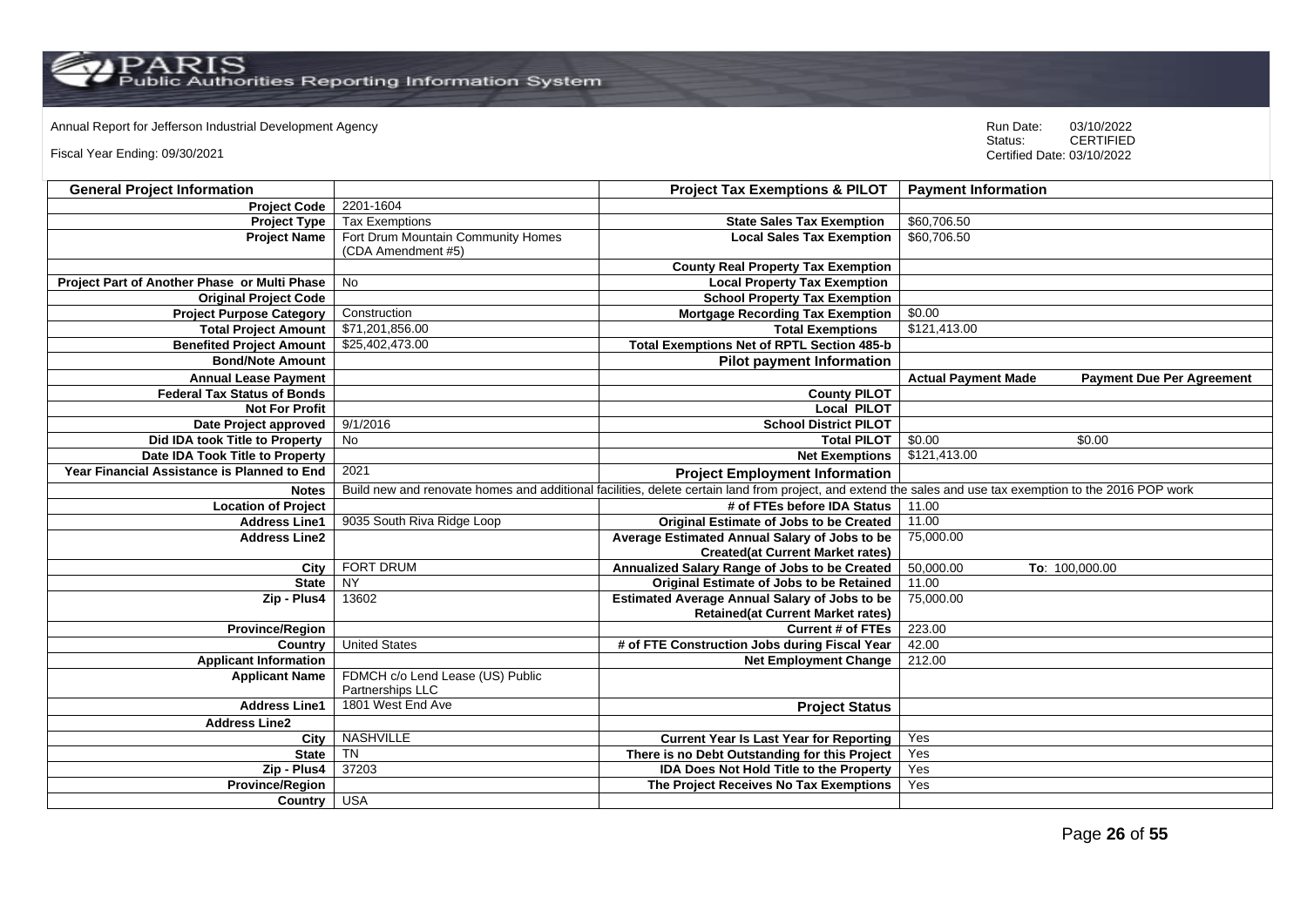$\mathrm{PARS} \ \mathrm{Fuss}$ 

Annual Report for Jefferson Industrial Development Agency<br>
Status: CERTIFIED

Fiscal Year Ending: 09/30/2021

| <b>General Project Information</b>           |                                              | <b>Project Tax Exemptions &amp; PILOT</b>            | <b>Payment Information</b>                                     |
|----------------------------------------------|----------------------------------------------|------------------------------------------------------|----------------------------------------------------------------|
| <b>Project Code</b>                          | 2201-0802                                    |                                                      |                                                                |
| <b>Project Type</b>                          | Lease                                        | <b>State Sales Tax Exemption</b>                     | \$0.00                                                         |
| <b>Project Name</b>                          | Great Lakes Cheese of New York               | <b>Local Sales Tax Exemption</b>                     | \$0.00                                                         |
|                                              |                                              | <b>County Real Property Tax Exemption</b>            | \$226,680.79                                                   |
| Project Part of Another Phase or Multi Phase | No                                           | <b>Local Property Tax Exemption</b>                  | \$283,408.32                                                   |
| <b>Original Project Code</b>                 |                                              | <b>School Property Tax Exemption</b>                 | \$350,036.64                                                   |
| <b>Project Purpose Category</b>              | Services                                     | <b>Mortgage Recording Tax Exemption</b>              | \$0.00                                                         |
| <b>Total Project Amount</b>                  | \$86,610,000.00                              | <b>Total Exemptions</b>                              | \$860,125.75                                                   |
| <b>Benefited Project Amount</b>              | \$86,610,000.00                              | <b>Total Exemptions Net of RPTL Section 485-b</b>    | \$0.00                                                         |
| <b>Bond/Note Amount</b>                      |                                              | <b>Pilot payment Information</b>                     |                                                                |
| <b>Annual Lease Payment</b>                  | \$0.00                                       |                                                      | <b>Actual Payment Made</b><br><b>Payment Due Per Agreement</b> |
| <b>Federal Tax Status of Bonds</b>           |                                              | <b>County PILOT</b>                                  | \$28,989.82<br>\$28,989.82                                     |
| <b>Not For Profit</b>                        | No                                           | <b>Local PILOT</b>                                   | \$36,244.60<br>\$36,244.60                                     |
| Date Project approved                        | 2/7/2008                                     | <b>School District PILOT</b>                         | \$44,765.58<br>\$44,765.58                                     |
| Did IDA took Title to Property               | Yes                                          | <b>Total PILOT</b>                                   | \$110,000.00<br>\$110,000.00                                   |
| Date IDA Took Title to Property              | 2/7/2008                                     | <b>Net Exemptions</b>                                | \$750,125.75                                                   |
| Year Financial Assistance is Planned to End  | 2028                                         | <b>Project Employment Information</b>                |                                                                |
| <b>Notes</b>                                 | PILOT; Expansion land improvements, building |                                                      |                                                                |
| <b>Location of Project</b>                   |                                              | # of FTEs before IDA Status                          | 78.00                                                          |
| <b>Address Line1</b>                         | 23 Phelps Street                             | <b>Original Estimate of Jobs to be Created</b>       | 12.00                                                          |
| <b>Address Line2</b>                         |                                              | Average Estimated Annual Salary of Jobs to be        | 37,688.84                                                      |
|                                              |                                              | <b>Created(at Current Market rates)</b>              |                                                                |
| City                                         | <b>ADAMS</b>                                 | Annualized Salary Range of Jobs to be Created        | 31,293.00<br>To: 55,519.00                                     |
| <b>State</b>                                 | <b>NY</b>                                    | Original Estimate of Jobs to be Retained             | 78.00                                                          |
| Zip - Plus4                                  | 13605                                        | <b>Estimated Average Annual Salary of Jobs to be</b> | 35,706.71                                                      |
|                                              |                                              | <b>Retained(at Current Market rates)</b>             |                                                                |
| <b>Province/Region</b>                       |                                              | <b>Current # of FTEs</b>                             | 130.00                                                         |
| Country                                      | <b>United States</b>                         | # of FTE Construction Jobs during Fiscal Year        | 0.00                                                           |
| <b>Applicant Information</b>                 |                                              | <b>Net Employment Change</b>                         | 52.00                                                          |
| <b>Applicant Name</b>                        | <b>Great Lakes Cheese</b>                    |                                                      |                                                                |
| <b>Address Line1</b>                         | 23 Phelps Street                             | <b>Project Status</b>                                |                                                                |
| <b>Address Line2</b>                         |                                              |                                                      |                                                                |
| City                                         | <b>ADAMS</b>                                 | <b>Current Year Is Last Year for Reporting</b>       |                                                                |
| <b>State</b>                                 | NY                                           | There is no Debt Outstanding for this Project        | Yes                                                            |
| Zip - Plus4                                  | 13605                                        | <b>IDA Does Not Hold Title to the Property</b>       | Yes                                                            |
| <b>Province/Region</b>                       |                                              | The Project Receives No Tax Exemptions               |                                                                |
| Country                                      | <b>USA</b>                                   |                                                      |                                                                |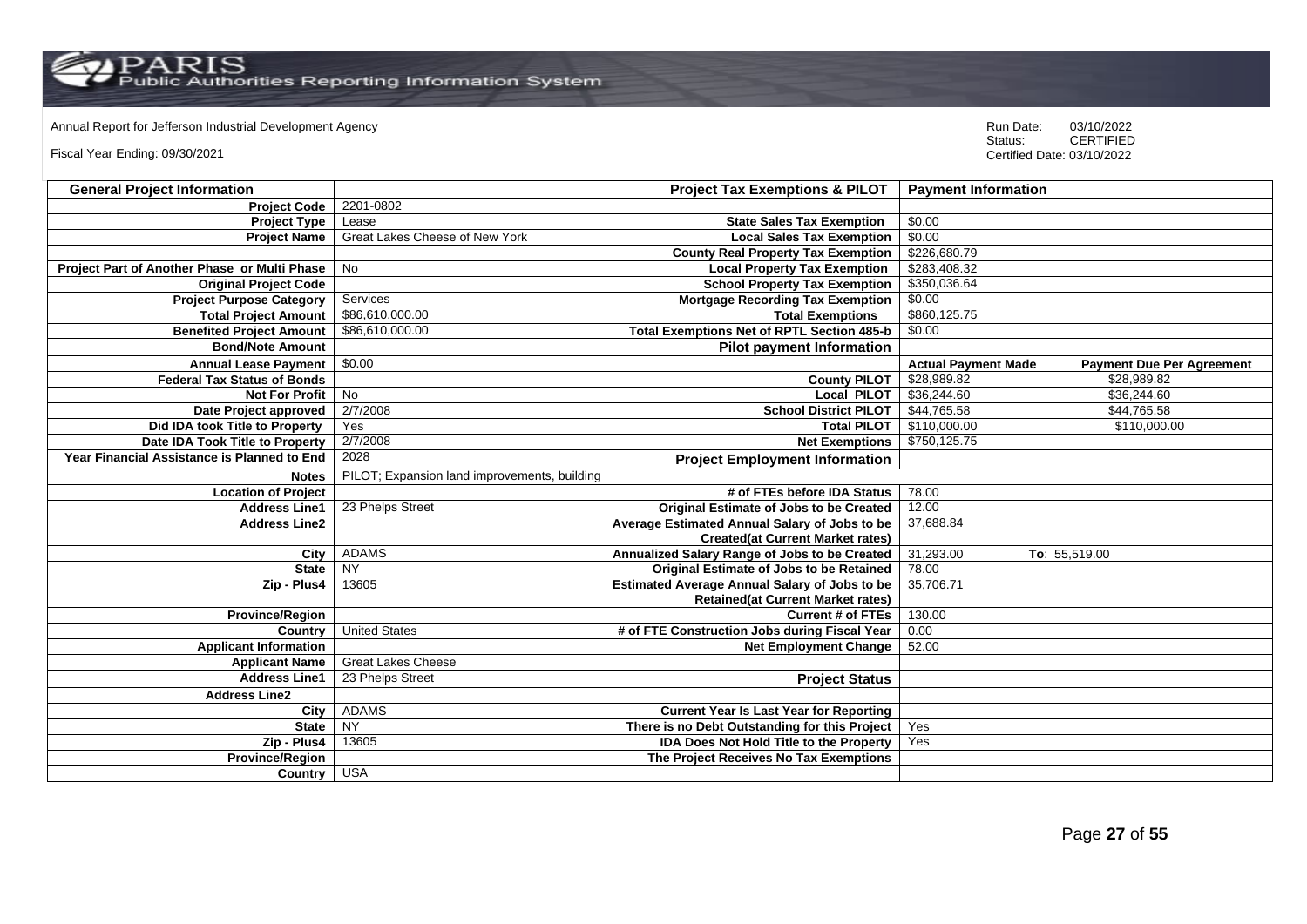Annual Report for Jefferson Industrial Development Agency<br>
Status: CERTIFIED

Fiscal Year Ending: 09/30/2021

| <b>General Project Information</b>           |                                           | <b>Project Tax Exemptions &amp; PILOT</b>            | <b>Payment Information</b> |                                  |
|----------------------------------------------|-------------------------------------------|------------------------------------------------------|----------------------------|----------------------------------|
| <b>Project Code</b>                          | 2201-9701                                 |                                                      |                            |                                  |
| <b>Project Type</b>                          | Bonds/Notes Issuance                      | <b>State Sales Tax Exemption</b>                     | \$0.00                     |                                  |
| <b>Project Name</b>                          | Ives Hill Retirement Community            | <b>Local Sales Tax Exemption</b>                     | \$0.00                     |                                  |
|                                              |                                           | <b>County Real Property Tax Exemption</b>            | \$0.00                     |                                  |
| Project Part of Another Phase or Multi Phase | <b>No</b>                                 | <b>Local Property Tax Exemption</b>                  | \$0.00                     |                                  |
| <b>Original Project Code</b>                 |                                           | <b>School Property Tax Exemption</b>                 | \$0.00                     |                                  |
| <b>Project Purpose Category</b>              | Services                                  | <b>Mortgage Recording Tax Exemption</b>              | \$0.00                     |                                  |
| <b>Total Project Amount</b>                  | \$3,600,000,00                            | <b>Total Exemptions</b>                              | \$0.00                     |                                  |
| <b>Benefited Project Amount</b>              | \$3,600,000.00                            | <b>Total Exemptions Net of RPTL Section 485-b</b>    | \$0.00                     |                                  |
| <b>Bond/Note Amount</b>                      | \$3,600,000.00                            | <b>Pilot payment Information</b>                     |                            |                                  |
| <b>Annual Lease Payment</b>                  |                                           |                                                      | <b>Actual Payment Made</b> | <b>Payment Due Per Agreement</b> |
| <b>Federal Tax Status of Bonds</b>           | <b>Tax Exempt</b>                         | <b>County PILOT</b>                                  | \$0.00                     | \$0.00                           |
| <b>Not For Profit</b>                        | Yes                                       | <b>Local PILOT</b>                                   | \$0.00                     | \$0.00                           |
| Date Project approved                        | 11/6/1997                                 | <b>School District PILOT</b>                         | \$0.00                     | \$0.00                           |
| Did IDA took Title to Property               | No                                        | <b>Total PILOT</b>                                   | \$0.00                     | \$0.00                           |
| Date IDA Took Title to Property              |                                           | <b>Net Exemptions</b>                                | \$0.00                     |                                  |
| Year Financial Assistance is Planned to End  | 2029                                      | <b>Project Employment Information</b>                |                            |                                  |
| <b>Notes</b>                                 | Retirement Community Housing -- PAID 2020 |                                                      |                            |                                  |
| <b>Location of Project</b>                   |                                           | # of FTEs before IDA Status                          | 0.00                       |                                  |
| <b>Address Line1</b>                         | 1200 Jewell Drive                         | <b>Original Estimate of Jobs to be Created</b>       | 19.00                      |                                  |
| <b>Address Line2</b>                         |                                           | Average Estimated Annual Salary of Jobs to be        | 19,132.00                  |                                  |
|                                              |                                           | <b>Created(at Current Market rates)</b>              |                            |                                  |
| City                                         | <b>WATERTOWN</b>                          | Annualized Salary Range of Jobs to be Created        | 0.00<br>To: 0.00           |                                  |
| <b>State</b>                                 | <b>NY</b>                                 | Original Estimate of Jobs to be Retained             | 0.00                       |                                  |
| Zip - Plus4                                  | 13601                                     | <b>Estimated Average Annual Salary of Jobs to be</b> | 0.00                       |                                  |
|                                              |                                           | <b>Retained(at Current Market rates)</b>             |                            |                                  |
| <b>Province/Region</b>                       |                                           | <b>Current # of FTEs</b>                             | 0.00                       |                                  |
| Country                                      | <b>United States</b>                      | # of FTE Construction Jobs during Fiscal Year        | 0.00                       |                                  |
| <b>Applicant Information</b>                 |                                           | <b>Net Employment Change</b>                         | 0.00                       |                                  |
| <b>Applicant Name</b>                        | Ives Hill Retirement Community            |                                                      |                            |                                  |
| <b>Address Line1</b>                         | 1200 Jewell Drive                         | <b>Project Status</b>                                |                            |                                  |
| <b>Address Line2</b>                         |                                           |                                                      |                            |                                  |
| City                                         | <b>WATERTOWN</b>                          | <b>Current Year Is Last Year for Reporting</b>       | Yes                        |                                  |
| <b>State</b>                                 | NY                                        | There is no Debt Outstanding for this Project        | Yes                        |                                  |
| Zip - Plus4                                  | 13601                                     | <b>IDA Does Not Hold Title to the Property</b>       | Yes                        |                                  |
| <b>Province/Region</b>                       |                                           | The Project Receives No Tax Exemptions               | Yes                        |                                  |
| Country                                      | <b>USA</b>                                |                                                      |                            |                                  |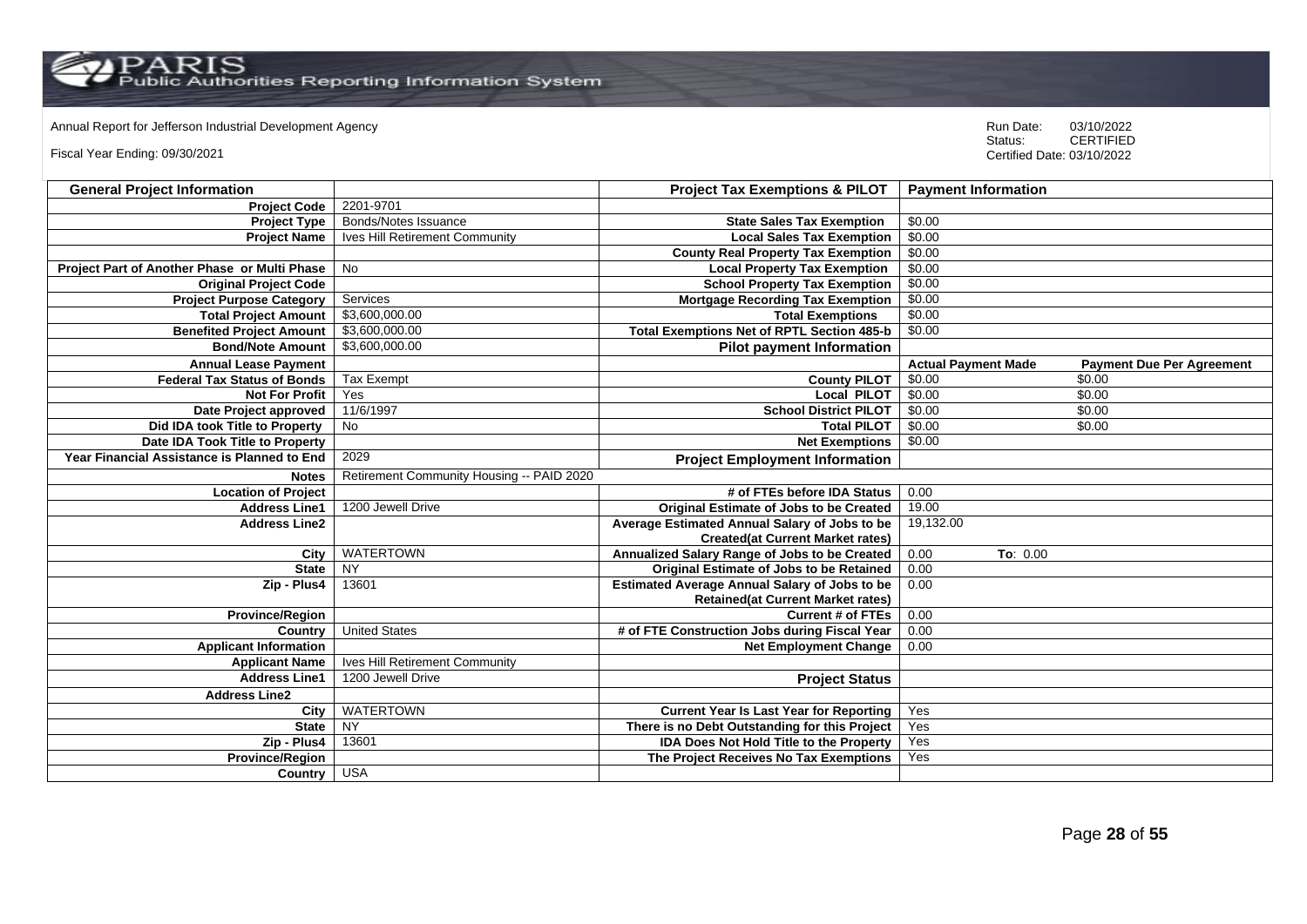Annual Report for Jefferson Industrial Development Agency<br>
Status: CERTIFIED

Fiscal Year Ending: 09/30/2021

| <b>General Project Information</b>           |                          | <b>Project Tax Exemptions &amp; PILOT</b>                                                                     | <b>Payment Information</b>                                     |
|----------------------------------------------|--------------------------|---------------------------------------------------------------------------------------------------------------|----------------------------------------------------------------|
| <b>Project Code</b>                          | 2201-1206                |                                                                                                               |                                                                |
| <b>Project Type</b>                          | Lease                    | <b>State Sales Tax Exemption</b>                                                                              | \$0.00                                                         |
| <b>Project Name</b>                          | <b>Lawler Realty LLC</b> | <b>Local Sales Tax Exemption</b>                                                                              | \$0.00                                                         |
|                                              |                          | <b>County Real Property Tax Exemption</b>                                                                     | \$23,474.18                                                    |
| Project Part of Another Phase or Multi Phase | No                       | <b>Local Property Tax Exemption</b>                                                                           | \$13,747.96                                                    |
| <b>Original Project Code</b>                 |                          | <b>School Property Tax Exemption</b>                                                                          | \$37,964.90                                                    |
| <b>Project Purpose Category</b>              | Construction             | <b>Mortgage Recording Tax Exemption</b>                                                                       | \$0.00                                                         |
| <b>Total Project Amount</b>                  | \$15,474,375.00          | <b>Total Exemptions</b>                                                                                       | \$75,187.04                                                    |
| <b>Benefited Project Amount</b>              | \$5,739,750.00           | <b>Total Exemptions Net of RPTL Section 485-b</b>                                                             | \$0.00                                                         |
| <b>Bond/Note Amount</b>                      |                          | <b>Pilot payment Information</b>                                                                              |                                                                |
| <b>Annual Lease Payment</b>                  | \$0.00                   |                                                                                                               | <b>Actual Payment Made</b><br><b>Payment Due Per Agreement</b> |
| <b>Federal Tax Status of Bonds</b>           |                          | <b>County PILOT</b>                                                                                           | \$11,777.04<br>\$11,777.04                                     |
| <b>Not For Profit</b>                        | $\overline{N}$           | <b>Local PILOT</b>                                                                                            | \$6,897.39<br>\$6,897.39                                       |
| Date Project approved                        | 7/12/2012                | <b>School District PILOT</b>                                                                                  | \$18,864.45<br>\$18,864.45                                     |
| Did IDA took Title to Property               | <b>No</b>                | <b>Total PILOT</b>                                                                                            | \$37,538.88<br>\$37,538.88                                     |
| Date IDA Took Title to Property              |                          | <b>Net Exemptions</b>                                                                                         | \$37,648.16                                                    |
| Year Financial Assistance is Planned to End  | 2023                     | <b>Project Employment Information</b>                                                                         |                                                                |
| <b>Notes</b>                                 |                          | Construction of 9 multifamily residential apartment buildings and related buildings. Lease recorded 3/7/2013. |                                                                |
| <b>Location of Project</b>                   |                          | # of FTEs before IDA Status                                                                                   | 0.00                                                           |
| <b>Address Line1</b>                         | 85 Worth Road            | Original Estimate of Jobs to be Created                                                                       | 5.00                                                           |
| <b>Address Line2</b>                         |                          | Average Estimated Annual Salary of Jobs to be                                                                 | 29,800.00                                                      |
|                                              |                          | <b>Created(at Current Market rates)</b>                                                                       |                                                                |
| City                                         | <b>SACKETS HARBOR</b>    | Annualized Salary Range of Jobs to be Created                                                                 | 16,000.00<br>To: 31,000.00                                     |
| <b>State</b>                                 | <b>NY</b>                | Original Estimate of Jobs to be Retained                                                                      | 0.00                                                           |
| Zip - Plus4                                  | 13685                    | <b>Estimated Average Annual Salary of Jobs to be</b>                                                          | 0.00                                                           |
|                                              |                          | <b>Retained(at Current Market rates)</b>                                                                      |                                                                |
| <b>Province/Region</b>                       |                          | <b>Current # of FTEs</b>                                                                                      | 0.00                                                           |
| Country                                      | <b>United States</b>     | # of FTE Construction Jobs during Fiscal Year                                                                 | 0.00                                                           |
| <b>Applicant Information</b>                 |                          | <b>Net Employment Change</b>                                                                                  | 0.00                                                           |
| <b>Applicant Name</b>                        | Michael Campbell         |                                                                                                               |                                                                |
| <b>Address Line1</b>                         | 206 Ambrose Street       | <b>Project Status</b>                                                                                         |                                                                |
| <b>Address Line2</b>                         |                          |                                                                                                               |                                                                |
| City                                         | <b>SACKETS HARBOR</b>    | <b>Current Year Is Last Year for Reporting</b>                                                                |                                                                |
| <b>State</b>                                 | <b>NY</b>                | There is no Debt Outstanding for this Project                                                                 | Yes                                                            |
| Zip - Plus4                                  | 13685                    | <b>IDA Does Not Hold Title to the Property</b>                                                                | Yes                                                            |
| <b>Province/Region</b>                       |                          | The Project Receives No Tax Exemptions                                                                        |                                                                |
| Country                                      | <b>USA</b>               |                                                                                                               |                                                                |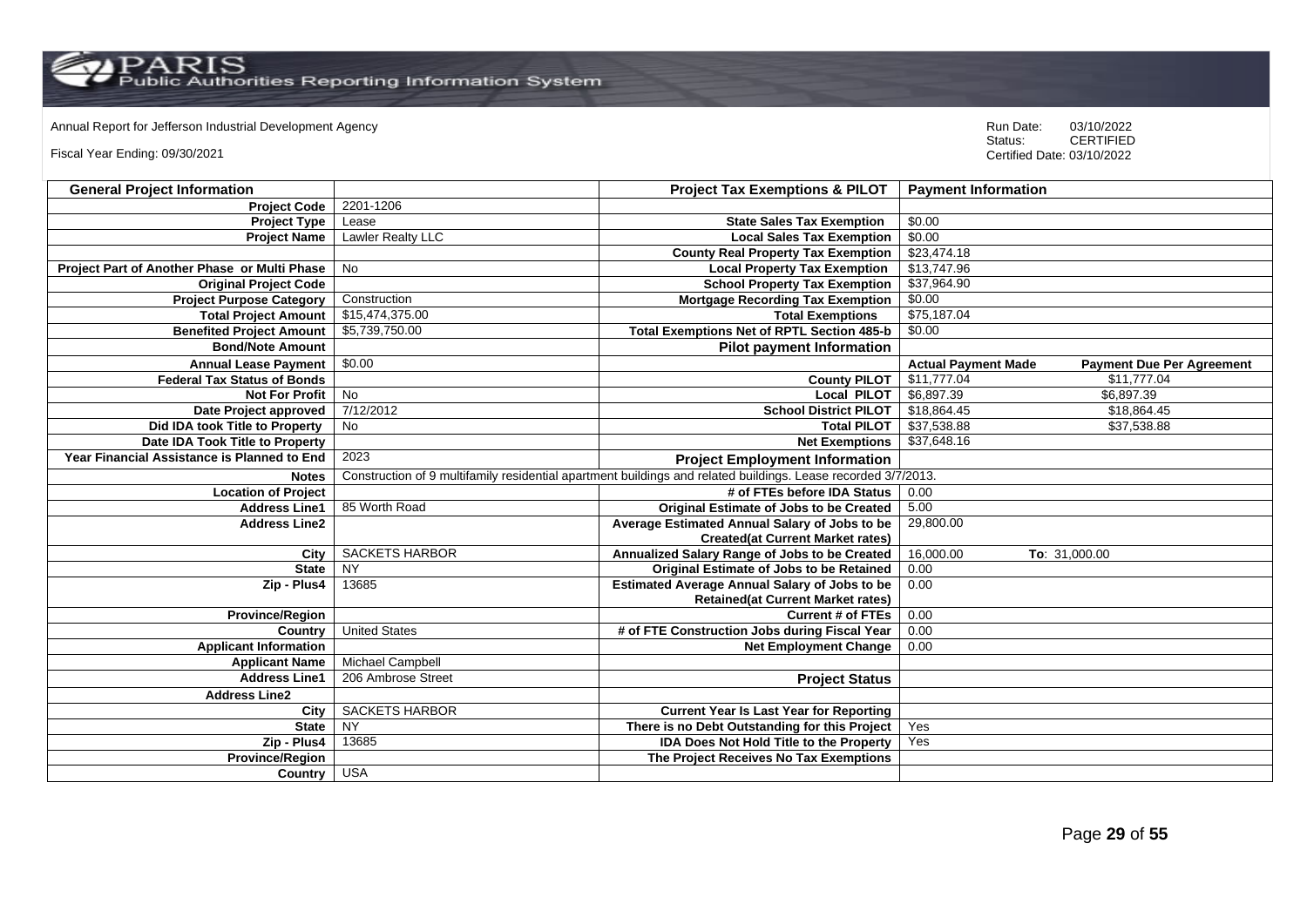Annual Report for Jefferson Industrial Development Agency<br>
Status: CERTIFIED

Fiscal Year Ending: 09/30/2021

| <b>General Project Information</b>           |                           | <b>Project Tax Exemptions &amp; PILOT</b>            | <b>Payment Information</b> |                                  |
|----------------------------------------------|---------------------------|------------------------------------------------------|----------------------------|----------------------------------|
| <b>Project Code</b>                          | 2201-2108                 |                                                      |                            |                                  |
| <b>Project Type</b>                          | Lease                     | <b>State Sales Tax Exemption</b>                     | \$0.00                     |                                  |
| <b>Project Name</b>                          | LeRay Jackson Solar, LLC  | <b>Local Sales Tax Exemption</b>                     | \$0.00                     |                                  |
|                                              |                           | <b>County Real Property Tax Exemption</b>            | \$0.00                     |                                  |
| Project Part of Another Phase or Multi Phase | <b>No</b>                 | <b>Local Property Tax Exemption</b>                  | \$0.00                     |                                  |
| <b>Original Project Code</b>                 |                           | <b>School Property Tax Exemption</b>                 | \$0.00                     |                                  |
| <b>Project Purpose Category</b>              | Clean Energy              | <b>Mortgage Recording Tax Exemption</b>              | \$0.00                     |                                  |
| <b>Total Project Amount</b>                  | \$9,987,060.00            | <b>Total Exemptions</b>                              | \$0.00                     |                                  |
| <b>Benefited Project Amount</b>              | \$9,987,060.00            | <b>Total Exemptions Net of RPTL Section 485-b</b>    | \$0.00                     |                                  |
| <b>Bond/Note Amount</b>                      |                           | <b>Pilot payment Information</b>                     |                            |                                  |
| <b>Annual Lease Payment</b>                  | \$1.00                    |                                                      | <b>Actual Payment Made</b> | <b>Payment Due Per Agreement</b> |
| <b>Federal Tax Status of Bonds</b>           |                           | <b>County PILOT</b>                                  | \$0.00                     | \$0.00                           |
| <b>Not For Profit</b>                        | No                        | <b>Local PILOT</b>                                   | \$0.00                     | \$0.00                           |
| Date Project approved                        | 5/6/2021                  | <b>School District PILOT</b>                         | \$0.00                     | \$0.00                           |
| Did IDA took Title to Property               | Yes                       | <b>Total PILOT</b>                                   | \$0.00                     | \$0.00                           |
| Date IDA Took Title to Property              | 5/27/2021                 | <b>Net Exemptions</b>                                | \$0.00                     |                                  |
| Year Financial Assistance is Planned to End  | 2037                      | <b>Project Employment Information</b>                |                            |                                  |
| <b>Notes</b>                                 | Solar (PILOT not started) |                                                      |                            |                                  |
| <b>Location of Project</b>                   |                           | # of FTEs before IDA Status                          | 0.00                       |                                  |
| <b>Address Line1</b>                         | 29368 Van Tassel          | <b>Original Estimate of Jobs to be Created</b>       | 0.00                       |                                  |
| <b>Address Line2</b>                         |                           | Average Estimated Annual Salary of Jobs to be        | 0.00                       |                                  |
|                                              |                           | <b>Created(at Current Market rates)</b>              |                            |                                  |
| City                                         | <b>EVANS MILLS</b>        | Annualized Salary Range of Jobs to be Created        | 0.00<br>To: 0.00           |                                  |
| <b>State</b>                                 | <b>NY</b>                 | Original Estimate of Jobs to be Retained             | 0.00                       |                                  |
| Zip - Plus4                                  | 13637                     | <b>Estimated Average Annual Salary of Jobs to be</b> | 0.00                       |                                  |
|                                              |                           | <b>Retained (at Current Market rates)</b>            |                            |                                  |
| <b>Province/Region</b>                       |                           | <b>Current # of FTEs</b>                             | 0.00                       |                                  |
| Country                                      | <b>United States</b>      | # of FTE Construction Jobs during Fiscal Year        | 10.00                      |                                  |
| <b>Applicant Information</b>                 |                           | <b>Net Employment Change</b>                         | 0.00                       |                                  |
| <b>Applicant Name</b>                        | LeRay Jackson Solar, LLC  |                                                      |                            |                                  |
| <b>Address Line1</b>                         | 101 Summer Street         | <b>Project Status</b>                                |                            |                                  |
| <b>Address Line2</b>                         |                           |                                                      |                            |                                  |
| City                                         | <b>BOSTON</b>             | <b>Current Year Is Last Year for Reporting</b>       |                            |                                  |
| <b>State</b>                                 | MA                        | There is no Debt Outstanding for this Project        | Yes                        |                                  |
| Zip - Plus4                                  | 02110                     | <b>IDA Does Not Hold Title to the Property</b>       | Yes                        |                                  |
| Province/Region                              |                           | The Project Receives No Tax Exemptions               |                            |                                  |
| Country                                      | <b>USA</b>                |                                                      |                            |                                  |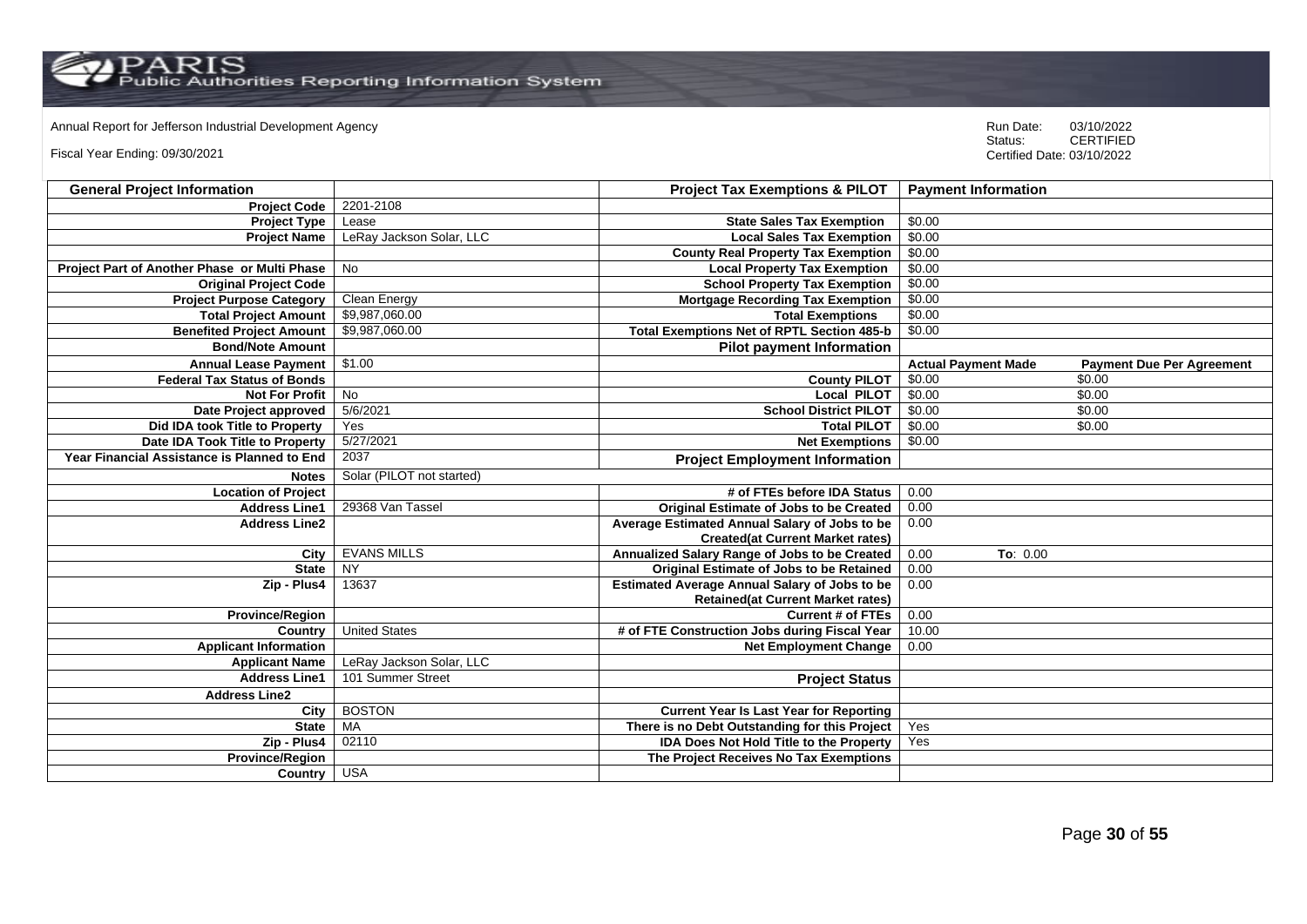Annual Report for Jefferson Industrial Development Agency<br>
Status: CERTIFIED

Fiscal Year Ending: 09/30/2021

| <b>General Project Information</b>           |                             | <b>Project Tax Exemptions &amp; PILOT</b>                                                                                                                             | <b>Payment Information</b> |                                  |
|----------------------------------------------|-----------------------------|-----------------------------------------------------------------------------------------------------------------------------------------------------------------------|----------------------------|----------------------------------|
| <b>Project Code</b>                          | 2201-1903                   |                                                                                                                                                                       |                            |                                  |
| <b>Project Type</b>                          | Lease                       | <b>State Sales Tax Exemption</b>                                                                                                                                      | \$1,740.00                 |                                  |
| <b>Project Name</b>                          | MDD, LLC                    | <b>Local Sales Tax Exemption</b>                                                                                                                                      | \$1,740.00                 |                                  |
|                                              |                             | <b>County Real Property Tax Exemption</b>                                                                                                                             | \$0.00                     |                                  |
| Project Part of Another Phase or Multi Phase | <b>No</b>                   | <b>Local Property Tax Exemption</b>                                                                                                                                   | \$0.00                     |                                  |
| <b>Original Project Code</b>                 |                             | <b>School Property Tax Exemption</b>                                                                                                                                  | \$0.00                     |                                  |
| <b>Project Purpose Category</b>              | <b>Wholesale Trade</b>      | <b>Mortgage Recording Tax Exemption</b>                                                                                                                               | \$0.00                     |                                  |
| <b>Total Project Amount</b>                  | \$1,027,500.00              | <b>Total Exemptions</b>                                                                                                                                               | \$3,480.00                 |                                  |
| <b>Benefited Project Amount</b>              | \$481,000.00                | <b>Total Exemptions Net of RPTL Section 485-b</b>                                                                                                                     | \$0.00                     |                                  |
| <b>Bond/Note Amount</b>                      |                             | <b>Pilot payment Information</b>                                                                                                                                      |                            |                                  |
| <b>Annual Lease Payment</b>                  | \$0.00                      |                                                                                                                                                                       | <b>Actual Payment Made</b> | <b>Payment Due Per Agreement</b> |
| <b>Federal Tax Status of Bonds</b>           |                             | <b>County PILOT</b>                                                                                                                                                   | \$0.00                     | \$0.00                           |
| <b>Not For Profit</b>                        | No                          | <b>Local PILOT</b>                                                                                                                                                    | \$0.00                     | \$0.00                           |
| Date Project approved                        | 12/5/2019                   | <b>School District PILOT</b>                                                                                                                                          | \$0.00                     | \$0.00                           |
| Did IDA took Title to Property               | Yes                         | <b>Total PILOT</b>                                                                                                                                                    | \$0.00                     | \$0.00                           |
| Date IDA Took Title to Property              | 1/23/2020                   | <b>Net Exemptions</b>                                                                                                                                                 | \$3,480.00                 |                                  |
| Year Financial Assistance is Planned to End  | 2036                        | <b>Project Employment Information</b>                                                                                                                                 |                            |                                  |
| <b>Notes</b>                                 | (PILOT starts 2022)         | Construction of a 8,050 sq. ft. building and the equipping thereof with certain machinery, equipment to constitute a warehouse, distribution and redemption facility. |                            |                                  |
| <b>Location of Project</b>                   |                             | # of FTEs before IDA Status                                                                                                                                           | 22.00                      |                                  |
| <b>Address Line1</b>                         | 19970 NYS Route 3           | <b>Original Estimate of Jobs to be Created</b>                                                                                                                        | 10.00                      |                                  |
| <b>Address Line2</b>                         |                             | Average Estimated Annual Salary of Jobs to be                                                                                                                         | 29,000.00                  |                                  |
|                                              |                             | <b>Created(at Current Market rates)</b>                                                                                                                               |                            |                                  |
| City                                         | <b>WATERTOWN</b>            | Annualized Salary Range of Jobs to be Created                                                                                                                         | 34,000.00                  | To: 35,000.00                    |
| <b>State</b>                                 | <b>NY</b>                   | Original Estimate of Jobs to be Retained                                                                                                                              | 22.00                      |                                  |
| Zip - Plus4                                  | 13601                       | <b>Estimated Average Annual Salary of Jobs to be</b>                                                                                                                  | 47,000.00                  |                                  |
|                                              |                             | <b>Retained(at Current Market rates)</b>                                                                                                                              |                            |                                  |
| <b>Province/Region</b>                       |                             | <b>Current # of FTEs</b>                                                                                                                                              | 26.00                      |                                  |
| Country                                      | <b>United States</b>        | # of FTE Construction Jobs during Fiscal Year                                                                                                                         | 0.00                       |                                  |
| <b>Applicant Information</b>                 |                             | <b>Net Employment Change</b>                                                                                                                                          | 4.00                       |                                  |
| <b>Applicant Name</b>                        | Oswego Beverage Company LLC |                                                                                                                                                                       |                            |                                  |
| <b>Address Line1</b>                         | 1043 County Route 25        | <b>Project Status</b>                                                                                                                                                 |                            |                                  |
| <b>Address Line2</b>                         |                             |                                                                                                                                                                       |                            |                                  |
| City                                         | <b>OSWEGO</b>               | <b>Current Year Is Last Year for Reporting</b>                                                                                                                        |                            |                                  |
| <b>State</b>                                 | <b>NY</b>                   | There is no Debt Outstanding for this Project                                                                                                                         | Yes                        |                                  |
| Zip - Plus4                                  | 13126                       | <b>IDA Does Not Hold Title to the Property</b>                                                                                                                        | Yes                        |                                  |
| <b>Province/Region</b>                       |                             | The Project Receives No Tax Exemptions                                                                                                                                |                            |                                  |
| Country USA                                  |                             |                                                                                                                                                                       |                            |                                  |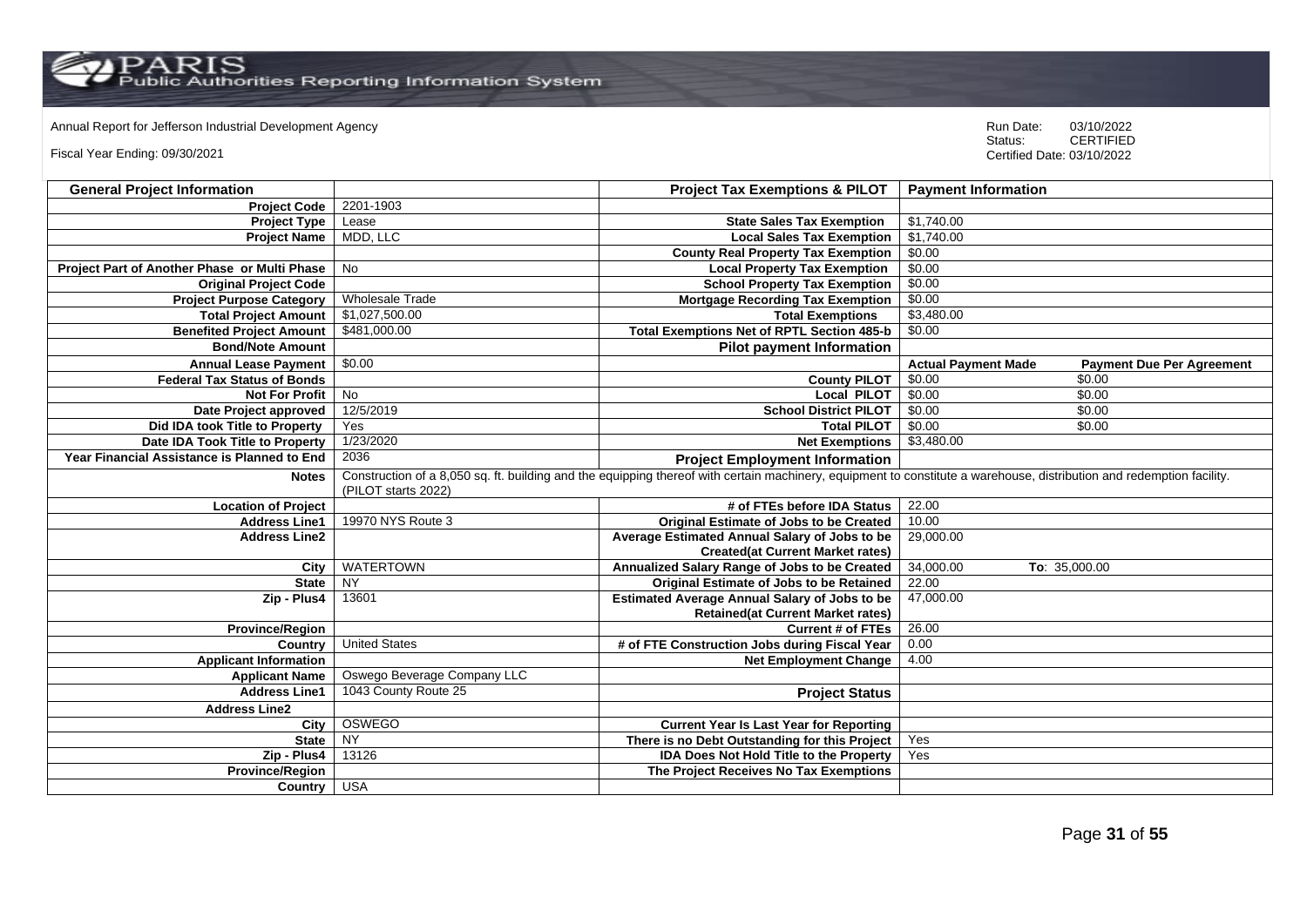# Annual Report for Jefferson Industrial Development Agency<br>
Status: CERTIFIED

Fiscal Year Ending: 09/30/2021

| <b>General Project Information</b>           |                                                                                                                                  | <b>Project Tax Exemptions &amp; PILOT</b>            | <b>Payment Information</b> |                                  |
|----------------------------------------------|----------------------------------------------------------------------------------------------------------------------------------|------------------------------------------------------|----------------------------|----------------------------------|
| <b>Project Code</b>                          | 2201-1603                                                                                                                        |                                                      |                            |                                  |
| <b>Project Type</b>                          | Lease                                                                                                                            | <b>State Sales Tax Exemption</b>                     | \$0.00                     |                                  |
| <b>Project Name</b>                          | Mohawk, Adirondack and Northern RailRoad                                                                                         | <b>Local Sales Tax Exemption</b>                     | \$0.00                     |                                  |
|                                              |                                                                                                                                  | <b>County Real Property Tax Exemption</b>            | \$0.00                     |                                  |
| Project Part of Another Phase or Multi Phase | <b>No</b>                                                                                                                        | <b>Local Property Tax Exemption</b>                  | \$0.00                     |                                  |
| <b>Original Project Code</b>                 |                                                                                                                                  | <b>School Property Tax Exemption</b>                 | \$0.00                     |                                  |
| <b>Project Purpose Category</b>              | Transportation, Communication, Electric,<br><b>Gas and Sanitary Services</b>                                                     | <b>Mortgage Recording Tax Exemption</b>              | \$0.00                     |                                  |
| <b>Total Project Amount</b>                  | \$2,472,000.00                                                                                                                   | <b>Total Exemptions</b>                              | \$0.00                     |                                  |
| <b>Benefited Project Amount</b>              | \$388,000.00                                                                                                                     | Total Exemptions Net of RPTL Section 485-b           | \$0.00                     |                                  |
| <b>Bond/Note Amount</b>                      |                                                                                                                                  | <b>Pilot payment Information</b>                     |                            |                                  |
| <b>Annual Lease Payment</b>                  | \$0.00                                                                                                                           |                                                      | <b>Actual Payment Made</b> | <b>Payment Due Per Agreement</b> |
| <b>Federal Tax Status of Bonds</b>           |                                                                                                                                  | <b>County PILOT</b>                                  | \$0.00                     | \$0.00                           |
| <b>Not For Profit</b>                        | <b>No</b>                                                                                                                        | <b>Local PILOT</b>                                   | \$0.00                     | \$0.00                           |
| Date Project approved                        | 9/1/2016                                                                                                                         | <b>School District PILOT</b>                         | \$0.00                     | \$0.00                           |
| Did IDA took Title to Property               | <b>No</b>                                                                                                                        | <b>Total PILOT</b>                                   | \$0.00                     | \$0.00                           |
| Date IDA Took Title to Property              |                                                                                                                                  | <b>Net Exemptions</b>                                | \$0.00                     |                                  |
| Year Financial Assistance is Planned to End  | 2031                                                                                                                             | <b>Project Employment Information</b>                |                            |                                  |
| <b>Notes</b>                                 | Renovate, modernize and equip an existing commercial railroad.<br>PILOT not started (final rail project finishes expected 2021). |                                                      |                            |                                  |
| <b>Location of Project</b>                   |                                                                                                                                  | # of FTEs before IDA Status                          | 0.00                       |                                  |
| <b>Address Line1</b>                         | Strip of land over 4 parcels                                                                                                     | Original Estimate of Jobs to be Created              | 0.00                       |                                  |
| <b>Address Line2</b>                         |                                                                                                                                  | Average Estimated Annual Salary of Jobs to be        | 0.00                       |                                  |
|                                              |                                                                                                                                  | <b>Created(at Current Market rates)</b>              |                            |                                  |
| City                                         | CARTHAGE                                                                                                                         | Annualized Salary Range of Jobs to be Created        | 0.00<br>To: 0.00           |                                  |
| <b>State</b>                                 | <b>NY</b>                                                                                                                        | Original Estimate of Jobs to be Retained             | 0.00                       |                                  |
| Zip - Plus4                                  | 13619                                                                                                                            | <b>Estimated Average Annual Salary of Jobs to be</b> | 0.00                       |                                  |
|                                              |                                                                                                                                  | <b>Retained(at Current Market rates)</b>             |                            |                                  |
| <b>Province/Region</b>                       |                                                                                                                                  | <b>Current # of FTEs</b>                             | 11.00                      |                                  |
| Country                                      | <b>United States</b>                                                                                                             | # of FTE Construction Jobs during Fiscal Year        | 1.00                       |                                  |
| <b>Applicant Information</b>                 |                                                                                                                                  | <b>Net Employment Change</b>                         | 11.00                      |                                  |
| <b>Applicant Name</b>                        | Mohawk, Adirondack and Northern RailRoad                                                                                         |                                                      |                            |                                  |
| <b>Address Line1</b>                         | One Mill Street                                                                                                                  | <b>Project Status</b>                                |                            |                                  |
| <b>Address Line2</b>                         |                                                                                                                                  |                                                      |                            |                                  |
| City                                         | <b>BATAVIA</b>                                                                                                                   | <b>Current Year Is Last Year for Reporting</b>       |                            |                                  |
| <b>State</b>                                 | <b>NY</b>                                                                                                                        | There is no Debt Outstanding for this Project        | Yes                        |                                  |
| Zip - Plus4                                  | 14020                                                                                                                            | IDA Does Not Hold Title to the Property              | Yes                        |                                  |
| <b>Province/Region</b>                       |                                                                                                                                  | The Project Receives No Tax Exemptions               |                            |                                  |
| Country                                      | <b>USA</b>                                                                                                                       |                                                      |                            |                                  |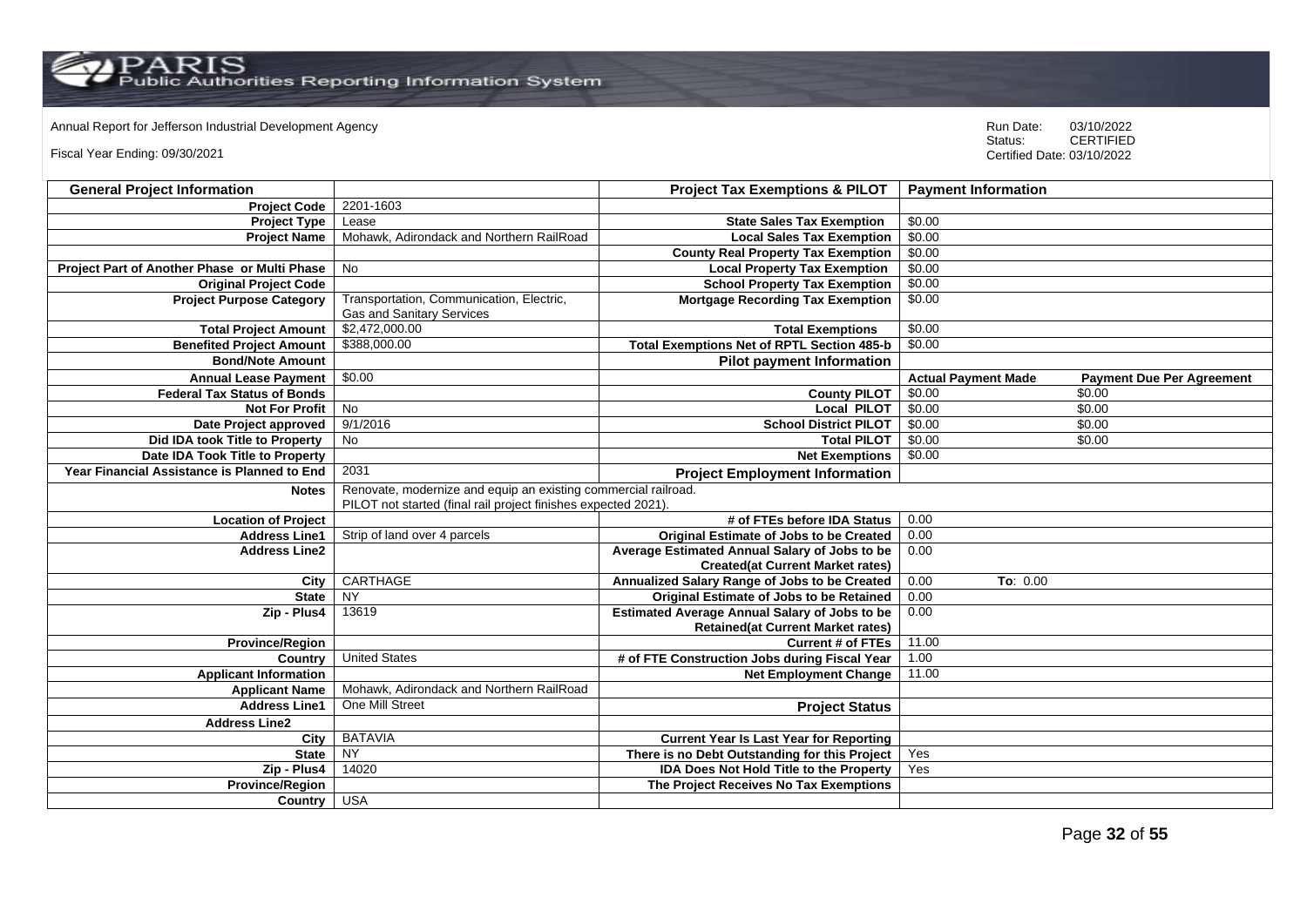Annual Report for Jefferson Industrial Development Agency<br>
Status: CERTIFIED

Fiscal Year Ending: 09/30/2021

| <b>General Project Information</b>           |                                                         | <b>Project Tax Exemptions &amp; PILOT</b>            | <b>Payment Information</b> |                                  |
|----------------------------------------------|---------------------------------------------------------|------------------------------------------------------|----------------------------|----------------------------------|
| <b>Project Code</b>                          | 2201-1204                                               |                                                      |                            |                                  |
| <b>Project Type</b>                          | Lease                                                   | <b>State Sales Tax Exemption</b>                     | \$0.00                     |                                  |
| <b>Project Name</b>                          | Morgan Watertown Townhomes, LLC                         | <b>Local Sales Tax Exemption</b>                     | \$0.00                     |                                  |
|                                              |                                                         | <b>County Real Property Tax Exemption</b>            | \$197,005.91               |                                  |
| Project Part of Another Phase or Multi Phase | No                                                      | <b>Local Property Tax Exemption</b>                  | \$0.00                     |                                  |
| <b>Original Project Code</b>                 |                                                         | <b>School Property Tax Exemption</b>                 | \$181,054.95               |                                  |
| <b>Project Purpose Category</b>              | Construction                                            | <b>Mortgage Recording Tax Exemption</b>              | \$0.00                     |                                  |
| <b>Total Project Amount</b>                  | \$54,655,127.00                                         | <b>Total Exemptions</b>                              | \$378,060.86               |                                  |
| <b>Benefited Project Amount</b>              | \$19,676,800.00                                         | <b>Total Exemptions Net of RPTL Section 485-b</b>    | \$0.00                     |                                  |
| <b>Bond/Note Amount</b>                      |                                                         | <b>Pilot payment Information</b>                     |                            |                                  |
| <b>Annual Lease Payment</b>                  | \$0.00                                                  |                                                      | <b>Actual Payment Made</b> | <b>Payment Due Per Agreement</b> |
| <b>Federal Tax Status of Bonds</b>           |                                                         | <b>County PILOT</b>                                  | \$98,502.96                | \$98,502.96                      |
| <b>Not For Profit</b>                        | No                                                      | <b>Local PILOT</b>                                   | \$0.00                     | \$0.00                           |
| Date Project approved                        | 6/7/2012                                                | <b>School District PILOT</b>                         | \$90,527.47                | \$90,527.47                      |
| Did IDA took Title to Property               | Yes                                                     | <b>Total PILOT</b>                                   | \$189,030.43               | \$189,030.43                     |
| Date IDA Took Title to Property              | 7/27/2012                                               | <b>Net Exemptions</b>                                | \$189,030.43               |                                  |
| Year Financial Assistance is Planned to End  | 2024                                                    | <b>Project Employment Information</b>                |                            |                                  |
| <b>Notes</b>                                 | Construction of 394 rental units and related facilities |                                                      |                            |                                  |
| <b>Location of Project</b>                   |                                                         | # of FTEs before IDA Status                          | 0.00                       |                                  |
| <b>Address Line1</b>                         | County Route 202                                        | Original Estimate of Jobs to be Created              | 9.00                       |                                  |
| <b>Address Line2</b>                         |                                                         | Average Estimated Annual Salary of Jobs to be        | 52,444.00                  |                                  |
|                                              |                                                         | <b>Created(at Current Market rates)</b>              |                            |                                  |
| City                                         | <b>WATERTOWN</b>                                        | Annualized Salary Range of Jobs to be Created        | 42,500.00                  | To: 65,000.00                    |
| <b>State</b>                                 | <b>NY</b>                                               | Original Estimate of Jobs to be Retained             | 0.00                       |                                  |
| Zip - Plus4                                  | 13601                                                   | <b>Estimated Average Annual Salary of Jobs to be</b> | 0.00                       |                                  |
|                                              |                                                         | <b>Retained(at Current Market rates)</b>             |                            |                                  |
| <b>Province/Region</b>                       |                                                         | <b>Current # of FTEs</b>                             | 9.00                       |                                  |
| Country                                      | <b>United States</b>                                    | # of FTE Construction Jobs during Fiscal Year        | 0.00                       |                                  |
| <b>Applicant Information</b>                 |                                                         | <b>Net Employment Change</b>                         | 9.00                       |                                  |
| <b>Applicant Name</b>                        | Morgan Management                                       |                                                      |                            |                                  |
| <b>Address Line1</b>                         | 1170 Pittsford Victor Road                              | <b>Project Status</b>                                |                            |                                  |
| <b>Address Line2</b>                         |                                                         |                                                      |                            |                                  |
| City                                         | <b>PITTSFORD</b>                                        | <b>Current Year Is Last Year for Reporting</b>       |                            |                                  |
| <b>State</b>                                 | NY                                                      | There is no Debt Outstanding for this Project        | Yes                        |                                  |
| Zip - Plus4                                  | 14534                                                   | <b>IDA Does Not Hold Title to the Property</b>       | Yes                        |                                  |
| <b>Province/Region</b>                       |                                                         | The Project Receives No Tax Exemptions               |                            |                                  |
| Country                                      | <b>USA</b>                                              |                                                      |                            |                                  |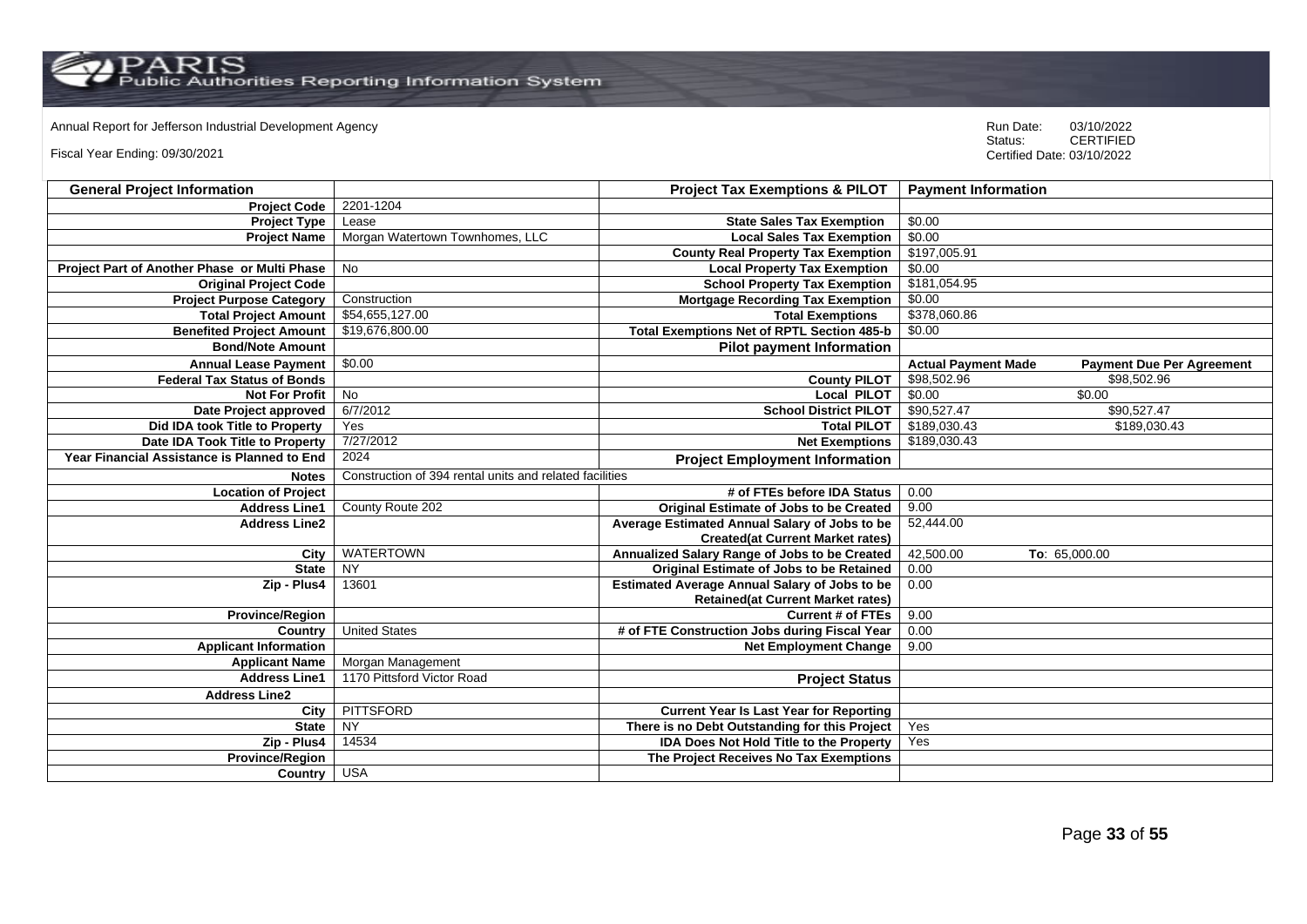Annual Report for Jefferson Industrial Development Agency<br>
Status: CERTIFIED

Fiscal Year Ending: 09/30/2021

| <b>General Project Information</b>           |                             | <b>Project Tax Exemptions &amp; PILOT</b>            | <b>Payment Information</b> |                                  |
|----------------------------------------------|-----------------------------|------------------------------------------------------|----------------------------|----------------------------------|
| <b>Project Code</b>                          | 2201-2102                   |                                                      |                            |                                  |
| <b>Project Type</b>                          | Lease                       | <b>State Sales Tax Exemption</b>                     | \$0.00                     |                                  |
| <b>Project Name</b>                          | NY USLE Carthage SR26 A LLC | <b>Local Sales Tax Exemption</b>                     | \$0.00                     |                                  |
|                                              |                             | <b>County Real Property Tax Exemption</b>            | \$0.00                     |                                  |
| Project Part of Another Phase or Multi Phase | <b>No</b>                   | <b>Local Property Tax Exemption</b>                  | \$0.00                     |                                  |
| <b>Original Project Code</b>                 |                             | <b>School Property Tax Exemption</b>                 | \$0.00                     |                                  |
| <b>Project Purpose Category</b>              | Clean Energy                | <b>Mortgage Recording Tax Exemption</b>              | \$0.00                     |                                  |
| <b>Total Project Amount</b>                  | \$9,688,751.00              | <b>Total Exemptions</b>                              | \$0.00                     |                                  |
| <b>Benefited Project Amount</b>              | \$9,688,751.00              | <b>Total Exemptions Net of RPTL Section 485-b</b>    | \$0.00                     |                                  |
| <b>Bond/Note Amount</b>                      |                             | <b>Pilot payment Information</b>                     |                            |                                  |
| <b>Annual Lease Payment</b>                  | \$1.00                      |                                                      | <b>Actual Payment Made</b> | <b>Payment Due Per Agreement</b> |
| <b>Federal Tax Status of Bonds</b>           |                             | <b>County PILOT</b>                                  | \$0.00                     | \$0.00                           |
| <b>Not For Profit</b>                        | No                          | <b>Local PILOT</b>                                   | \$0.00                     | \$0.00                           |
| Date Project approved                        | 3/4/2021                    | <b>School District PILOT</b>                         | \$0.00                     | \$0.00                           |
| Did IDA took Title to Property               | Yes                         | <b>Total PILOT</b>                                   | \$0.00                     | \$0.00                           |
| Date IDA Took Title to Property              | 6/4/2021                    | <b>Net Exemptions</b>                                | \$0.00                     |                                  |
| Year Financial Assistance is Planned to End  | 2036                        | <b>Project Employment Information</b>                |                            |                                  |
| <b>Notes</b>                                 | Solar (PILOT not started)   |                                                      |                            |                                  |
| <b>Location of Project</b>                   |                             | # of FTEs before IDA Status                          | 0.00                       |                                  |
| <b>Address Line1</b>                         | 35890 State Route 26        | <b>Original Estimate of Jobs to be Created</b>       | 0.00                       |                                  |
| <b>Address Line2</b>                         |                             | Average Estimated Annual Salary of Jobs to be        | 0.00                       |                                  |
|                                              |                             | <b>Created(at Current Market rates)</b>              |                            |                                  |
| City                                         | CARTHAGE                    | Annualized Salary Range of Jobs to be Created        | 0.00<br>To: 0.00           |                                  |
| <b>State</b>                                 | <b>NY</b>                   | Original Estimate of Jobs to be Retained             | 0.00                       |                                  |
| Zip - Plus4                                  | 13619                       | <b>Estimated Average Annual Salary of Jobs to be</b> | 0.00                       |                                  |
|                                              |                             | <b>Retained(at Current Market rates)</b>             |                            |                                  |
| <b>Province/Region</b>                       |                             | <b>Current # of FTEs</b>                             | 0.00                       |                                  |
| Country                                      | <b>United States</b>        | # of FTE Construction Jobs during Fiscal Year        | 75.00                      |                                  |
| <b>Applicant Information</b>                 |                             | <b>Net Employment Change</b>                         | 0.00                       |                                  |
| <b>Applicant Name</b>                        | NY USLE Carthage SR26 A LLC |                                                      |                            |                                  |
| <b>Address Line1</b>                         | 600 Third Ave., 38th Floor  | <b>Project Status</b>                                |                            |                                  |
| <b>Address Line2</b>                         |                             |                                                      |                            |                                  |
| City                                         | <b>NEW YORK</b>             | <b>Current Year Is Last Year for Reporting</b>       |                            |                                  |
| <b>State</b>                                 | $\overline{NY}$             | There is no Debt Outstanding for this Project        | Yes                        |                                  |
| Zip - Plus4                                  | 10016                       | <b>IDA Does Not Hold Title to the Property</b>       | Yes                        |                                  |
| <b>Province/Region</b>                       |                             | The Project Receives No Tax Exemptions               |                            |                                  |
| Country                                      | <b>USA</b>                  |                                                      |                            |                                  |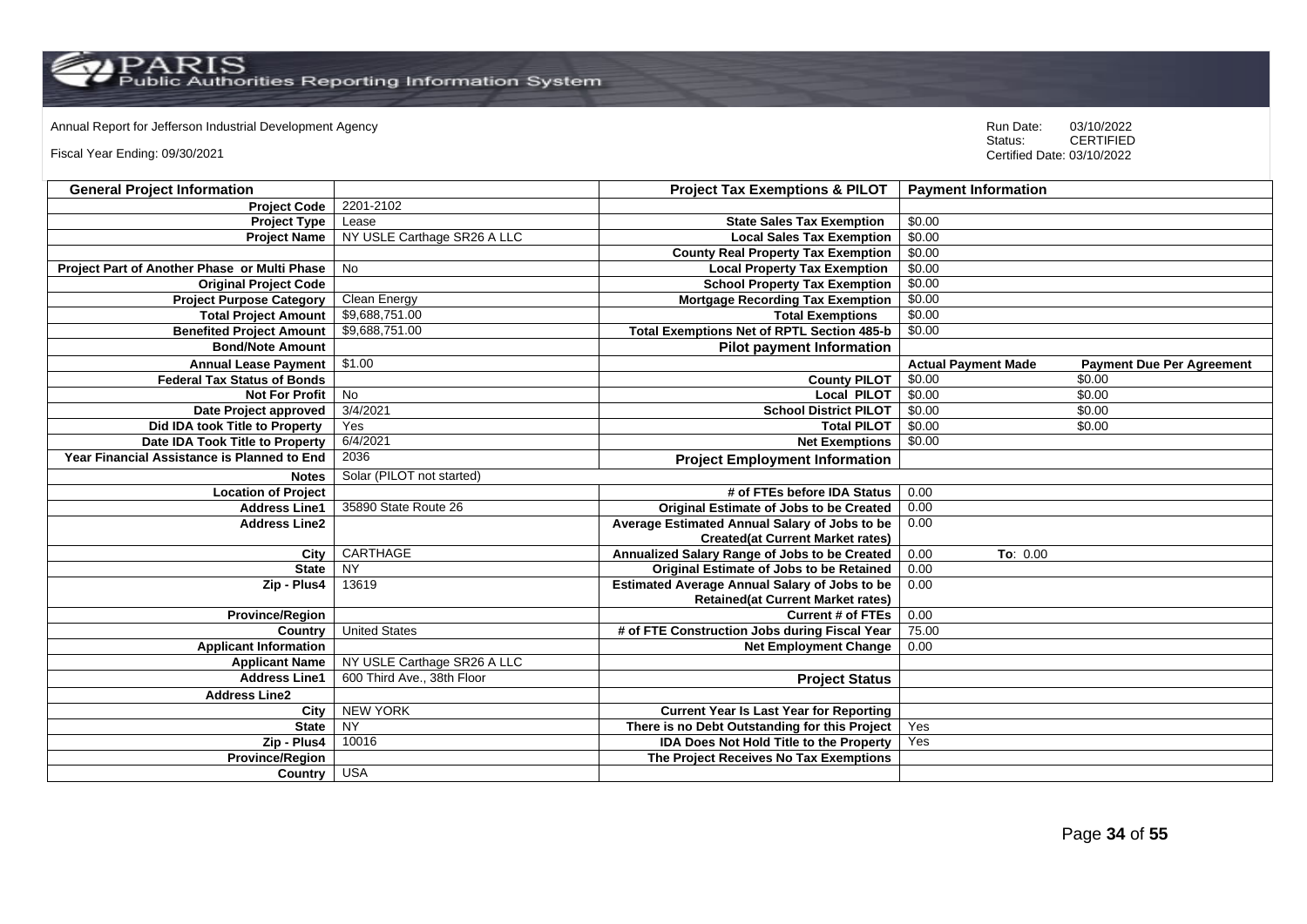# Annual Report for Jefferson Industrial Development Agency<br>
Status: CERTIFIED

Fiscal Year Ending: 09/30/2021

| <b>General Project Information</b>           |                             | <b>Project Tax Exemptions &amp; PILOT</b>            | <b>Payment Information</b> |                                  |
|----------------------------------------------|-----------------------------|------------------------------------------------------|----------------------------|----------------------------------|
| <b>Project Code</b>                          | 2201-2103                   |                                                      |                            |                                  |
| <b>Project Type</b>                          | Lease                       | <b>State Sales Tax Exemption</b>                     | \$0.00                     |                                  |
| <b>Project Name</b>                          | NY USLE Carthage SR26 B LLC | <b>Local Sales Tax Exemption</b>                     | \$0.00                     |                                  |
|                                              |                             | <b>County Real Property Tax Exemption</b>            | \$0.00                     |                                  |
| Project Part of Another Phase or Multi Phase | <b>No</b>                   | <b>Local Property Tax Exemption</b>                  | \$0.00                     |                                  |
| <b>Original Project Code</b>                 |                             | <b>School Property Tax Exemption</b>                 | \$0.00                     |                                  |
| <b>Project Purpose Category</b>              | <b>Clean Energy</b>         | <b>Mortgage Recording Tax Exemption</b>              | \$0.00                     |                                  |
| <b>Total Project Amount</b>                  | \$7,412,769.00              | <b>Total Exemptions</b>                              | \$0.00                     |                                  |
| <b>Benefited Project Amount</b>              | \$7,412,769.00              | <b>Total Exemptions Net of RPTL Section 485-b</b>    | \$0.00                     |                                  |
| <b>Bond/Note Amount</b>                      |                             | <b>Pilot payment Information</b>                     |                            |                                  |
| <b>Annual Lease Payment</b>                  | \$1.00                      |                                                      | <b>Actual Payment Made</b> | <b>Payment Due Per Agreement</b> |
| <b>Federal Tax Status of Bonds</b>           |                             | <b>County PILOT</b>                                  | \$0.00                     | \$0.00                           |
| <b>Not For Profit</b>                        | No                          | <b>Local PILOT</b>                                   | \$0.00                     | \$0.00                           |
| Date Project approved                        | 3/4/2021                    | <b>School District PILOT</b>                         | \$0.00                     | \$0.00                           |
| Did IDA took Title to Property               | Yes                         | <b>Total PILOT</b>                                   | \$0.00                     | \$0.00                           |
| Date IDA Took Title to Property              | 6/4/2021                    | <b>Net Exemptions</b>                                | \$0.00                     |                                  |
| Year Financial Assistance is Planned to End  | 2037                        | <b>Project Employment Information</b>                |                            |                                  |
| <b>Notes</b>                                 | Solar (PILOT not started)   |                                                      |                            |                                  |
| <b>Location of Project</b>                   |                             | # of FTEs before IDA Status                          | 0.00                       |                                  |
| <b>Address Line1</b>                         | 35890 State Route 26        | <b>Original Estimate of Jobs to be Created</b>       | 0.00                       |                                  |
| <b>Address Line2</b>                         |                             | Average Estimated Annual Salary of Jobs to be        | 0.00                       |                                  |
|                                              |                             | <b>Created(at Current Market rates)</b>              |                            |                                  |
| City                                         | CARTHAGE                    | Annualized Salary Range of Jobs to be Created        | 0.00<br>To: 0.00           |                                  |
| <b>State</b>                                 | <b>NY</b>                   | Original Estimate of Jobs to be Retained             | 0.00                       |                                  |
| Zip - Plus4                                  | 13619                       | <b>Estimated Average Annual Salary of Jobs to be</b> | 0.00                       |                                  |
|                                              |                             | <b>Retained(at Current Market rates)</b>             |                            |                                  |
| <b>Province/Region</b>                       |                             | <b>Current # of FTEs</b>                             | 0.00                       |                                  |
| Country                                      | <b>United States</b>        | # of FTE Construction Jobs during Fiscal Year        | 75.00                      |                                  |
| <b>Applicant Information</b>                 |                             | <b>Net Employment Change</b>                         | 0.00                       |                                  |
| <b>Applicant Name</b>                        | NY USLE Carthage SR26 B LLC |                                                      |                            |                                  |
| <b>Address Line1</b>                         | 600 Third Ave., 38th Floor  | <b>Project Status</b>                                |                            |                                  |
| <b>Address Line2</b>                         |                             |                                                      |                            |                                  |
| City                                         | <b>NEW YORK</b>             | <b>Current Year Is Last Year for Reporting</b>       |                            |                                  |
| <b>State</b>                                 | NY                          | There is no Debt Outstanding for this Project        | Yes                        |                                  |
| Zip - Plus4                                  | 10016                       | <b>IDA Does Not Hold Title to the Property</b>       | Yes                        |                                  |
| <b>Province/Region</b>                       |                             | The Project Receives No Tax Exemptions               |                            |                                  |
| Country                                      | <b>USA</b>                  |                                                      |                            |                                  |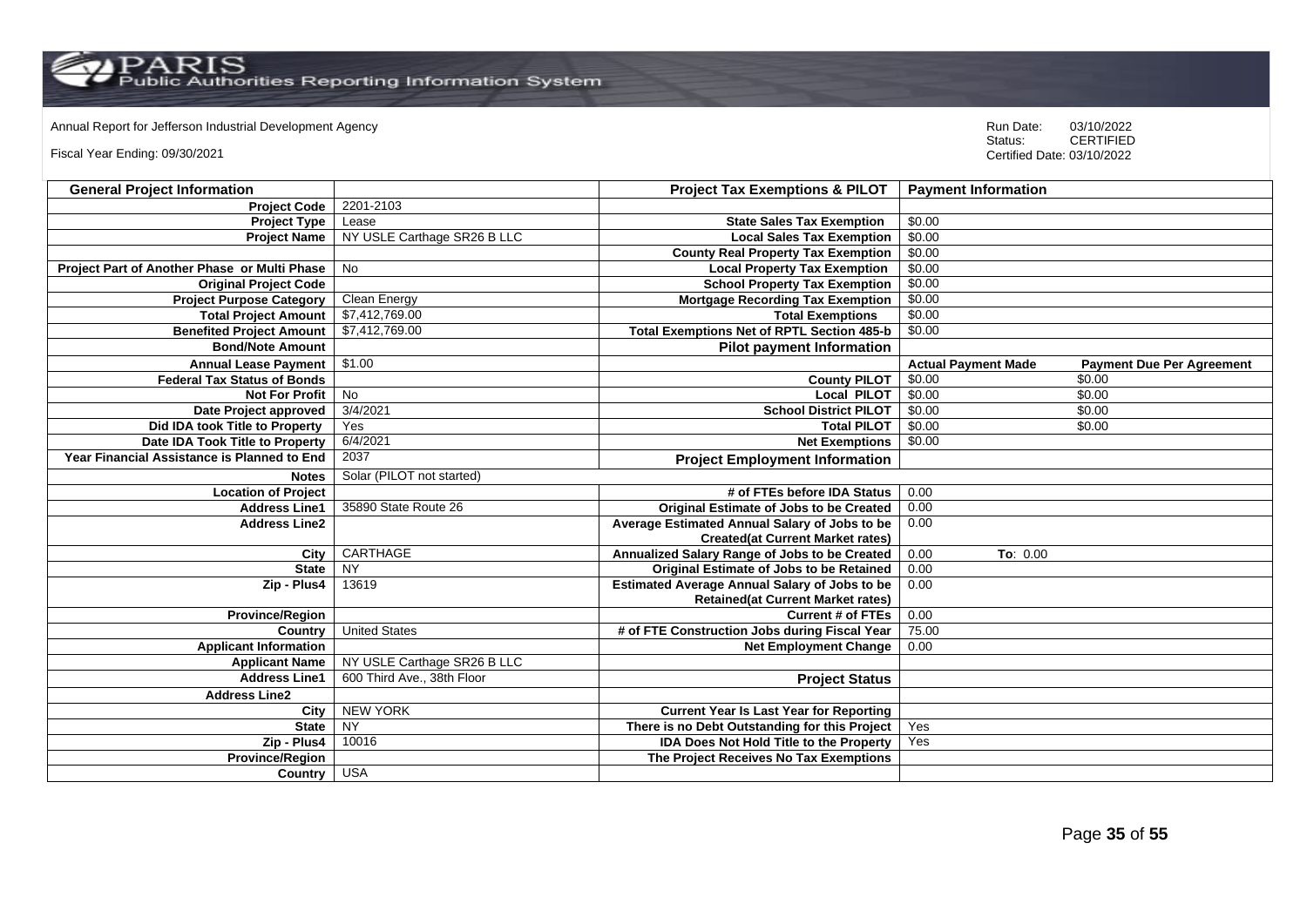Annual Report for Jefferson Industrial Development Agency<br>
Status: CERTIFIED

Fiscal Year Ending: 09/30/2021

| <b>General Project Information</b>           |                        | <b>Project Tax Exemptions &amp; PILOT</b>                                                             | <b>Payment Information</b>                                     |
|----------------------------------------------|------------------------|-------------------------------------------------------------------------------------------------------|----------------------------------------------------------------|
| <b>Project Code</b>                          | 2201-1503              |                                                                                                       |                                                                |
| <b>Project Type</b>                          | Lease                  | <b>State Sales Tax Exemption</b>                                                                      | \$0.00                                                         |
| <b>Project Name</b>                          | New York Air Brake LLC | <b>Local Sales Tax Exemption</b>                                                                      | \$0.00                                                         |
|                                              |                        | <b>County Real Property Tax Exemption</b>                                                             | \$7,745.50                                                     |
| Project Part of Another Phase or Multi Phase | No                     | <b>Local Property Tax Exemption</b>                                                                   | \$8,587.20                                                     |
| <b>Original Project Code</b>                 |                        | <b>School Property Tax Exemption</b>                                                                  | \$10,570.26                                                    |
| <b>Project Purpose Category</b>              | Construction           | <b>Mortgage Recording Tax Exemption</b>                                                               | \$0.00                                                         |
| <b>Total Project Amount</b>                  | \$3,141,628.00         | <b>Total Exemptions</b>                                                                               | \$26,902.96                                                    |
| <b>Benefited Project Amount</b>              | \$754,814.00           | Total Exemptions Net of RPTL Section 485-b                                                            | \$0.00                                                         |
| <b>Bond/Note Amount</b>                      |                        | <b>Pilot payment Information</b>                                                                      |                                                                |
| <b>Annual Lease Payment</b>                  | \$0.00                 |                                                                                                       | <b>Actual Payment Made</b><br><b>Payment Due Per Agreement</b> |
| <b>Federal Tax Status of Bonds</b>           |                        | <b>County PILOT</b>                                                                                   | \$1,936.37<br>\$1,936.37                                       |
| <b>Not For Profit</b>                        | No                     | Local PILOT                                                                                           | \$2,146.80<br>\$2,146.80                                       |
| Date Project approved                        | 7/2/2015               | <b>School District PILOT</b>                                                                          | \$2,646.57<br>\$2,646.57                                       |
| Did IDA took Title to Property               | Yes                    | <b>Total PILOT</b>                                                                                    | \$6,729.74<br>\$6,729.74                                       |
| Date IDA Took Title to Property              | 10/1/2015              | <b>Net Exemptions</b>                                                                                 | \$20,173.22                                                    |
| Year Financial Assistance is Planned to End  | 2030                   | <b>Project Employment Information</b>                                                                 |                                                                |
| <b>Notes</b>                                 |                        | PILOT - New 7,300 sq ft engineering test lab plus renovations to a 2,500 sq ft cold storage building. |                                                                |
| <b>Location of Project</b>                   |                        | # of FTEs before IDA Status                                                                           | 548.00                                                         |
| <b>Address Line1</b>                         | 748 Starbuck Avenue    | Original Estimate of Jobs to be Created                                                               | 10.00                                                          |
| <b>Address Line2</b>                         |                        | Average Estimated Annual Salary of Jobs to be                                                         | 40,000.00                                                      |
|                                              |                        | <b>Created(at Current Market rates)</b>                                                               |                                                                |
| City                                         | <b>WATERTOWN</b>       | Annualized Salary Range of Jobs to be Created                                                         | 35,000.00<br>To: 83,312.00                                     |
| <b>State</b>                                 | <b>NY</b>              | Original Estimate of Jobs to be Retained                                                              | 548.00                                                         |
| Zip - Plus4                                  | 13601                  | <b>Estimated Average Annual Salary of Jobs to be</b>                                                  | 67,000.00                                                      |
|                                              |                        | <b>Retained(at Current Market rates)</b>                                                              |                                                                |
| <b>Province/Region</b>                       |                        | <b>Current # of FTEs</b>                                                                              | 344.00                                                         |
| Country                                      | <b>United States</b>   | # of FTE Construction Jobs during Fiscal Year                                                         | 0.00                                                           |
| <b>Applicant Information</b>                 |                        | <b>Net Employment Change</b>                                                                          | $-204.00$                                                      |
| <b>Applicant Name</b>                        | New York Air Brake LLC |                                                                                                       |                                                                |
| <b>Address Line1</b>                         | 748 Starbuck Avenue    | <b>Project Status</b>                                                                                 |                                                                |
| <b>Address Line2</b>                         |                        |                                                                                                       |                                                                |
| City                                         | <b>WATERTOWN</b>       | <b>Current Year Is Last Year for Reporting</b>                                                        |                                                                |
| <b>State</b>                                 | $\overline{NY}$        | There is no Debt Outstanding for this Project                                                         | Yes                                                            |
| Zip - Plus4                                  | 13601                  | <b>IDA Does Not Hold Title to the Property</b>                                                        | Yes                                                            |
| Province/Region                              |                        | The Project Receives No Tax Exemptions                                                                |                                                                |
| Country                                      | <b>USA</b>             |                                                                                                       |                                                                |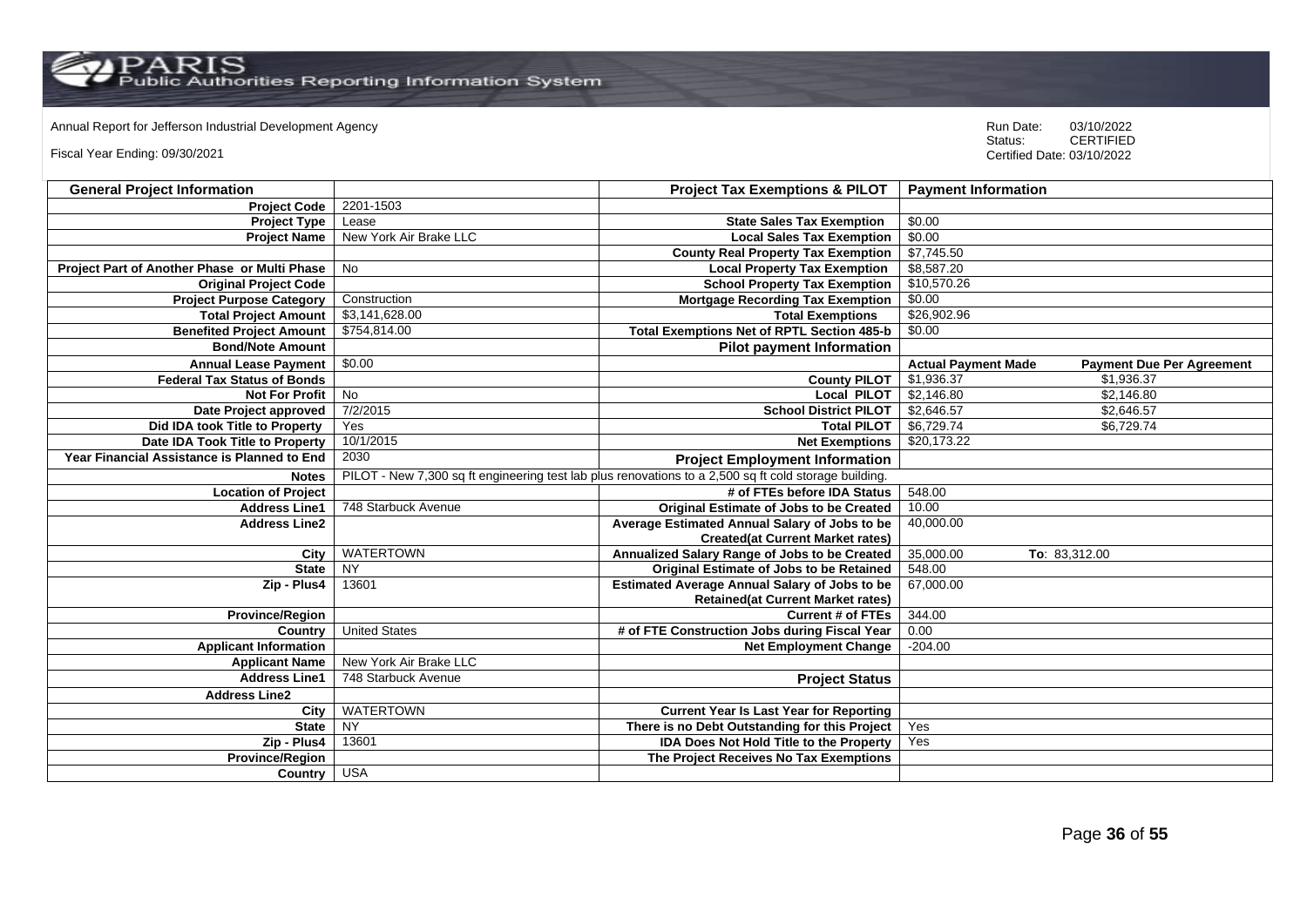$\mathrm{PARS} \ \mathrm{Fuss}$ 

Annual Report for Jefferson Industrial Development Agency<br>
Status: CERTIFIED

Fiscal Year Ending: 09/30/2021

| <b>General Project Information</b>                 |                          | <b>Project Tax Exemptions &amp; PILOT</b>            | <b>Payment Information</b> |                                  |
|----------------------------------------------------|--------------------------|------------------------------------------------------|----------------------------|----------------------------------|
| <b>Project Code</b>                                | 2201-2003                |                                                      |                            |                                  |
| <b>Project Type</b>                                | Lease                    | <b>State Sales Tax Exemption</b>                     | \$0.00                     |                                  |
| <b>Project Name</b>                                | OYA Blanchard Road 2 LLC | <b>Local Sales Tax Exemption</b>                     | \$0.00                     |                                  |
|                                                    |                          | <b>County Real Property Tax Exemption</b>            | \$36,205.82                |                                  |
| Project Part of Another Phase or Multi Phase       | <b>No</b>                | <b>Local Property Tax Exemption</b>                  | \$0.00                     |                                  |
| <b>Original Project Code</b>                       |                          | <b>School Property Tax Exemption</b>                 | \$52,408.17                |                                  |
| <b>Project Purpose Category</b>                    | <b>Other Categories</b>  | <b>Mortgage Recording Tax Exemption</b>              | \$0.00                     |                                  |
| <b>Total Project Amount</b>                        | \$10,750,000.00          | <b>Total Exemptions</b>                              | \$88,613.99                |                                  |
| <b>Benefited Project Amount</b>                    | \$10,750,000.00          | <b>Total Exemptions Net of RPTL Section 485-b</b>    | \$0.00                     |                                  |
| <b>Bond/Note Amount</b>                            |                          | <b>Pilot payment Information</b>                     |                            |                                  |
| <b>Annual Lease Payment</b>                        | \$0.00                   |                                                      | <b>Actual Payment Made</b> | <b>Payment Due Per Agreement</b> |
| <b>Federal Tax Status of Bonds</b>                 |                          | <b>County PILOT</b>                                  | \$14,739.27                | \$14,739.27                      |
| <b>Not For Profit</b>                              | No                       | <b>Local PILOT</b>                                   | \$0.00                     | \$0.00                           |
| Date Project approved                              | 1/9/2020                 | <b>School District PILOT</b>                         | \$21,335.20                | \$21,335.20                      |
| Did IDA took Title to Property                     | Yes                      | <b>Total PILOT</b>                                   | \$36,074.47                | \$36,074.47                      |
| Date IDA Took Title to Property                    | 2/1/2020                 | <b>Net Exemptions</b>                                | \$52,539.52                |                                  |
| <b>Year Financial Assistance is Planned to End</b> | 2035                     | <b>Project Employment Information</b>                |                            |                                  |
| <b>Notes</b>                                       | Solar                    |                                                      |                            |                                  |
| <b>Location of Project</b>                         |                          | # of FTEs before IDA Status                          | 0.00                       |                                  |
| <b>Address Line1</b>                               | 14829 Blanchard Road     | Original Estimate of Jobs to be Created              | 0.00                       |                                  |
| <b>Address Line2</b>                               |                          | Average Estimated Annual Salary of Jobs to be        | 0.00                       |                                  |
|                                                    |                          | <b>Created(at Current Market rates)</b>              |                            |                                  |
| City                                               | <b>CLAYTON</b>           | Annualized Salary Range of Jobs to be Created        | 0.00<br>To: $0.00$         |                                  |
| <b>State</b>                                       | <b>NY</b>                | Original Estimate of Jobs to be Retained             | 0.00                       |                                  |
| Zip - Plus4                                        | 13624                    | <b>Estimated Average Annual Salary of Jobs to be</b> | 0.00                       |                                  |
|                                                    |                          | <b>Retained(at Current Market rates)</b>             |                            |                                  |
| <b>Province/Region</b>                             |                          | <b>Current # of FTEs</b>                             | 0.00                       |                                  |
| Country                                            | <b>United States</b>     | # of FTE Construction Jobs during Fiscal Year        | 0.00                       |                                  |
| <b>Applicant Information</b>                       |                          | <b>Net Employment Change</b>                         | 0.00                       |                                  |
| <b>Applicant Name</b>                              | OYA Blanchard Road 2 LLC |                                                      |                            |                                  |
| <b>Address Line1</b>                               | 700 Universe Blvd.       | <b>Project Status</b>                                |                            |                                  |
| <b>Address Line2</b>                               |                          |                                                      |                            |                                  |
| City                                               | <b>JUNO BEACH</b>        | <b>Current Year Is Last Year for Reporting</b>       |                            |                                  |
| <b>State</b>                                       | <b>FL</b>                | There is no Debt Outstanding for this Project        | Yes                        |                                  |
| Zip - Plus4                                        | 33408                    | <b>IDA Does Not Hold Title to the Property</b>       | Yes                        |                                  |
| Province/Region                                    |                          | The Project Receives No Tax Exemptions               |                            |                                  |
| Country                                            | <b>USA</b>               |                                                      |                            |                                  |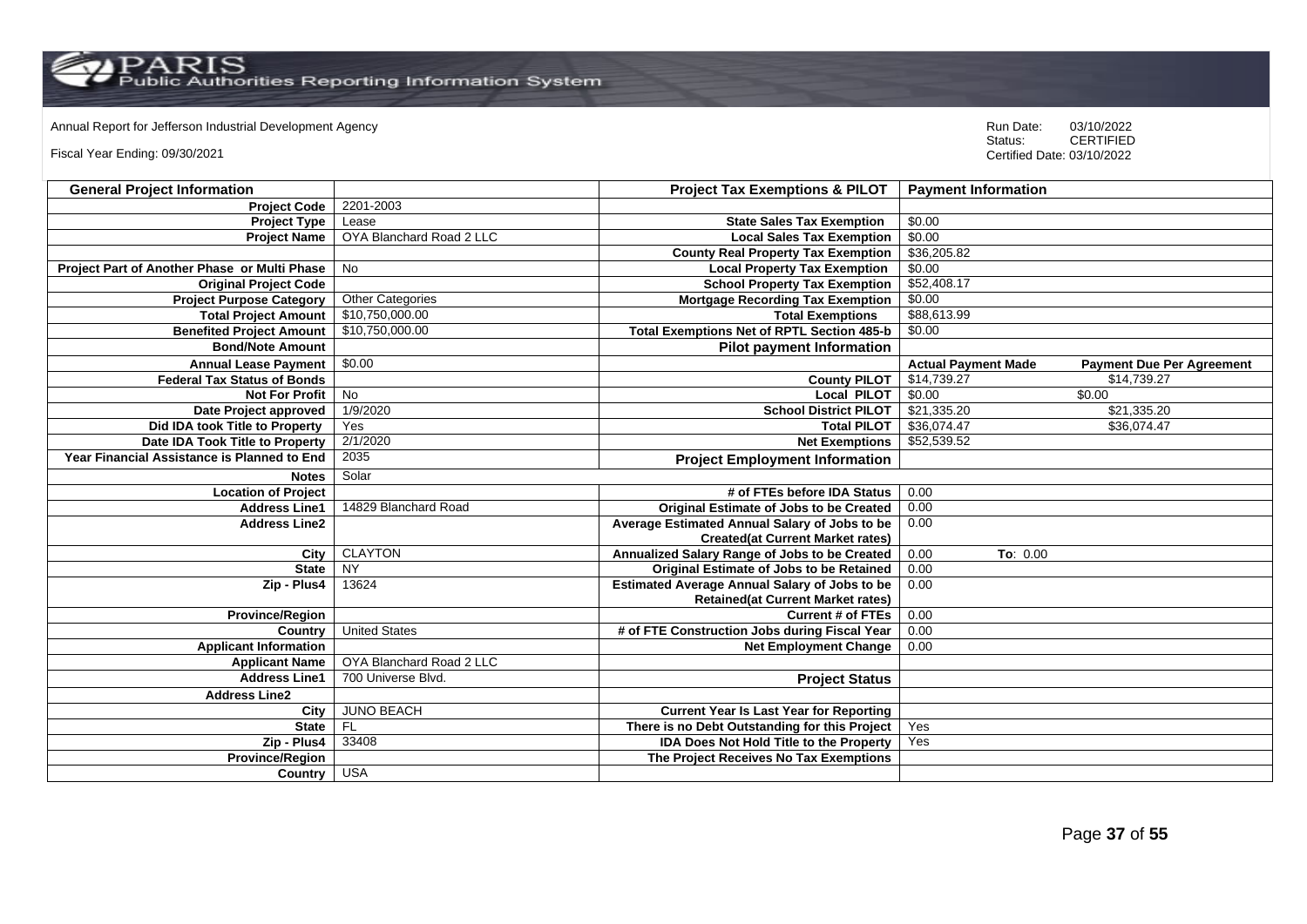Annual Report for Jefferson Industrial Development Agency<br>
Status: CERTIFIED

Fiscal Year Ending: 09/30/2021

| <b>General Project Information</b>                 |                         | <b>Project Tax Exemptions &amp; PILOT</b>            | <b>Payment Information</b> |                                  |
|----------------------------------------------------|-------------------------|------------------------------------------------------|----------------------------|----------------------------------|
| <b>Project Code</b>                                | 2201-2002               |                                                      |                            |                                  |
| <b>Project Type</b>                                | Lease                   | <b>State Sales Tax Exemption</b>                     | \$0.00                     |                                  |
| <b>Project Name</b>                                | OYA Blanchard Road LLC  | <b>Local Sales Tax Exemption</b>                     | \$0.00                     |                                  |
|                                                    |                         | <b>County Real Property Tax Exemption</b>            | \$36,205.82                |                                  |
| Project Part of Another Phase or Multi Phase       | <b>No</b>               | <b>Local Property Tax Exemption</b>                  | \$0.00                     |                                  |
| <b>Original Project Code</b>                       |                         | <b>School Property Tax Exemption</b>                 | \$20,837.15                |                                  |
| <b>Project Purpose Category</b>                    | <b>Other Categories</b> | <b>Mortgage Recording Tax Exemption</b>              | \$0.00                     |                                  |
| <b>Total Project Amount</b>                        | \$10,750,000.00         | <b>Total Exemptions</b>                              | \$57,042.97                |                                  |
| <b>Benefited Project Amount</b>                    | \$10,750,000.00         | <b>Total Exemptions Net of RPTL Section 485-b</b>    | \$0.00                     |                                  |
| <b>Bond/Note Amount</b>                            |                         | <b>Pilot payment Information</b>                     |                            |                                  |
| <b>Annual Lease Payment</b>                        | \$0.00                  |                                                      | <b>Actual Payment Made</b> | <b>Payment Due Per Agreement</b> |
| <b>Federal Tax Status of Bonds</b>                 |                         | <b>County PILOT</b>                                  | \$15,137.96                | \$15,137.96                      |
| <b>Not For Profit</b>                              | No                      | <b>Local PILOT</b>                                   | \$0.00                     | \$0.00                           |
| Date Project approved                              | 1/9/2020                | <b>School District PILOT</b>                         | \$20,907.36                | \$20,907.36                      |
| Did IDA took Title to Property                     | Yes                     | <b>Total PILOT</b>                                   | \$36,045.32                | \$36,045.32                      |
| Date IDA Took Title to Property                    | 2/1/2020                | <b>Net Exemptions</b>                                | \$20,997.65                |                                  |
| <b>Year Financial Assistance is Planned to End</b> | 2035                    | <b>Project Employment Information</b>                |                            |                                  |
| <b>Notes</b>                                       | Solar                   |                                                      |                            |                                  |
| <b>Location of Project</b>                         |                         | # of FTEs before IDA Status                          | 0.00                       |                                  |
| <b>Address Line1</b>                               | 15112 Blanchard Road    | Original Estimate of Jobs to be Created              | 0.00                       |                                  |
| <b>Address Line2</b>                               |                         | Average Estimated Annual Salary of Jobs to be        | 0.00                       |                                  |
|                                                    |                         | <b>Created(at Current Market rates)</b>              |                            |                                  |
| City                                               | <b>CLAYTON</b>          | Annualized Salary Range of Jobs to be Created        | 0.00<br>To: $0.00$         |                                  |
| <b>State</b>                                       | <b>NY</b>               | Original Estimate of Jobs to be Retained             | 0.00                       |                                  |
| Zip - Plus4                                        | 13624                   | <b>Estimated Average Annual Salary of Jobs to be</b> | 0.00                       |                                  |
|                                                    |                         | <b>Retained(at Current Market rates)</b>             |                            |                                  |
| <b>Province/Region</b>                             |                         | <b>Current # of FTEs</b>                             | 0.00                       |                                  |
| Country                                            | <b>United States</b>    | # of FTE Construction Jobs during Fiscal Year        | 0.00                       |                                  |
| <b>Applicant Information</b>                       |                         | <b>Net Employment Change</b>                         | 0.00                       |                                  |
| <b>Applicant Name</b>                              | OYA Blanchard Road LLC  |                                                      |                            |                                  |
| <b>Address Line1</b>                               | 700 Universe Blvd.      | <b>Project Status</b>                                |                            |                                  |
| <b>Address Line2</b>                               |                         |                                                      |                            |                                  |
| City                                               | <b>JUNO BEACH</b>       | <b>Current Year Is Last Year for Reporting</b>       |                            |                                  |
| <b>State</b>                                       | <b>FL</b>               | There is no Debt Outstanding for this Project        | Yes                        |                                  |
| Zip - Plus4                                        | 33408                   | <b>IDA Does Not Hold Title to the Property</b>       | Yes                        |                                  |
| Province/Region                                    |                         | The Project Receives No Tax Exemptions               |                            |                                  |
| Country                                            | <b>USA</b>              |                                                      |                            |                                  |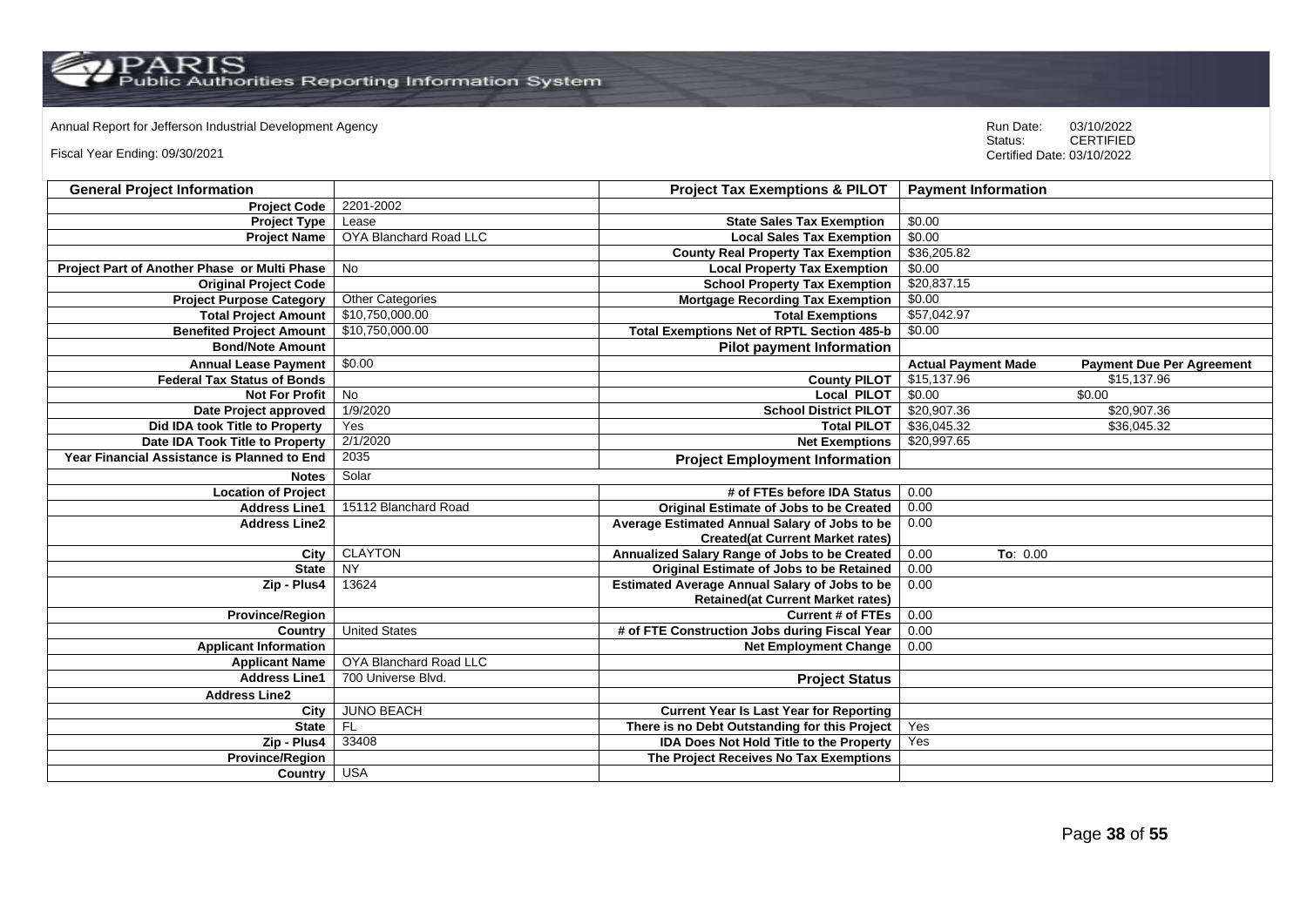Annual Report for Jefferson Industrial Development Agency<br>
Status: CERTIFIED

Fiscal Year Ending: 09/30/2021

| <b>General Project Information</b>           |                            | <b>Project Tax Exemptions &amp; PILOT</b>            | <b>Payment Information</b> |                                  |
|----------------------------------------------|----------------------------|------------------------------------------------------|----------------------------|----------------------------------|
| <b>Project Code</b>                          | 2201-2004                  |                                                      |                            |                                  |
| <b>Project Type</b>                          | Lease                      | <b>State Sales Tax Exemption</b>                     | \$0.00                     |                                  |
| <b>Project Name</b>                          | OYA Great Lakes Seaway LLC | <b>Local Sales Tax Exemption</b>                     | \$0.00                     |                                  |
|                                              |                            | <b>County Real Property Tax Exemption</b>            | \$36,503.26                |                                  |
| Project Part of Another Phase or Multi Phase | No                         | <b>Local Property Tax Exemption</b>                  | \$7,234.11                 |                                  |
| <b>Original Project Code</b>                 |                            | <b>School Property Tax Exemption</b>                 | \$52,838.71                |                                  |
| <b>Project Purpose Category</b>              | <b>Other Categories</b>    | <b>Mortgage Recording Tax Exemption</b>              | \$0.00                     |                                  |
| <b>Total Project Amount</b>                  | \$10,750,000.00            | <b>Total Exemptions</b>                              | \$96,576.08                |                                  |
| <b>Benefited Project Amount</b>              | \$10,750,000.00            | <b>Total Exemptions Net of RPTL Section 485-b</b>    | \$0.00                     |                                  |
| <b>Bond/Note Amount</b>                      |                            | <b>Pilot payment Information</b>                     |                            |                                  |
| <b>Annual Lease Payment</b>                  | \$0.00                     |                                                      | <b>Actual Payment Made</b> | <b>Payment Due Per Agreement</b> |
| <b>Federal Tax Status of Bonds</b>           |                            | <b>County PILOT</b>                                  | \$16,787.51                | \$16,787.51                      |
| <b>Not For Profit</b>                        | No                         | <b>Local PILOT</b>                                   | \$3,326.90                 | \$3,326.90                       |
| Date Project approved                        | 1/9/2020                   | <b>School District PILOT</b>                         | \$24,300.04                | \$24,300.04                      |
| Did IDA took Title to Property               | Yes                        | <b>Total PILOT</b>                                   | \$44,414.45                | \$44,414.45                      |
| Date IDA Took Title to Property              | 2/1/2020                   | <b>Net Exemptions</b>                                | \$52,161.63                |                                  |
| Year Financial Assistance is Planned to End  | 2035                       | <b>Project Employment Information</b>                |                            |                                  |
| <b>Notes</b>                                 | Solar                      |                                                      |                            |                                  |
| <b>Location of Project</b>                   |                            | # of FTEs before IDA Status                          | 0.00                       |                                  |
| <b>Address Line1</b>                         | 15246 Blanchard Road       | Original Estimate of Jobs to be Created              | 0.00                       |                                  |
| <b>Address Line2</b>                         |                            | Average Estimated Annual Salary of Jobs to be        | 0.00                       |                                  |
|                                              |                            | <b>Created(at Current Market rates)</b>              |                            |                                  |
| City                                         | <b>CLAYTON</b>             | Annualized Salary Range of Jobs to be Created        | 0.00<br>To: 0.00           |                                  |
| <b>State</b>                                 | <b>NY</b>                  | <b>Original Estimate of Jobs to be Retained</b>      | 0.00                       |                                  |
| Zip - Plus4                                  | 13624                      | <b>Estimated Average Annual Salary of Jobs to be</b> | 0.00                       |                                  |
|                                              |                            | <b>Retained(at Current Market rates)</b>             |                            |                                  |
| <b>Province/Region</b>                       |                            | <b>Current # of FTEs</b>                             | 0.00                       |                                  |
| Country                                      | <b>United States</b>       | # of FTE Construction Jobs during Fiscal Year        | 0.00                       |                                  |
| <b>Applicant Information</b>                 |                            | <b>Net Employment Change</b>                         | 0.00                       |                                  |
| <b>Applicant Name</b>                        | OYA Great Lakes Seaway LLC |                                                      |                            |                                  |
| <b>Address Line1</b>                         | 700 Universe Blvd.         | <b>Project Status</b>                                |                            |                                  |
| <b>Address Line2</b>                         |                            |                                                      |                            |                                  |
| City                                         | <b>JUNO BEACH</b>          | <b>Current Year Is Last Year for Reporting</b>       |                            |                                  |
| <b>State</b>                                 | <b>FL</b>                  | There is no Debt Outstanding for this Project        | Yes                        |                                  |
| Zip - Plus4                                  | 33408                      | IDA Does Not Hold Title to the Property              | Yes                        |                                  |
| <b>Province/Region</b>                       |                            | The Project Receives No Tax Exemptions               |                            |                                  |
| Country                                      | <b>USA</b>                 |                                                      |                            |                                  |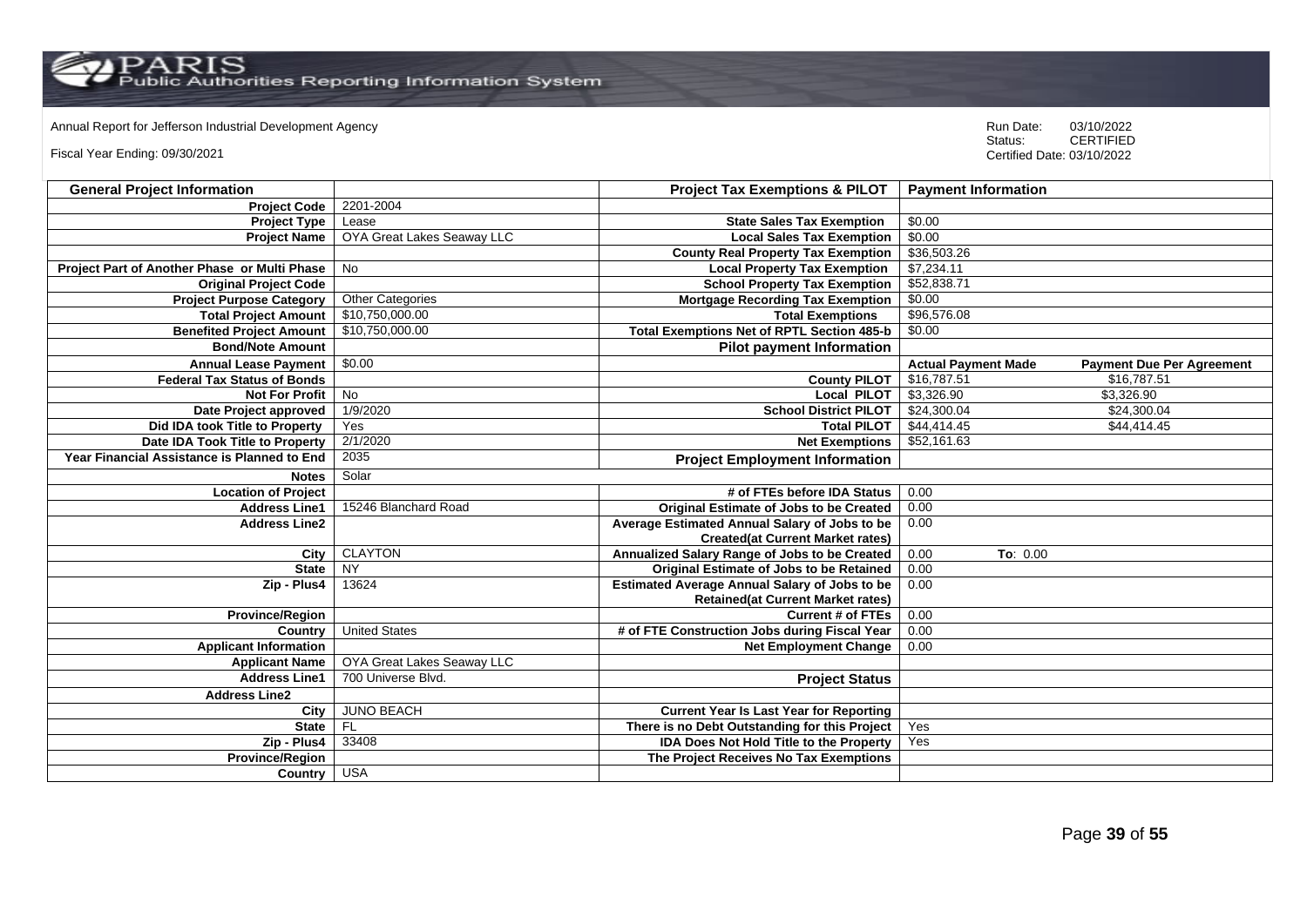Annual Report for Jefferson Industrial Development Agency<br>
Status: CERTIFIED

Fiscal Year Ending: 09/30/2021

| <b>General Project Information</b>           |                         | <b>Project Tax Exemptions &amp; PILOT</b>            | <b>Payment Information</b> |                                  |
|----------------------------------------------|-------------------------|------------------------------------------------------|----------------------------|----------------------------------|
| <b>Project Code</b>                          | 2201-2001               |                                                      |                            |                                  |
| <b>Project Type</b>                          | Lease                   | <b>State Sales Tax Exemption</b>                     | \$0.00                     |                                  |
| <b>Project Name</b>                          | OYA NYS RTE 12 LLC      | <b>Local Sales Tax Exemption</b>                     | \$0.00                     |                                  |
|                                              |                         | <b>County Real Property Tax Exemption</b>            | \$36,305.46                |                                  |
| Project Part of Another Phase or Multi Phase | No                      | <b>Local Property Tax Exemption</b>                  | \$0.00                     |                                  |
| <b>Original Project Code</b>                 |                         | <b>School Property Tax Exemption</b>                 | \$52,552.40                |                                  |
| <b>Project Purpose Category</b>              | <b>Other Categories</b> | <b>Mortgage Recording Tax Exemption</b>              | \$0.00                     |                                  |
| <b>Total Project Amount</b>                  | \$10,750,000.00         | <b>Total Exemptions</b>                              | \$88,857.86                |                                  |
| <b>Benefited Project Amount</b>              | \$10,750,000.00         | <b>Total Exemptions Net of RPTL Section 485-b</b>    | \$0.00                     |                                  |
| <b>Bond/Note Amount</b>                      |                         | <b>Pilot payment Information</b>                     |                            |                                  |
| <b>Annual Lease Payment</b>                  | \$0.00                  |                                                      | <b>Actual Payment Made</b> | <b>Payment Due Per Agreement</b> |
| <b>Federal Tax Status of Bonds</b>           |                         | <b>County PILOT</b>                                  | \$15,030.04                | \$15,030.04                      |
| <b>Not For Profit</b>                        | $\overline{N}$          | <b>Local PILOT</b>                                   | \$0.00                     | \$0.00                           |
| Date Project approved                        | 1/9/2020                | <b>School District PILOT</b>                         | \$21,756.09                | \$21,756.09                      |
| Did IDA took Title to Property               | Yes                     | <b>Total PILOT</b>                                   | \$36,786.13                | \$36,786.13                      |
| Date IDA Took Title to Property              | 2/1/2020                | <b>Net Exemptions</b>                                | \$52,071.73                |                                  |
| Year Financial Assistance is Planned to End  | 2035                    | <b>Project Employment Information</b>                |                            |                                  |
| <b>Notes</b>                                 | Solar                   |                                                      |                            |                                  |
| <b>Location of Project</b>                   |                         | # of FTEs before IDA Status                          | 0.00                       |                                  |
| <b>Address Line1</b>                         | 15227 Blanchard Road    | <b>Original Estimate of Jobs to be Created</b>       | 0.00                       |                                  |
| <b>Address Line2</b>                         |                         | Average Estimated Annual Salary of Jobs to be        | 0.00                       |                                  |
|                                              |                         | <b>Created(at Current Market rates)</b>              |                            |                                  |
| City                                         | <b>CLAYTON</b>          | Annualized Salary Range of Jobs to be Created        | 0.00<br>To: 0.00           |                                  |
| <b>State</b>                                 | NY                      | <b>Original Estimate of Jobs to be Retained</b>      | 0.00                       |                                  |
| Zip - Plus4                                  | 13624                   | <b>Estimated Average Annual Salary of Jobs to be</b> | 0.00                       |                                  |
|                                              |                         | <b>Retained(at Current Market rates)</b>             |                            |                                  |
| <b>Province/Region</b>                       |                         | <b>Current # of FTEs</b>                             | 0.00                       |                                  |
| Country                                      | <b>United States</b>    | # of FTE Construction Jobs during Fiscal Year        | 0.00                       |                                  |
| <b>Applicant Information</b>                 |                         | <b>Net Employment Change</b>                         | 0.00                       |                                  |
| <b>Applicant Name</b>                        | OYA NYS RTE 12 LLC      |                                                      |                            |                                  |
| <b>Address Line1</b>                         | 700 Universe Blvd.      | <b>Project Status</b>                                |                            |                                  |
| <b>Address Line2</b>                         |                         |                                                      |                            |                                  |
| City                                         | <b>JUNO BEACH</b>       | <b>Current Year Is Last Year for Reporting</b>       |                            |                                  |
| <b>State</b>                                 | <b>FL</b>               | There is no Debt Outstanding for this Project        | Yes                        |                                  |
| Zip - Plus4                                  | 33408                   | <b>IDA Does Not Hold Title to the Property</b>       | Yes                        |                                  |
| <b>Province/Region</b>                       |                         | The Project Receives No Tax Exemptions               |                            |                                  |
| Country USA                                  |                         |                                                      |                            |                                  |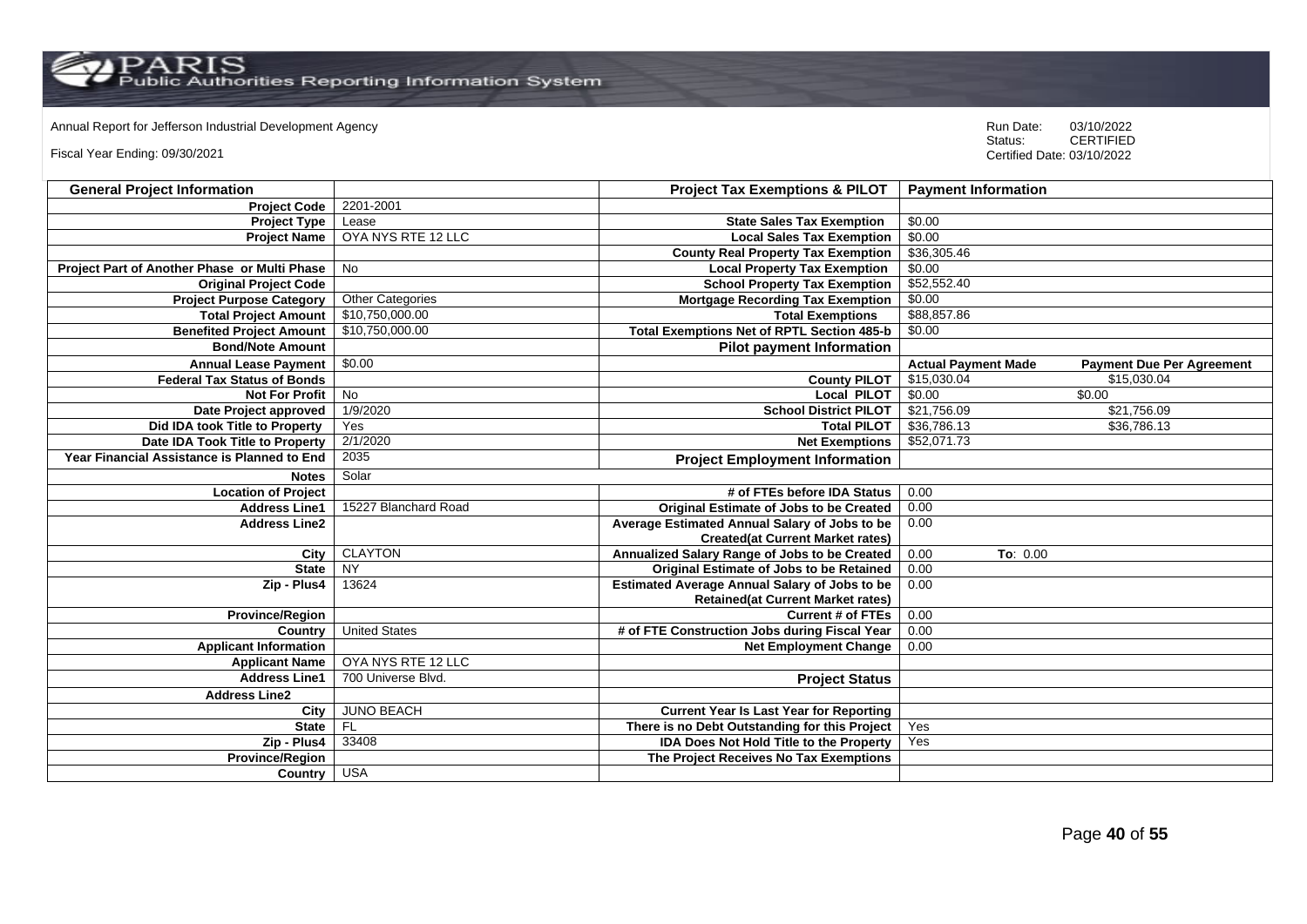Annual Report for Jefferson Industrial Development Agency<br>
Status: CERTIFIED

Fiscal Year Ending: 09/30/2021

| <b>General Project Information</b>           |                                  | <b>Project Tax Exemptions &amp; PILOT</b>            | <b>Payment Information</b> |                                  |
|----------------------------------------------|----------------------------------|------------------------------------------------------|----------------------------|----------------------------------|
| <b>Project Code</b>                          | 2201-2105                        |                                                      |                            |                                  |
| <b>Project Type</b>                          | Lease                            | <b>State Sales Tax Exemption</b>                     | \$0.00                     |                                  |
| <b>Project Name</b>                          | OYA Robinson Road LLC            | <b>Local Sales Tax Exemption</b>                     | \$0.00                     |                                  |
|                                              |                                  | <b>County Real Property Tax Exemption</b>            | \$0.00                     |                                  |
| Project Part of Another Phase or Multi Phase | No                               | <b>Local Property Tax Exemption</b>                  | \$0.00                     |                                  |
| <b>Original Project Code</b>                 |                                  | <b>School Property Tax Exemption</b>                 | \$0.00                     |                                  |
| <b>Project Purpose Category</b>              | Clean Energy                     | <b>Mortgage Recording Tax Exemption</b>              | \$0.00                     |                                  |
| <b>Total Project Amount</b>                  | \$10,321,000.00                  | <b>Total Exemptions</b>                              | \$0.00                     |                                  |
| <b>Benefited Project Amount</b>              | \$10,321,000.00                  | <b>Total Exemptions Net of RPTL Section 485-b</b>    | \$0.00                     |                                  |
| <b>Bond/Note Amount</b>                      |                                  | <b>Pilot payment Information</b>                     |                            |                                  |
| <b>Annual Lease Payment</b>                  | \$1.00                           |                                                      | <b>Actual Payment Made</b> | <b>Payment Due Per Agreement</b> |
| <b>Federal Tax Status of Bonds</b>           |                                  | <b>County PILOT</b>                                  | \$0.00                     | \$0.00                           |
| <b>Not For Profit</b>                        | No                               | <b>Local PILOT</b>                                   | \$0.00                     | \$0.00                           |
| Date Project approved                        | 8/6/2020                         | <b>School District PILOT</b>                         | \$0.00                     | \$0.00                           |
| Did IDA took Title to Property               | Yes                              | <b>Total PILOT</b>                                   | \$0.00                     | \$0.00                           |
| Date IDA Took Title to Property              | 4/1/2021                         | <b>Net Exemptions</b>                                | \$0.00                     |                                  |
| Year Financial Assistance is Planned to End  | 2037                             | <b>Project Employment Information</b>                |                            |                                  |
| <b>Notes</b>                                 | Solar (PILOT not started)        |                                                      |                            |                                  |
| <b>Location of Project</b>                   |                                  | # of FTEs before IDA Status                          | 0.00                       |                                  |
| <b>Address Line1</b>                         | 18600 Robinson Road              | <b>Original Estimate of Jobs to be Created</b>       | 0.00                       |                                  |
| <b>Address Line2</b>                         |                                  | Average Estimated Annual Salary of Jobs to be        | 0.00                       |                                  |
|                                              |                                  | <b>Created(at Current Market rates)</b>              |                            |                                  |
| City                                         | <b>CLAYTON</b>                   | Annualized Salary Range of Jobs to be Created        | 0.00<br>To: 0.00           |                                  |
| <b>State</b>                                 | <b>NY</b>                        | Original Estimate of Jobs to be Retained             | 0.00                       |                                  |
| Zip - Plus4                                  | 13624                            | <b>Estimated Average Annual Salary of Jobs to be</b> | 0.00                       |                                  |
|                                              |                                  | <b>Retained (at Current Market rates)</b>            |                            |                                  |
| <b>Province/Region</b>                       |                                  | <b>Current # of FTEs</b>                             | 0.00                       |                                  |
| Country                                      | <b>United States</b>             | # of FTE Construction Jobs during Fiscal Year        | 4.80                       |                                  |
| <b>Applicant Information</b>                 |                                  | <b>Net Employment Change</b>                         | 0.00                       |                                  |
| <b>Applicant Name</b>                        | OYA Robinson Road LLC            |                                                      |                            |                                  |
| <b>Address Line1</b>                         | 144 Front Street West, Suite 310 | <b>Project Status</b>                                |                            |                                  |
| <b>Address Line2</b>                         |                                  |                                                      |                            |                                  |
| City                                         | Toronto                          | <b>Current Year Is Last Year for Reporting</b>       |                            |                                  |
| <b>State</b>                                 |                                  | There is no Debt Outstanding for this Project        | Yes                        |                                  |
| Zip - Plus4                                  | M5J 2L7                          | <b>IDA Does Not Hold Title to the Property</b>       | Yes                        |                                  |
| <b>Province/Region</b>                       |                                  | The Project Receives No Tax Exemptions               |                            |                                  |
| Country                                      | Canada                           |                                                      |                            |                                  |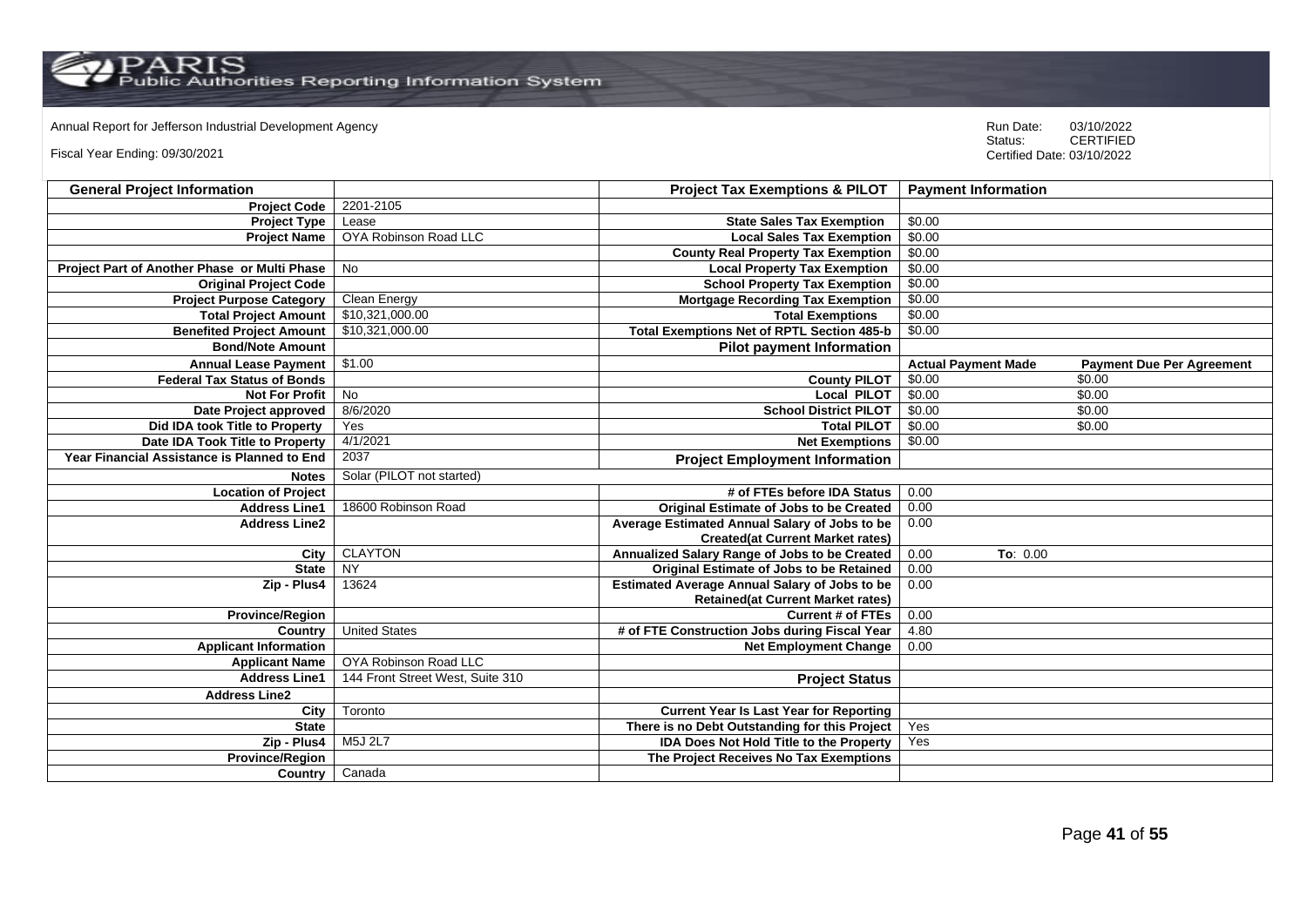Annual Report for Jefferson Industrial Development Agency<br>
Status: CERTIFIED

Fiscal Year Ending: 09/30/2021

| <b>General Project Information</b>           |                             | <b>Project Tax Exemptions &amp; PILOT</b>            | <b>Payment Information</b> |                                  |
|----------------------------------------------|-----------------------------|------------------------------------------------------|----------------------------|----------------------------------|
| <b>Project Code</b>                          | 2201-2106                   |                                                      |                            |                                  |
| <b>Project Type</b>                          | Lease                       | <b>State Sales Tax Exemption</b>                     | \$0.00                     |                                  |
| <b>Project Name</b>                          | OYA Wayside Drive LLC       | <b>Local Sales Tax Exemption</b>                     | \$0.00                     |                                  |
|                                              |                             | <b>County Real Property Tax Exemption</b>            | \$0.00                     |                                  |
| Project Part of Another Phase or Multi Phase | No                          | <b>Local Property Tax Exemption</b>                  | \$0.00                     |                                  |
| <b>Original Project Code</b>                 |                             | <b>School Property Tax Exemption</b>                 | \$0.00                     |                                  |
| <b>Project Purpose Category</b>              | Clean Energy                | <b>Mortgage Recording Tax Exemption</b>              | \$0.00                     |                                  |
| <b>Total Project Amount</b>                  | \$10,321,000.00             | <b>Total Exemptions</b>                              | \$0.00                     |                                  |
| <b>Benefited Project Amount</b>              | \$10,321,000.00             | <b>Total Exemptions Net of RPTL Section 485-b</b>    | \$0.00                     |                                  |
| <b>Bond/Note Amount</b>                      |                             | <b>Pilot payment Information</b>                     |                            |                                  |
| <b>Annual Lease Payment</b>                  | \$1.00                      |                                                      | <b>Actual Payment Made</b> | <b>Payment Due Per Agreement</b> |
| <b>Federal Tax Status of Bonds</b>           |                             | <b>County PILOT</b>                                  | \$0.00                     | \$0.00                           |
| <b>Not For Profit</b>                        | No                          | <b>Local PILOT</b>                                   | \$0.00                     | \$0.00                           |
| Date Project approved                        | 8/6/2020                    | <b>School District PILOT</b>                         | \$0.00                     | \$0.00                           |
| Did IDA took Title to Property               | Yes                         | <b>Total PILOT</b>                                   | \$0.00                     | \$0.00                           |
| Date IDA Took Title to Property              | 4/1/2021                    | <b>Net Exemptions</b>                                | \$0.00                     |                                  |
| Year Financial Assistance is Planned to End  | 2037                        | <b>Project Employment Information</b>                |                            |                                  |
| <b>Notes</b>                                 | Solar (PILOT not started)   |                                                      |                            |                                  |
| <b>Location of Project</b>                   |                             | # of FTEs before IDA Status                          | 0.00                       |                                  |
| <b>Address Line1</b>                         | 22533 Wayside Drive         | <b>Original Estimate of Jobs to be Created</b>       | 0.00                       |                                  |
| <b>Address Line2</b>                         |                             | Average Estimated Annual Salary of Jobs to be        | 0.00                       |                                  |
|                                              |                             | <b>Created(at Current Market rates)</b>              |                            |                                  |
| City                                         | <b>WATERTOWN</b>            | Annualized Salary Range of Jobs to be Created        | 0.00<br>To: 0.00           |                                  |
| <b>State</b>                                 | <b>NY</b>                   | Original Estimate of Jobs to be Retained             | 0.00                       |                                  |
| Zip - Plus4                                  | 13601                       | <b>Estimated Average Annual Salary of Jobs to be</b> | 0.00                       |                                  |
|                                              |                             | <b>Retained (at Current Market rates)</b>            |                            |                                  |
| <b>Province/Region</b>                       |                             | <b>Current # of FTEs</b>                             | 0.00                       |                                  |
| Country                                      | <b>United States</b>        | # of FTE Construction Jobs during Fiscal Year        | 1.00                       |                                  |
| <b>Applicant Information</b>                 |                             | <b>Net Employment Change</b>                         | 0.00                       |                                  |
| <b>Applicant Name</b>                        | OYA Wayside Drive           |                                                      |                            |                                  |
| <b>Address Line1</b>                         | 144 Front Street, Suite 310 | <b>Project Status</b>                                |                            |                                  |
| <b>Address Line2</b>                         |                             |                                                      |                            |                                  |
| City                                         | Toronto                     | <b>Current Year Is Last Year for Reporting</b>       |                            |                                  |
| <b>State</b>                                 |                             | There is no Debt Outstanding for this Project        | Yes                        |                                  |
| Zip - Plus4                                  | M5J 2L7                     | <b>IDA Does Not Hold Title to the Property</b>       | Yes                        |                                  |
| <b>Province/Region</b>                       |                             | The Project Receives No Tax Exemptions               |                            |                                  |
| Country                                      | Canada                      |                                                      |                            |                                  |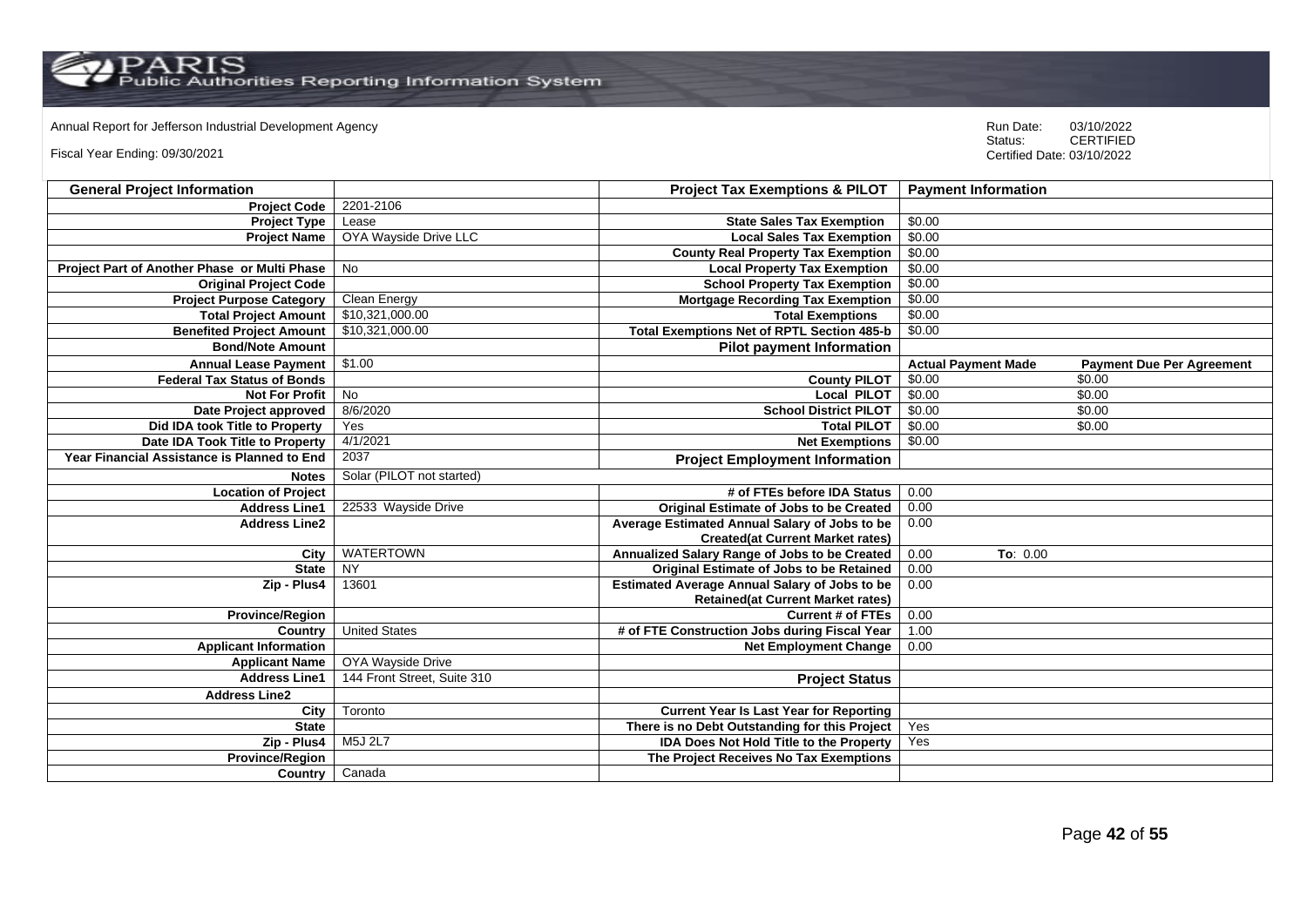Annual Report for Jefferson Industrial Development Agency<br>
Status: CERTIFIED

Fiscal Year Ending: 09/30/2021

| <b>General Project Information</b>           |                           | <b>Project Tax Exemptions &amp; PILOT</b>            | <b>Payment Information</b> |                                  |
|----------------------------------------------|---------------------------|------------------------------------------------------|----------------------------|----------------------------------|
| <b>Project Code</b>                          | 2201-2109                 |                                                      |                            |                                  |
| <b>Project Type</b>                          | Lease                     | <b>State Sales Tax Exemption</b>                     | \$0.00                     |                                  |
| <b>Project Name</b>                          | Pamelia Solar, LLC        | <b>Local Sales Tax Exemption</b>                     | \$0.00                     |                                  |
|                                              |                           | <b>County Real Property Tax Exemption</b>            | \$0.00                     |                                  |
| Project Part of Another Phase or Multi Phase | No                        | <b>Local Property Tax Exemption</b>                  | \$0.00                     |                                  |
| <b>Original Project Code</b>                 |                           | <b>School Property Tax Exemption</b>                 | \$0.00                     |                                  |
| <b>Project Purpose Category</b>              | Clean Energy              | <b>Mortgage Recording Tax Exemption</b>              | \$0.00                     |                                  |
| <b>Total Project Amount</b>                  | \$8,945,258.00            | <b>Total Exemptions</b>                              | \$0.00                     |                                  |
| <b>Benefited Project Amount</b>              | \$8,945,258.00            | <b>Total Exemptions Net of RPTL Section 485-b</b>    | \$0.00                     |                                  |
| <b>Bond/Note Amount</b>                      |                           | <b>Pilot payment Information</b>                     |                            |                                  |
| <b>Annual Lease Payment</b>                  | \$1.00                    |                                                      | <b>Actual Payment Made</b> | <b>Payment Due Per Agreement</b> |
| <b>Federal Tax Status of Bonds</b>           |                           | <b>County PILOT</b>                                  | \$0.00                     | \$0.00                           |
| <b>Not For Profit</b>                        | $\overline{N}$            | Local PILOT                                          | \$0.00                     | \$0.00                           |
| Date Project approved                        | 5/6/2021                  | <b>School District PILOT</b>                         | \$0.00                     | \$0.00                           |
| Did IDA took Title to Property               | Yes                       | <b>Total PILOT</b>                                   | \$0.00                     | \$0.00                           |
| Date IDA Took Title to Property              | 5/27/2021                 | <b>Net Exemptions</b>                                | \$0.00                     |                                  |
| Year Financial Assistance is Planned to End  | 2037                      | <b>Project Employment Information</b>                |                            |                                  |
| <b>Notes</b>                                 | Solar (PILOT not started) |                                                      |                            |                                  |
| <b>Location of Project</b>                   |                           | # of FTEs before IDA Status                          | 0.00                       |                                  |
| <b>Address Line1</b>                         | 25731 Co Route 32         | <b>Original Estimate of Jobs to be Created</b>       | 0.00                       |                                  |
| <b>Address Line2</b>                         |                           | Average Estimated Annual Salary of Jobs to be        | 0.00                       |                                  |
|                                              |                           | <b>Created(at Current Market rates)</b>              |                            |                                  |
| City                                         | <b>WATERTOWN</b>          | Annualized Salary Range of Jobs to be Created        | 0.00<br>To: 0.00           |                                  |
| <b>State</b>                                 | <b>NY</b>                 | Original Estimate of Jobs to be Retained             | 0.00                       |                                  |
| Zip - Plus4                                  | 13601                     | <b>Estimated Average Annual Salary of Jobs to be</b> | 0.00                       |                                  |
|                                              |                           | <b>Retained(at Current Market rates)</b>             |                            |                                  |
| <b>Province/Region</b>                       |                           | <b>Current # of FTEs</b>                             | 0.00                       |                                  |
| Country                                      | <b>United States</b>      | # of FTE Construction Jobs during Fiscal Year        | 6.00                       |                                  |
| <b>Applicant Information</b>                 |                           | <b>Net Employment Change</b>                         | 0.00                       |                                  |
| <b>Applicant Name</b>                        | Pamelia Solar, LLC        |                                                      |                            |                                  |
| <b>Address Line1</b>                         | 101 Summer Street         | <b>Project Status</b>                                |                            |                                  |
| <b>Address Line2</b>                         |                           |                                                      |                            |                                  |
| City                                         | <b>BOSTON</b>             | <b>Current Year Is Last Year for Reporting</b>       |                            |                                  |
| <b>State</b>                                 | <b>MA</b>                 | There is no Debt Outstanding for this Project        | Yes                        |                                  |
| Zip - Plus4                                  | 02110                     | <b>IDA Does Not Hold Title to the Property</b>       | Yes                        |                                  |
| Province/Region                              |                           | The Project Receives No Tax Exemptions               |                            |                                  |
| Country USA                                  |                           |                                                      |                            |                                  |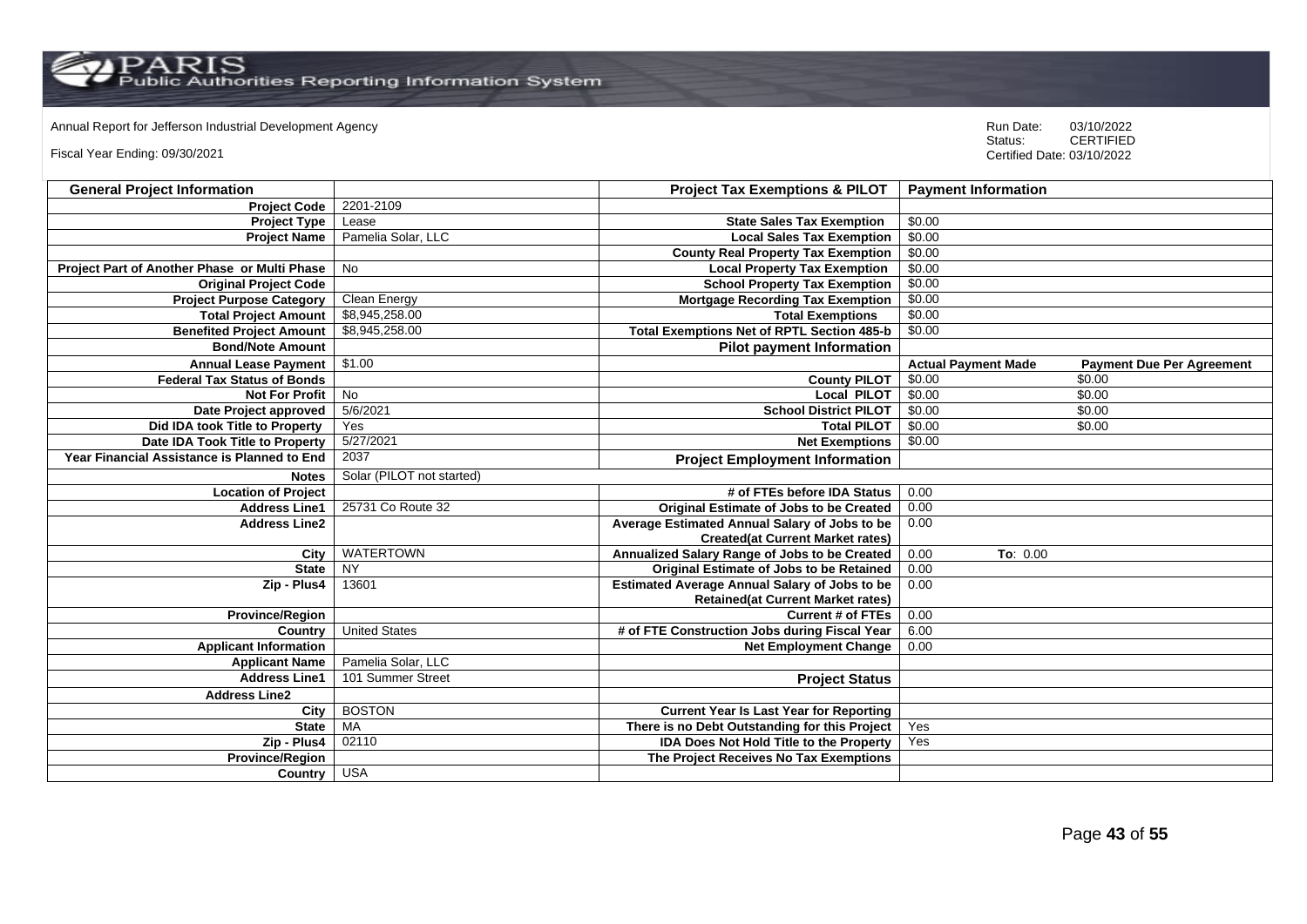Annual Report for Jefferson Industrial Development Agency<br>
Status: CERTIFIED

Fiscal Year Ending: 09/30/2021

| <b>General Project Information</b>           |                                     | <b>Project Tax Exemptions &amp; PILOT</b>            | <b>Payment Information</b> |                                  |
|----------------------------------------------|-------------------------------------|------------------------------------------------------|----------------------------|----------------------------------|
| <b>Project Code</b>                          | 2201-1502                           |                                                      |                            |                                  |
| <b>Project Type</b>                          | Bonds/Notes Issuance                | <b>State Sales Tax Exemption</b>                     | \$0.00                     |                                  |
| <b>Project Name</b>                          | ReEnergy Black River LLC            | <b>Local Sales Tax Exemption</b>                     | \$0.00                     |                                  |
|                                              |                                     | <b>County Real Property Tax Exemption</b>            | \$0.00                     |                                  |
| Project Part of Another Phase or Multi Phase | No                                  | <b>Local Property Tax Exemption</b>                  | \$0.00                     |                                  |
| <b>Original Project Code</b>                 |                                     | <b>School Property Tax Exemption</b>                 | \$0.00                     |                                  |
| <b>Project Purpose Category</b>              | <b>Other Categories</b>             | <b>Mortgage Recording Tax Exemption</b>              | \$0.00                     |                                  |
| <b>Total Project Amount</b>                  | \$5,000,000.00                      | <b>Total Exemptions</b>                              | \$0.00                     |                                  |
| <b>Benefited Project Amount</b>              | \$5,000,000.00                      | <b>Total Exemptions Net of RPTL Section 485-b</b>    | \$0.00                     |                                  |
| <b>Bond/Note Amount</b>                      | \$5,000,000.00                      | <b>Pilot payment Information</b>                     |                            |                                  |
| <b>Annual Lease Payment</b>                  |                                     |                                                      | <b>Actual Payment Made</b> | <b>Payment Due Per Agreement</b> |
| <b>Federal Tax Status of Bonds</b>           | <b>Tax Exempt</b>                   | <b>County PILOT</b>                                  | \$0.00                     | \$0.00                           |
| <b>Not For Profit</b>                        | No                                  | Local PILOT                                          | \$0.00                     | \$0.00                           |
| Date Project approved                        | 7/2/2015                            | <b>School District PILOT</b>                         | \$0.00                     | \$0.00                           |
| Did IDA took Title to Property               | <b>No</b>                           | <b>Total PILOT</b>                                   | \$0.00                     | \$0.00                           |
| Date IDA Took Title to Property              |                                     | <b>Net Exemptions</b>                                | \$0.00                     |                                  |
| Year Financial Assistance is Planned to End  | 2022                                | <b>Project Employment Information</b>                |                            |                                  |
| <b>Notes</b>                                 | Acq., const., and rehab of facility |                                                      |                            |                                  |
| <b>Location of Project</b>                   |                                     | # of FTEs before IDA Status                          | 0.00                       |                                  |
| <b>Address Line1</b>                         | 4515 Euphrates River Valley Road    | <b>Original Estimate of Jobs to be Created</b>       | 0.00                       |                                  |
| <b>Address Line2</b>                         |                                     | Average Estimated Annual Salary of Jobs to be        | 0.00                       |                                  |
|                                              |                                     | <b>Created(at Current Market rates)</b>              |                            |                                  |
| City                                         | <b>FORT DRUM</b>                    | Annualized Salary Range of Jobs to be Created        | 0.00<br>To: 0.00           |                                  |
| <b>State</b>                                 | NY                                  | Original Estimate of Jobs to be Retained             | 0.00                       |                                  |
| Zip - Plus4                                  | 13602                               | <b>Estimated Average Annual Salary of Jobs to be</b> | 0.00                       |                                  |
|                                              |                                     | <b>Retained(at Current Market rates)</b>             |                            |                                  |
| <b>Province/Region</b>                       |                                     | <b>Current # of FTEs</b>                             | 29.00                      |                                  |
| Country                                      | <b>United States</b>                | # of FTE Construction Jobs during Fiscal Year        | 0.00                       |                                  |
| <b>Applicant Information</b>                 |                                     | <b>Net Employment Change</b>                         | 29.00                      |                                  |
| <b>Applicant Name</b>                        | ReEnergy Black River LLC            |                                                      |                            |                                  |
| <b>Address Line1</b>                         | 4515 Euphrates River Valley Road    | <b>Project Status</b>                                |                            |                                  |
| <b>Address Line2</b>                         |                                     |                                                      |                            |                                  |
| <b>City</b>                                  | <b>FORT DRUM</b>                    | <b>Current Year Is Last Year for Reporting</b>       |                            |                                  |
| <b>State</b>                                 | $\overline{NY}$                     | There is no Debt Outstanding for this Project        | Yes                        |                                  |
| Zip - Plus4                                  | 13602                               | <b>IDA Does Not Hold Title to the Property</b>       | Yes                        |                                  |
| Province/Region                              |                                     | The Project Receives No Tax Exemptions               | Yes                        |                                  |
| Country                                      | <b>USA</b>                          |                                                      |                            |                                  |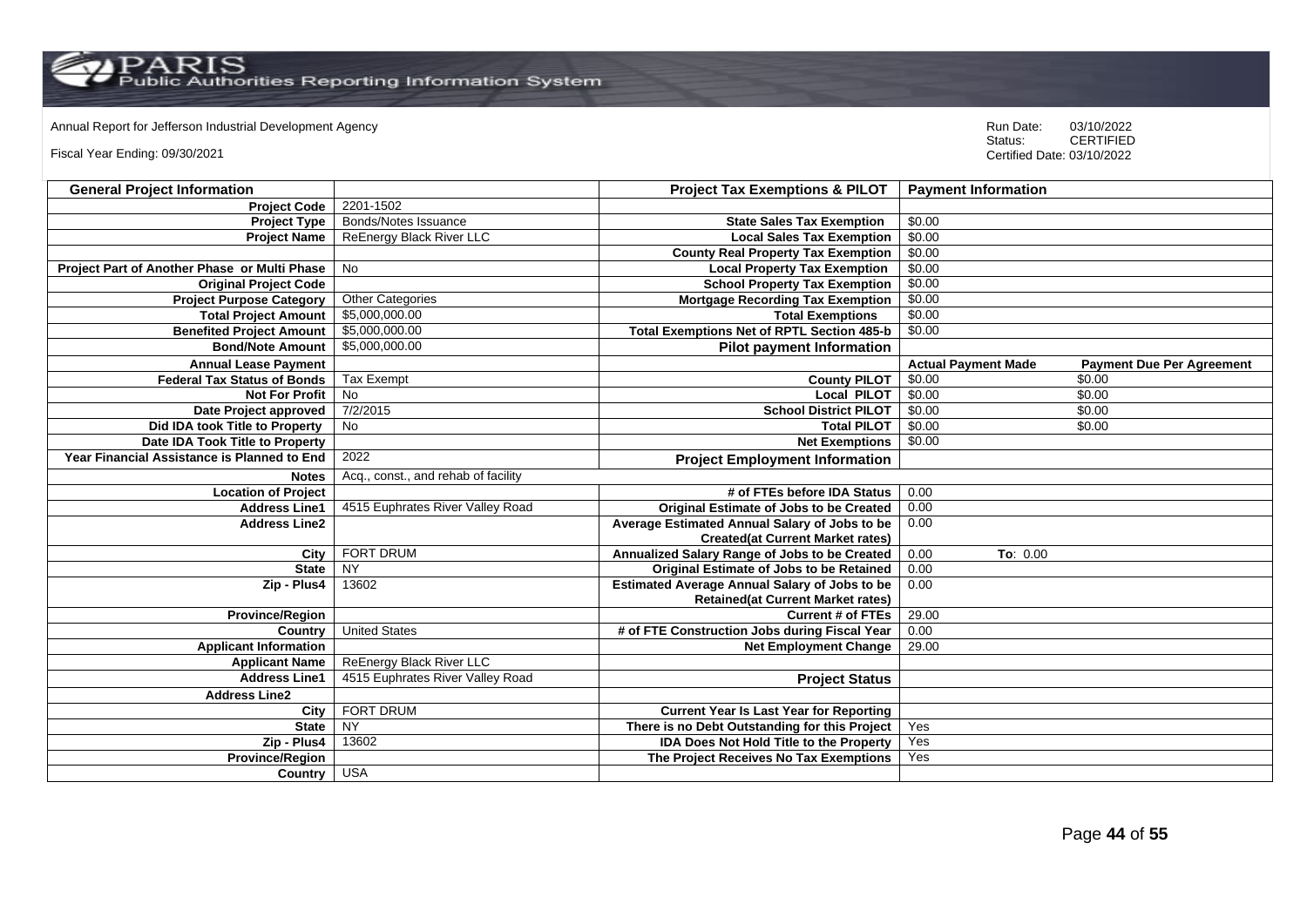Annual Report for Jefferson Industrial Development Agency<br>
Status: CERTIFIED

Fiscal Year Ending: 09/30/2021

| <b>General Project Information</b>           |                                                                                    | <b>Project Tax Exemptions &amp; PILOT</b>            | <b>Payment Information</b> |                                  |
|----------------------------------------------|------------------------------------------------------------------------------------|------------------------------------------------------|----------------------------|----------------------------------|
| <b>Project Code</b>                          | 2201-1402                                                                          |                                                      |                            |                                  |
| <b>Project Type</b>                          | Bonds/Notes Issuance                                                               | <b>State Sales Tax Exemption</b>                     | \$0.00                     |                                  |
| <b>Project Name</b>                          | ReEnergy Black River LLC                                                           | <b>Local Sales Tax Exemption</b>                     | \$0.00                     |                                  |
|                                              |                                                                                    | <b>County Real Property Tax Exemption</b>            | \$0.00                     |                                  |
| Project Part of Another Phase or Multi Phase | No                                                                                 | <b>Local Property Tax Exemption</b>                  | \$0.00                     |                                  |
| <b>Original Project Code</b>                 |                                                                                    | <b>School Property Tax Exemption</b>                 | \$0.00                     |                                  |
| <b>Project Purpose Category</b>              | <b>Other Categories</b>                                                            | <b>Mortgage Recording Tax Exemption</b>              | \$0.00                     |                                  |
| <b>Total Project Amount</b>                  | \$13,145,000.00                                                                    | <b>Total Exemptions</b>                              | \$0.00                     |                                  |
| <b>Benefited Project Amount</b>              | \$13,145,000.00                                                                    | <b>Total Exemptions Net of RPTL Section 485-b</b>    | \$0.00                     |                                  |
| <b>Bond/Note Amount</b>                      | \$13,145,000.00                                                                    | <b>Pilot payment Information</b>                     |                            |                                  |
| <b>Annual Lease Payment</b>                  |                                                                                    |                                                      | <b>Actual Payment Made</b> | <b>Payment Due Per Agreement</b> |
| <b>Federal Tax Status of Bonds</b>           | <b>Tax Exempt</b>                                                                  | <b>County PILOT</b>                                  | \$0.00                     | \$0.00                           |
| <b>Not For Profit</b>                        | No                                                                                 | Local PILOT                                          | \$0.00                     | \$0.00                           |
| Date Project approved                        | 10/2/2014                                                                          | <b>School District PILOT</b>                         | \$0.00                     | \$0.00                           |
| Did IDA took Title to Property               | <b>No</b>                                                                          | <b>Total PILOT</b>                                   | \$0.00                     | \$0.00                           |
| Date IDA Took Title to Property              |                                                                                    | <b>Net Exemptions</b>                                | \$0.00                     |                                  |
| Year Financial Assistance is Planned to End  | 2024                                                                               | <b>Project Employment Information</b>                |                            |                                  |
| <b>Notes</b>                                 | Restructure existing debt renovations. (employment #'s report under other project) |                                                      |                            |                                  |
| <b>Location of Project</b>                   |                                                                                    | # of FTEs before IDA Status                          | 0.00                       |                                  |
| <b>Address Line1</b>                         | 4515 Euphrates River Valley Road                                                   | Original Estimate of Jobs to be Created              | 0.00                       |                                  |
| <b>Address Line2</b>                         |                                                                                    | Average Estimated Annual Salary of Jobs to be        | 0.00                       |                                  |
|                                              |                                                                                    | <b>Created(at Current Market rates)</b>              |                            |                                  |
| City                                         | <b>FORT DRUM</b>                                                                   | Annualized Salary Range of Jobs to be Created        | 0.00<br>To: 0.00           |                                  |
| <b>State</b>                                 | <b>NY</b>                                                                          | Original Estimate of Jobs to be Retained             | 0.00                       |                                  |
| Zip - Plus4                                  | 13602                                                                              | <b>Estimated Average Annual Salary of Jobs to be</b> | 0.00                       |                                  |
|                                              |                                                                                    | <b>Retained(at Current Market rates)</b>             |                            |                                  |
| <b>Province/Region</b>                       |                                                                                    | <b>Current # of FTEs</b>                             | 0.00                       |                                  |
| Country                                      | <b>United States</b>                                                               | # of FTE Construction Jobs during Fiscal Year        | 0.00                       |                                  |
| <b>Applicant Information</b>                 |                                                                                    | <b>Net Employment Change</b>                         | 0.00                       |                                  |
| <b>Applicant Name</b>                        | ReEnergy Black River LLC                                                           |                                                      |                            |                                  |
| <b>Address Line1</b>                         | 4515 Euphrates River Valley Road                                                   | <b>Project Status</b>                                |                            |                                  |
| <b>Address Line2</b>                         |                                                                                    |                                                      |                            |                                  |
| City                                         | <b>FORT DRUM</b>                                                                   | <b>Current Year Is Last Year for Reporting</b>       |                            |                                  |
| <b>State</b>                                 | $\overline{NY}$                                                                    | There is no Debt Outstanding for this Project        | Yes                        |                                  |
| Zip - Plus4                                  | 13602                                                                              | <b>IDA Does Not Hold Title to the Property</b>       | Yes                        |                                  |
| Province/Region                              |                                                                                    | The Project Receives No Tax Exemptions               | Yes                        |                                  |
| Country USA                                  |                                                                                    |                                                      |                            |                                  |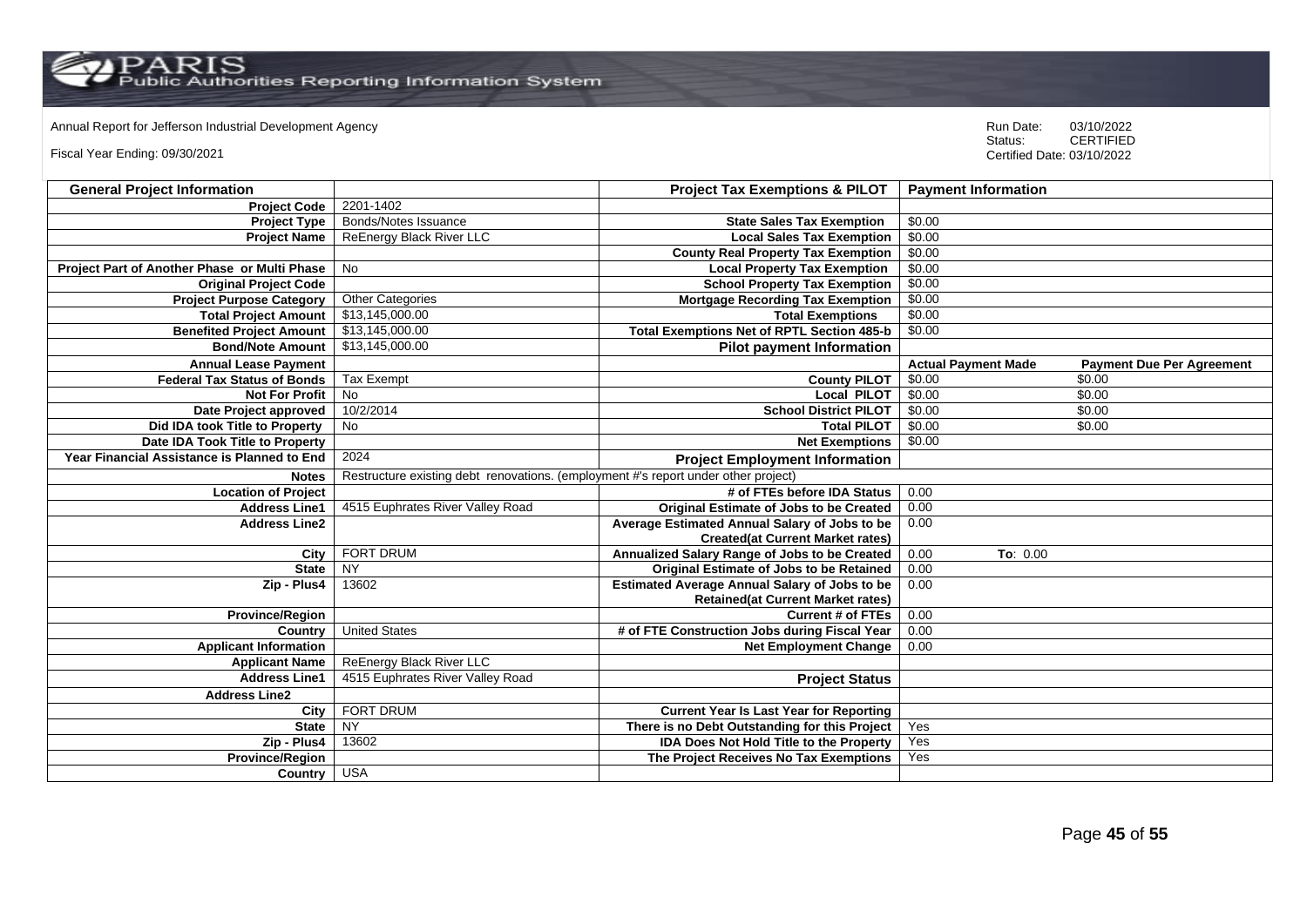Annual Report for Jefferson Industrial Development Agency<br>
Status: CERTIFIED

Fiscal Year Ending: 09/30/2021

| <b>General Project Information</b>           |                                      | <b>Project Tax Exemptions &amp; PILOT</b>            | <b>Payment Information</b>                                     |
|----------------------------------------------|--------------------------------------|------------------------------------------------------|----------------------------------------------------------------|
| <b>Project Code</b>                          | 2201-1602                            |                                                      |                                                                |
| <b>Project Type</b>                          | Lease                                | <b>State Sales Tax Exemption</b>                     | \$0.00                                                         |
| <b>Project Name</b>                          | Roth Industries                      | <b>Local Sales Tax Exemption</b>                     | \$0.00                                                         |
|                                              |                                      | <b>County Real Property Tax Exemption</b>            | \$7,488.12                                                     |
| Project Part of Another Phase or Multi Phase | <b>No</b>                            | <b>Local Property Tax Exemption</b>                  | \$8,301.85                                                     |
| <b>Original Project Code</b>                 |                                      | <b>School Property Tax Exemption</b>                 | \$10,224.03                                                    |
| <b>Project Purpose Category</b>              | Construction                         | <b>Mortgage Recording Tax Exemption</b>              | \$0.00                                                         |
| <b>Total Project Amount</b>                  | \$5,385,000.00                       | <b>Total Exemptions</b>                              | \$26,014.00                                                    |
| <b>Benefited Project Amount</b>              | \$1,040,000.00                       | <b>Total Exemptions Net of RPTL Section 485-b</b>    | \$0.00                                                         |
| <b>Bond/Note Amount</b>                      |                                      | <b>Pilot payment Information</b>                     |                                                                |
| <b>Annual Lease Payment</b>                  | \$0.00                               |                                                      | <b>Actual Payment Made</b><br><b>Payment Due Per Agreement</b> |
| <b>Federal Tax Status of Bonds</b>           |                                      | <b>County PILOT</b>                                  | \$1,872.03<br>\$1,872.03                                       |
| <b>Not For Profit</b>                        | No                                   | <b>Local PILOT</b>                                   | \$2,075.46<br>\$2,075.46                                       |
| Date Project approved                        | 5/5/2016                             | <b>School District PILOT</b>                         | \$2,556.01<br>\$2,556.01                                       |
| Did IDA took Title to Property               | Yes                                  | <b>Total PILOT</b>                                   | \$6,503.50<br>\$6,503.50                                       |
| Date IDA Took Title to Property              | 11/18/2016                           | <b>Net Exemptions</b>                                | \$19,510.50                                                    |
| Year Financial Assistance is Planned to End  | 2032                                 | <b>Project Employment Information</b>                |                                                                |
| <b>Notes</b>                                 | 26,000 square foot expansion - PILOT |                                                      |                                                                |
| <b>Location of Project</b>                   |                                      | # of FTEs before IDA Status                          | 20.00                                                          |
| <b>Address Line1</b>                         | 268 Bellew Avenue South              | <b>Original Estimate of Jobs to be Created</b>       | 12.00                                                          |
| <b>Address Line2</b>                         |                                      | Average Estimated Annual Salary of Jobs to be        | 60,000.00                                                      |
|                                              |                                      | <b>Created(at Current Market rates)</b>              |                                                                |
| City                                         | <b>WATERTOWN</b>                     | Annualized Salary Range of Jobs to be Created        | 50,000.00<br>To: 60,000.00                                     |
| <b>State</b>                                 | <b>NY</b>                            | <b>Original Estimate of Jobs to be Retained</b>      | 20.00                                                          |
| Zip - Plus4                                  | 13601                                | <b>Estimated Average Annual Salary of Jobs to be</b> | 50,000.00                                                      |
|                                              |                                      | <b>Retained(at Current Market rates)</b>             |                                                                |
| <b>Province/Region</b>                       |                                      | <b>Current # of FTEs</b>                             | 29.00                                                          |
| Country                                      | <b>United States</b>                 | # of FTE Construction Jobs during Fiscal Year        | 0.00                                                           |
| <b>Applicant Information</b>                 |                                      | <b>Net Employment Change</b>                         | 9.00                                                           |
| <b>Applicant Name</b>                        | <b>Roth Industries</b>               |                                                      |                                                                |
| <b>Address Line1</b>                         | 268 Bellew Avenue South              | <b>Project Status</b>                                |                                                                |
| <b>Address Line2</b>                         |                                      |                                                      |                                                                |
| City                                         | <b>WATERTOWN</b>                     | <b>Current Year Is Last Year for Reporting</b>       |                                                                |
| <b>State</b>                                 | NY                                   | There is no Debt Outstanding for this Project        | Yes                                                            |
| Zip - Plus4                                  | 13601                                | IDA Does Not Hold Title to the Property              | Yes                                                            |
| <b>Province/Region</b>                       |                                      | The Project Receives No Tax Exemptions               |                                                                |
| Country                                      | <b>USA</b>                           |                                                      |                                                                |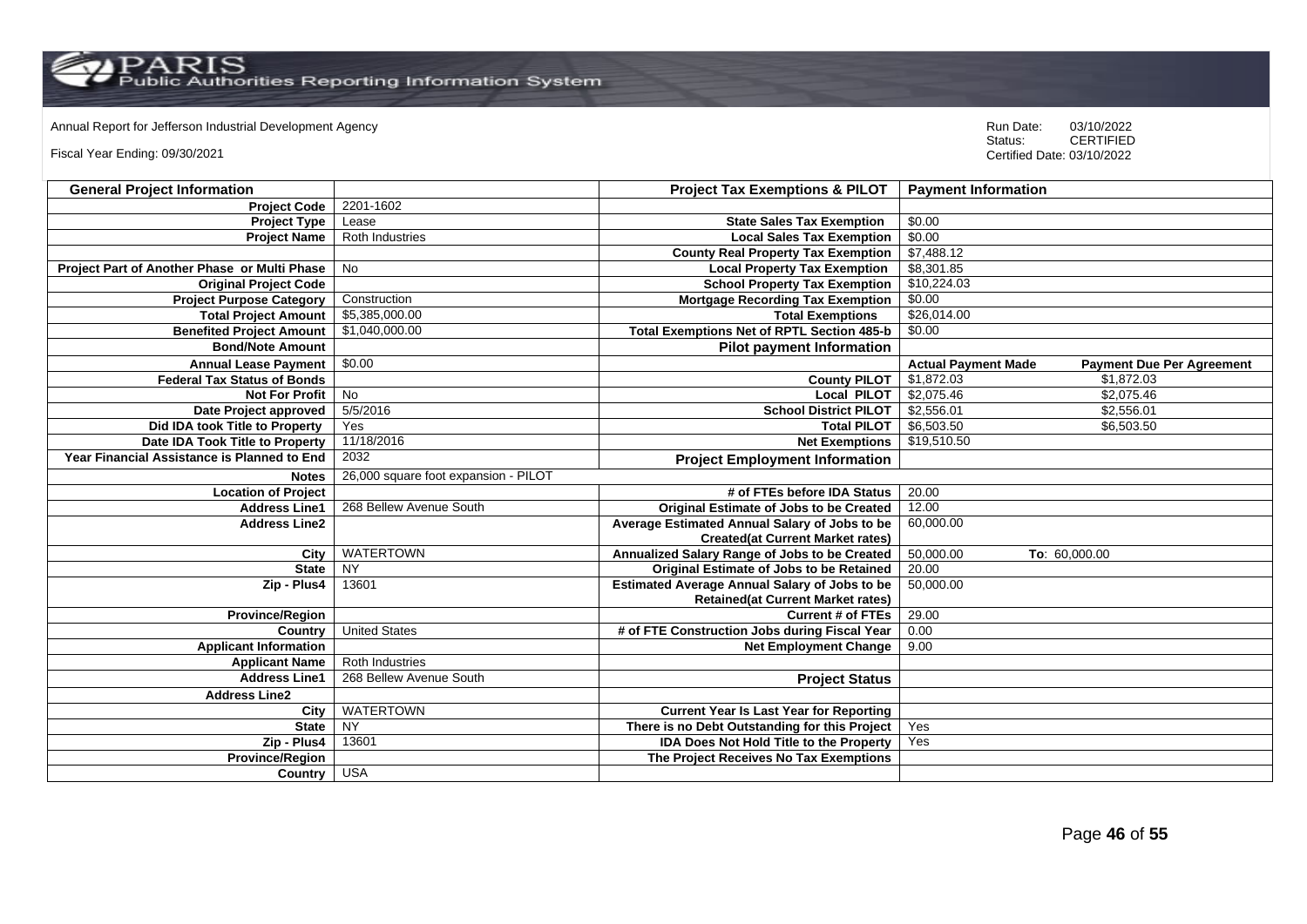$\operatorname{PARIS}_{\text{Public Authors}}$  Reporting Information System

Annual Report for Jefferson Industrial Development Agency<br>
Status: CERTIFIED

Fiscal Year Ending: 09/30/2021

| <b>General Project Information</b>           |                                                                                            | <b>Project Tax Exemptions &amp; PILOT</b>            | <b>Payment Information</b> |                                  |
|----------------------------------------------|--------------------------------------------------------------------------------------------|------------------------------------------------------|----------------------------|----------------------------------|
| <b>Project Code</b>                          | 2201-0502                                                                                  |                                                      |                            |                                  |
| <b>Project Type</b>                          | Bonds/Notes Issuance                                                                       | <b>State Sales Tax Exemption</b>                     | \$0.00                     |                                  |
| <b>Project Name</b>                          | Roth Industries                                                                            | <b>Local Sales Tax Exemption</b>                     | \$0.00                     |                                  |
|                                              |                                                                                            | <b>County Real Property Tax Exemption</b>            | \$14,476.82                |                                  |
| Project Part of Another Phase or Multi Phase | No                                                                                         | <b>Local Property Tax Exemption</b>                  | \$0.00                     |                                  |
| <b>Original Project Code</b>                 |                                                                                            | <b>School Property Tax Exemption</b>                 | \$0.00                     |                                  |
| <b>Project Purpose Category</b>              | Services                                                                                   | <b>Mortgage Recording Tax Exemption</b>              | \$0.00                     |                                  |
| <b>Total Project Amount</b>                  | \$6,000,000.00                                                                             | <b>Total Exemptions</b>                              | \$14,476.82                |                                  |
| <b>Benefited Project Amount</b>              | \$0.00                                                                                     | <b>Total Exemptions Net of RPTL Section 485-b</b>    | \$0.00                     |                                  |
| <b>Bond/Note Amount</b>                      | \$5,991,250.00                                                                             | <b>Pilot payment Information</b>                     |                            |                                  |
| <b>Annual Lease Payment</b>                  |                                                                                            |                                                      | <b>Actual Payment Made</b> | <b>Payment Due Per Agreement</b> |
| <b>Federal Tax Status of Bonds</b>           | Taxable                                                                                    | <b>County PILOT</b>                                  | \$10,587.62                | \$10,587.62                      |
| <b>Not For Profit</b>                        | No                                                                                         | <b>Local PILOT</b>                                   | \$0.00                     | \$0.00                           |
| Date Project approved                        | 10/6/2005                                                                                  | <b>School District PILOT</b>                         | \$0.00                     | \$0.00                           |
| Did IDA took Title to Property               | Yes                                                                                        | <b>Total PILOT</b>                                   | \$10,587.62                | \$10,587.62                      |
| Date IDA Took Title to Property              | 10/6/2005                                                                                  | <b>Net Exemptions</b>                                | \$3,889.20                 |                                  |
| Year Financial Assistance is Planned to End  | 2021                                                                                       | <b>Project Employment Information</b>                |                            |                                  |
| <b>Notes</b>                                 | Construction of manufacturing facility# of jobs reported on 2016 PILOT project (Bond paid) |                                                      |                            |                                  |
| <b>Location of Project</b>                   |                                                                                            | # of FTEs before IDA Status                          | 0.00                       |                                  |
| <b>Address Line1</b>                         | 268 Bellew Avenue                                                                          | Original Estimate of Jobs to be Created              | 13.00                      |                                  |
| <b>Address Line2</b>                         |                                                                                            | Average Estimated Annual Salary of Jobs to be        | 25,120.00                  |                                  |
|                                              |                                                                                            | <b>Created(at Current Market rates)</b>              |                            |                                  |
| City                                         | <b>WATERTOWN</b>                                                                           | Annualized Salary Range of Jobs to be Created        | 22,880.00                  | To: 41,600.00                    |
| <b>State</b>                                 | <b>NY</b>                                                                                  | Original Estimate of Jobs to be Retained             | 0.00                       |                                  |
| Zip - Plus4                                  | 13601                                                                                      | <b>Estimated Average Annual Salary of Jobs to be</b> | 0.00                       |                                  |
|                                              |                                                                                            | <b>Retained(at Current Market rates)</b>             |                            |                                  |
| <b>Province/Region</b>                       |                                                                                            | <b>Current # of FTEs</b>                             | 0.00                       |                                  |
| Country                                      | <b>United States</b>                                                                       | # of FTE Construction Jobs during Fiscal Year        | 0.00                       |                                  |
| <b>Applicant Information</b>                 |                                                                                            | <b>Net Employment Change</b>                         | 0.00                       |                                  |
| <b>Applicant Name</b>                        | <b>Roth Industries</b>                                                                     |                                                      |                            |                                  |
| <b>Address Line1</b>                         | 77 Circuit Drive                                                                           | <b>Project Status</b>                                |                            |                                  |
| <b>Address Line2</b>                         |                                                                                            |                                                      |                            |                                  |
| City                                         | NORTH KINGSTOWN                                                                            | <b>Current Year Is Last Year for Reporting</b>       | Yes                        |                                  |
| <b>State</b>                                 | R <sub>l</sub>                                                                             | There is no Debt Outstanding for this Project        | Yes                        |                                  |
| Zip - Plus4                                  | 02852                                                                                      | <b>IDA Does Not Hold Title to the Property</b>       | Yes                        |                                  |
| <b>Province/Region</b>                       |                                                                                            | The Project Receives No Tax Exemptions               | Yes                        |                                  |
| Country                                      | <b>USA</b>                                                                                 |                                                      |                            |                                  |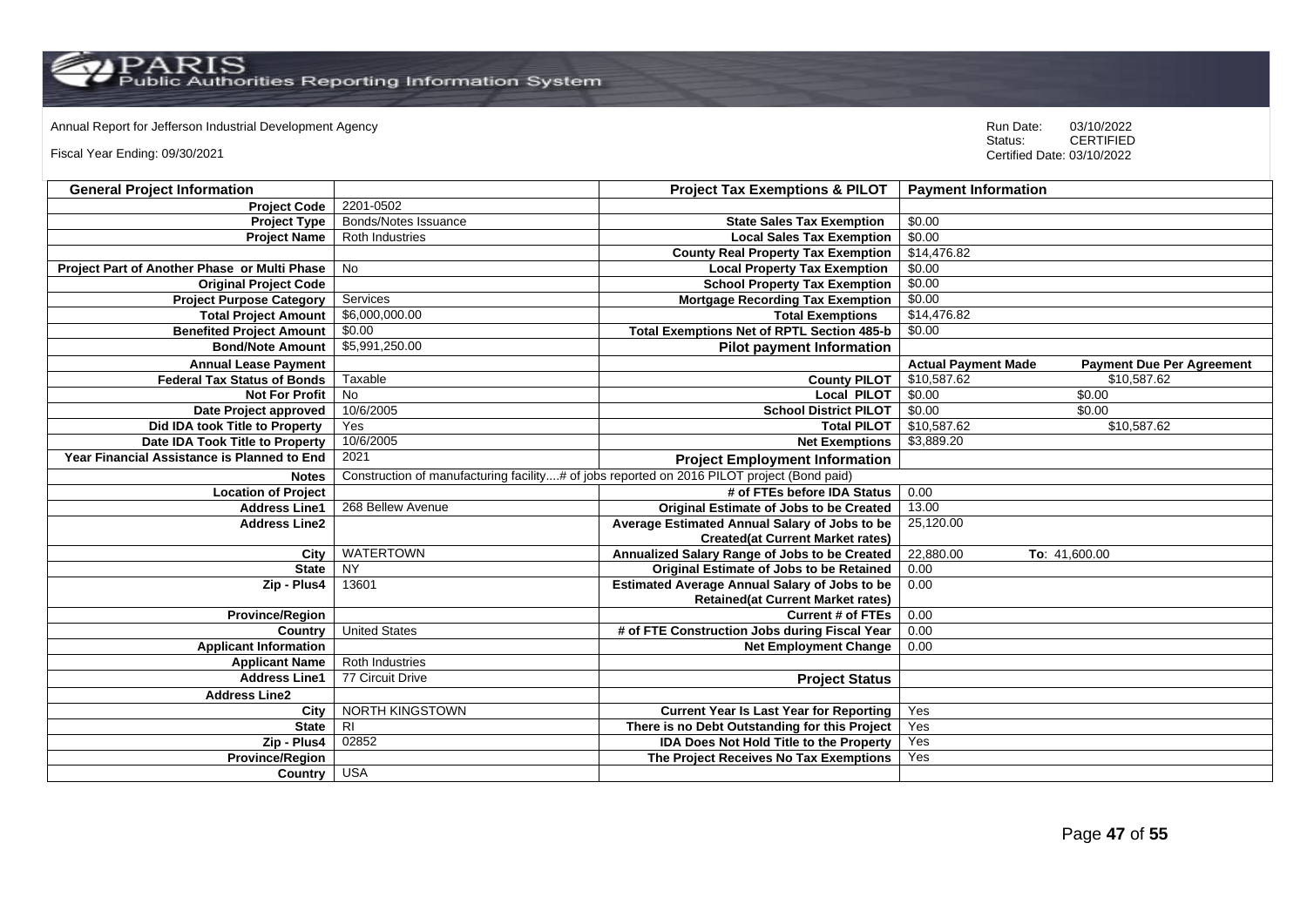Annual Report for Jefferson Industrial Development Agency<br>
Status: CERTIFIED

Fiscal Year Ending: 09/30/2021

| <b>General Project Information</b>           |                       | <b>Project Tax Exemptions &amp; PILOT</b>                                                                                                             | <b>Payment Information</b>                                     |
|----------------------------------------------|-----------------------|-------------------------------------------------------------------------------------------------------------------------------------------------------|----------------------------------------------------------------|
| <b>Project Code</b>                          | 2201-2101A            |                                                                                                                                                       |                                                                |
| <b>Project Type</b>                          | Lease                 | <b>State Sales Tax Exemption</b>                                                                                                                      | \$38,106.00                                                    |
| <b>Project Name</b>                          | Roth Industries, Inc. | <b>Local Sales Tax Exemption</b>                                                                                                                      | \$38,106.00                                                    |
|                                              |                       | <b>County Real Property Tax Exemption</b>                                                                                                             | \$0.00                                                         |
| Project Part of Another Phase or Multi Phase | No                    | <b>Local Property Tax Exemption</b>                                                                                                                   | \$0.00                                                         |
| <b>Original Project Code</b>                 |                       | <b>School Property Tax Exemption</b>                                                                                                                  | \$0.00                                                         |
| <b>Project Purpose Category</b>              | Construction          | <b>Mortgage Recording Tax Exemption</b>                                                                                                               | \$30,000.00                                                    |
| <b>Total Project Amount</b>                  | \$6,000,000.00        | <b>Total Exemptions</b>                                                                                                                               | \$106,212.00                                                   |
| <b>Benefited Project Amount</b>              | \$6,000,000.00        | <b>Total Exemptions Net of RPTL Section 485-b</b>                                                                                                     | \$0.00                                                         |
| <b>Bond/Note Amount</b>                      |                       | <b>Pilot payment Information</b>                                                                                                                      |                                                                |
| <b>Annual Lease Payment</b>                  | \$1.00                |                                                                                                                                                       | <b>Actual Payment Made</b><br><b>Payment Due Per Agreement</b> |
| <b>Federal Tax Status of Bonds</b>           |                       | <b>County PILOT</b>                                                                                                                                   | \$0.00<br>\$0.00                                               |
| <b>Not For Profit</b>                        | $\overline{N}$        | <b>Local PILOT</b>                                                                                                                                    | \$0.00<br>\$0.00                                               |
| Date Project approved                        | 3/4/2021              | <b>School District PILOT</b>                                                                                                                          | \$0.00<br>\$0.00                                               |
| Did IDA took Title to Property               | Yes                   | <b>Total PILOT</b>                                                                                                                                    | \$0.00<br>\$0.00                                               |
| Date IDA Took Title to Property              | 11/30/2021            | <b>Net Exemptions</b>                                                                                                                                 | \$106,212.00                                                   |
| Year Financial Assistance is Planned to End  | 2032                  | <b>Project Employment Information</b>                                                                                                                 |                                                                |
| <b>Notes</b>                                 |                       | Expansion (6,700 sq. ft. addition to house blow molding machine and a 10,000 sq. ft. storage warehouse. *Current Employment reported in 2016 project. |                                                                |
| <b>Location of Project</b>                   |                       | # of FTEs before IDA Status                                                                                                                           | 25.00                                                          |
| <b>Address Line1</b>                         | 268 Bellew Avenue     | Original Estimate of Jobs to be Created                                                                                                               | 8.00                                                           |
| <b>Address Line2</b>                         |                       | Average Estimated Annual Salary of Jobs to be                                                                                                         | 33,000.00                                                      |
|                                              |                       | <b>Created(at Current Market rates)</b>                                                                                                               |                                                                |
| City                                         | <b>WATERTOWN</b>      | Annualized Salary Range of Jobs to be Created                                                                                                         | 30,000.00<br>To: 33,000.00                                     |
| <b>State</b>                                 | <b>NY</b>             | <b>Original Estimate of Jobs to be Retained</b>                                                                                                       | 25.00                                                          |
| Zip - Plus4                                  | 13601                 | <b>Estimated Average Annual Salary of Jobs to be</b>                                                                                                  | 825,000.00                                                     |
|                                              |                       | <b>Retained(at Current Market rates)</b>                                                                                                              |                                                                |
| <b>Province/Region</b>                       |                       | <b>Current # of FTEs</b>                                                                                                                              | 0.00                                                           |
| Country                                      | <b>United States</b>  | # of FTE Construction Jobs during Fiscal Year                                                                                                         | 76.00                                                          |
| <b>Applicant Information</b>                 |                       | <b>Net Employment Change</b>                                                                                                                          | $-25.00$                                                       |
| <b>Applicant Name</b>                        | Roth Industries, Inc. |                                                                                                                                                       |                                                                |
| <b>Address Line1</b>                         | 268 Bellew Avenue     | <b>Project Status</b>                                                                                                                                 |                                                                |
| <b>Address Line2</b>                         |                       |                                                                                                                                                       |                                                                |
| City                                         | <b>WATERTOWN</b>      | <b>Current Year Is Last Year for Reporting</b>                                                                                                        |                                                                |
| <b>State</b>                                 | NY                    | There is no Debt Outstanding for this Project                                                                                                         | Yes                                                            |
| Zip - Plus4                                  | 13601                 | IDA Does Not Hold Title to the Property                                                                                                               | Yes                                                            |
| Province/Region                              |                       | The Project Receives No Tax Exemptions                                                                                                                |                                                                |
| Country                                      | <b>USA</b>            |                                                                                                                                                       |                                                                |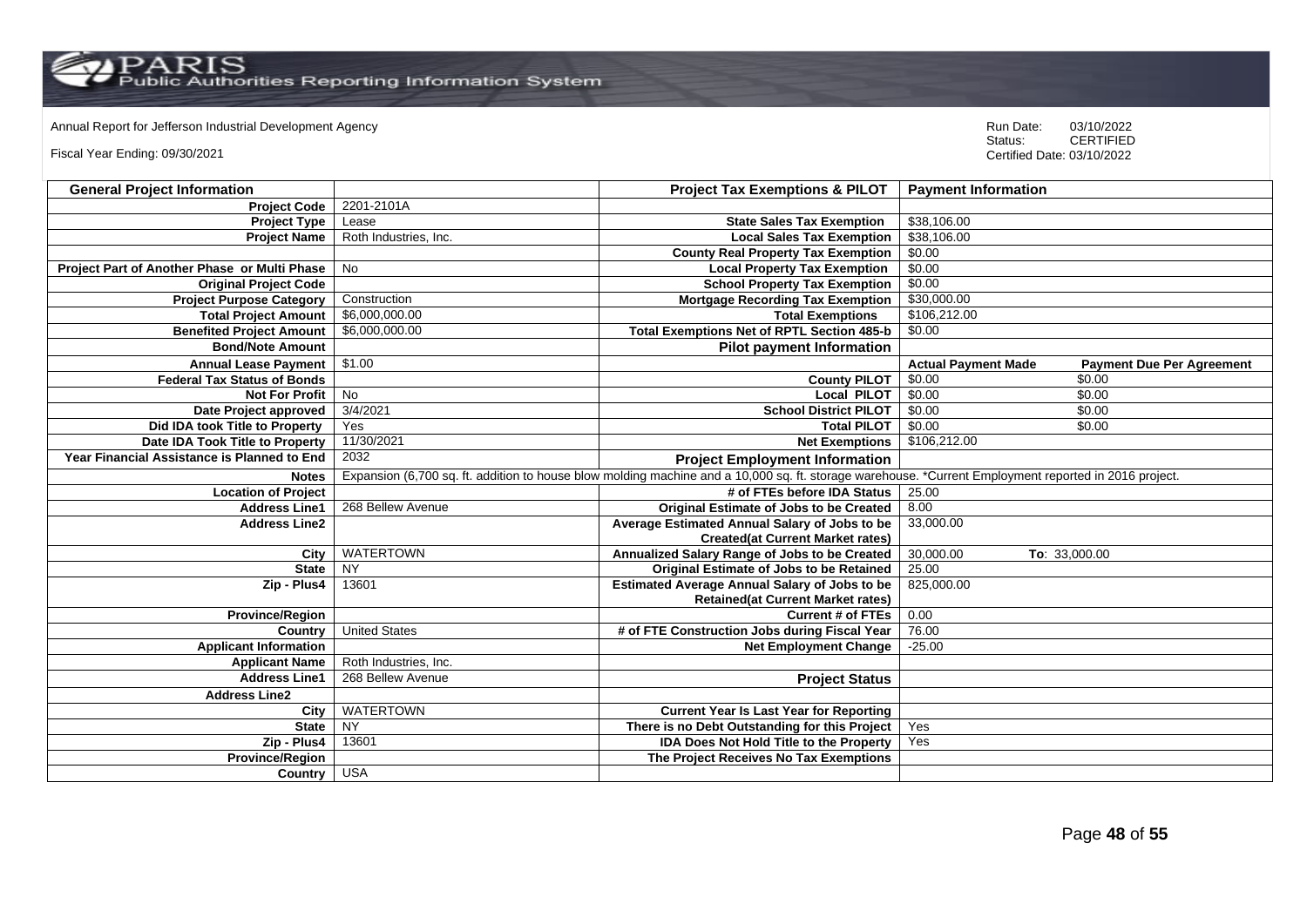# Annual Report for Jefferson Industrial Development Agency<br>
Status: CERTIFIED

Fiscal Year Ending: 09/30/2021

| <b>General Project Information</b>           |                                                                                    | <b>Project Tax Exemptions &amp; PILOT</b>            | <b>Payment Information</b> |                                  |
|----------------------------------------------|------------------------------------------------------------------------------------|------------------------------------------------------|----------------------------|----------------------------------|
| <b>Project Code</b>                          | 2201-1303                                                                          |                                                      |                            |                                  |
| <b>Project Type</b>                          | Lease                                                                              | <b>State Sales Tax Exemption</b>                     | \$0.00                     |                                  |
| <b>Project Name</b>                          | SunCap Watertown, LLC (FedEx Ground)                                               | <b>Local Sales Tax Exemption</b>                     | \$0.00                     |                                  |
|                                              |                                                                                    | <b>County Real Property Tax Exemption</b>            | \$58,848.26                |                                  |
| Project Part of Another Phase or Multi Phase | <b>No</b>                                                                          | <b>Local Property Tax Exemption</b>                  | \$0.00                     |                                  |
| <b>Original Project Code</b>                 |                                                                                    | <b>School Property Tax Exemption</b>                 | \$90,871.97                |                                  |
| <b>Project Purpose Category</b>              | Construction                                                                       | <b>Mortgage Recording Tax Exemption</b>              | \$0.00                     |                                  |
| <b>Total Project Amount</b>                  | \$7,575,829.00                                                                     | <b>Total Exemptions</b>                              | \$149,720.23               |                                  |
| <b>Benefited Project Amount</b>              | \$4,034,412.00                                                                     | <b>Total Exemptions Net of RPTL Section 485-b</b>    | \$0.00                     |                                  |
| <b>Bond/Note Amount</b>                      |                                                                                    | <b>Pilot payment Information</b>                     |                            |                                  |
| <b>Annual Lease Payment</b>                  | \$0.00                                                                             |                                                      | <b>Actual Payment Made</b> | <b>Payment Due Per Agreement</b> |
| <b>Federal Tax Status of Bonds</b>           |                                                                                    | <b>County PILOT</b>                                  | \$44,136.19                | \$44,136.19                      |
| <b>Not For Profit</b>                        | $\overline{N}$                                                                     | <b>Local PILOT</b>                                   | \$0.00                     | \$0.00                           |
| Date Project approved                        | 5/2/2013                                                                           | <b>School District PILOT</b>                         | \$72,697.57                | \$72,697.57                      |
| Did IDA took Title to Property               | Yes                                                                                | <b>Total PILOT</b>                                   | \$116,833.76               | \$116,833.76                     |
| Date IDA Took Title to Property              | 2/26/2014                                                                          | <b>Net Exemptions</b>                                | \$32,886.47                |                                  |
| Year Financial Assistance is Planned to End  | 2025                                                                               | <b>Project Employment Information</b>                |                            |                                  |
| <b>Notes</b>                                 | PILOT. Construction of FedEx Ground distribution facility. End date should be 2024 |                                                      |                            |                                  |
| <b>Location of Project</b>                   |                                                                                    | # of FTEs before IDA Status                          | 14.00                      |                                  |
| <b>Address Line1</b>                         | County Road 200                                                                    | Original Estimate of Jobs to be Created              | 3.00                       |                                  |
| <b>Address Line2</b>                         |                                                                                    | Average Estimated Annual Salary of Jobs to be        | 39,250.00                  |                                  |
|                                              |                                                                                    | <b>Created(at Current Market rates)</b>              |                            |                                  |
| City                                         | <b>WATERTOWN</b>                                                                   | Annualized Salary Range of Jobs to be Created        | 22,984.00                  | To: 66,227.00                    |
| <b>State</b>                                 | <b>NY</b>                                                                          | Original Estimate of Jobs to be Retained             | 0.00                       |                                  |
| Zip - Plus4                                  | 13601                                                                              | <b>Estimated Average Annual Salary of Jobs to be</b> | 0.00                       |                                  |
|                                              |                                                                                    | <b>Retained(at Current Market rates)</b>             |                            |                                  |
| <b>Province/Region</b>                       |                                                                                    | <b>Current # of FTEs</b>                             | 39.00                      |                                  |
| Country                                      | <b>United States</b>                                                               | # of FTE Construction Jobs during Fiscal Year        | 0.00                       |                                  |
| <b>Applicant Information</b>                 |                                                                                    | <b>Net Employment Change</b>                         | 25.00                      |                                  |
| <b>Applicant Name</b>                        | SunCap Watertown LLC                                                               |                                                      |                            |                                  |
| <b>Address Line1</b>                         | 6101 Carnegie Blvd.                                                                | <b>Project Status</b>                                |                            |                                  |
| <b>Address Line2</b>                         |                                                                                    |                                                      |                            |                                  |
| City                                         | CHARLOTTE                                                                          | <b>Current Year Is Last Year for Reporting</b>       |                            |                                  |
| <b>State</b>                                 | $\overline{NC}$                                                                    | There is no Debt Outstanding for this Project        | Yes                        |                                  |
| Zip - Plus4                                  | 28209                                                                              | IDA Does Not Hold Title to the Property              | Yes                        |                                  |
| Province/Region                              |                                                                                    | The Project Receives No Tax Exemptions               |                            |                                  |
| Country                                      | <b>USA</b>                                                                         |                                                      |                            |                                  |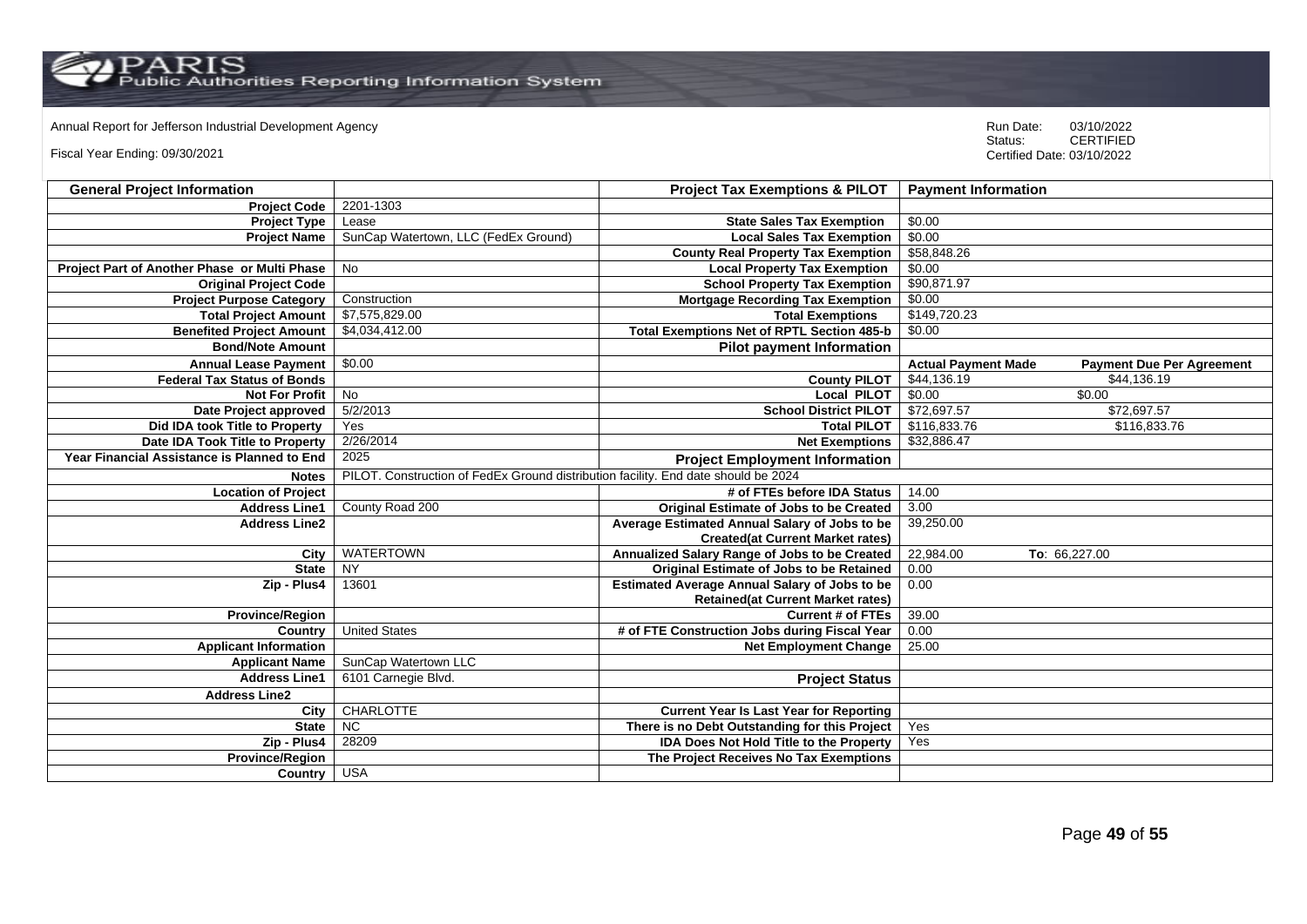# Annual Report for Jefferson Industrial Development Agency<br>
Status: CERTIFIED

Fiscal Year Ending: 09/30/2021

| <b>General Project Information</b>           |                                                                           | <b>Project Tax Exemptions &amp; PILOT</b>            | <b>Payment Information</b>                                     |
|----------------------------------------------|---------------------------------------------------------------------------|------------------------------------------------------|----------------------------------------------------------------|
| <b>Project Code</b>                          | 2201-1901                                                                 |                                                      |                                                                |
| <b>Project Type</b>                          | <b>Tax Exemptions</b>                                                     | <b>State Sales Tax Exemption</b>                     | \$25,102.00                                                    |
| <b>Project Name</b>                          | Turning Point of the Black River, LLC                                     | <b>Local Sales Tax Exemption</b>                     | \$25,102.00                                                    |
|                                              |                                                                           | <b>County Real Property Tax Exemption</b>            |                                                                |
| Project Part of Another Phase or Multi Phase | <b>No</b>                                                                 | <b>Local Property Tax Exemption</b>                  |                                                                |
| <b>Original Project Code</b>                 |                                                                           | <b>School Property Tax Exemption</b>                 |                                                                |
| <b>Project Purpose Category</b>              | <b>Retail Trade</b>                                                       | <b>Mortgage Recording Tax Exemption</b>              | \$0.00                                                         |
| <b>Total Project Amount</b>                  | \$1,526,000.00                                                            | <b>Total Exemptions</b>                              | \$50,204.00                                                    |
| <b>Benefited Project Amount</b>              | \$766,000.00                                                              | <b>Total Exemptions Net of RPTL Section 485-b</b>    |                                                                |
| <b>Bond/Note Amount</b>                      |                                                                           | <b>Pilot payment Information</b>                     |                                                                |
| <b>Annual Lease Payment</b>                  |                                                                           |                                                      | <b>Actual Payment Made</b><br><b>Payment Due Per Agreement</b> |
| <b>Federal Tax Status of Bonds</b>           |                                                                           | <b>County PILOT</b>                                  |                                                                |
| <b>Not For Profit</b>                        |                                                                           | <b>Local PILOT</b>                                   |                                                                |
| Date Project approved                        | 2/14/2019                                                                 | <b>School District PILOT</b>                         |                                                                |
| Did IDA took Title to Property               | <b>No</b>                                                                 | <b>Total PILOT</b>                                   | \$0.00<br>\$0.00                                               |
| Date IDA Took Title to Property              |                                                                           | <b>Net Exemptions</b>                                | \$50,204.00                                                    |
| Year Financial Assistance is Planned to End  | 2021                                                                      | <b>Project Employment Information</b>                |                                                                |
| <b>Notes</b>                                 | Renovate and equip abandoned warehouse into a restaurant and banquet hall |                                                      |                                                                |
| <b>Location of Project</b>                   |                                                                           | # of FTEs before IDA Status                          | 0.00                                                           |
| <b>Address Line1</b>                         | 0 Dock Street                                                             | Original Estimate of Jobs to be Created              | 10.50                                                          |
| <b>Address Line2</b>                         |                                                                           | Average Estimated Annual Salary of Jobs to be        | 33,333.00                                                      |
|                                              |                                                                           | <b>Created(at Current Market rates)</b>              |                                                                |
| City                                         | CARTHAGE                                                                  | Annualized Salary Range of Jobs to be Created        | 30,000.00<br>To: 60,000.00                                     |
| <b>State</b>                                 | <b>NY</b>                                                                 | <b>Original Estimate of Jobs to be Retained</b>      | 0.00                                                           |
| Zip - Plus4                                  | 13619                                                                     | <b>Estimated Average Annual Salary of Jobs to be</b> | 0.00                                                           |
|                                              |                                                                           | <b>Retained(at Current Market rates)</b>             |                                                                |
| <b>Province/Region</b>                       |                                                                           | <b>Current # of FTEs</b>                             | 11.00                                                          |
| Country                                      | <b>United States</b>                                                      | # of FTE Construction Jobs during Fiscal Year        | 0.00                                                           |
| <b>Applicant Information</b>                 |                                                                           | <b>Net Employment Change</b>                         | 11.00                                                          |
| <b>Applicant Name</b>                        | Turning Point of the Black River, LLC                                     |                                                      |                                                                |
| <b>Address Line1</b>                         | 7024 Beech Hill Road                                                      | <b>Project Status</b>                                |                                                                |
| <b>Address Line2</b>                         |                                                                           |                                                      |                                                                |
| City                                         | LOWVILLE                                                                  | <b>Current Year Is Last Year for Reporting</b>       | Yes                                                            |
| <b>State</b>                                 | NY                                                                        | There is no Debt Outstanding for this Project        | Yes                                                            |
| Zip - Plus4                                  | 13367                                                                     | <b>IDA Does Not Hold Title to the Property</b>       | Yes                                                            |
| Province/Region                              |                                                                           | The Project Receives No Tax Exemptions               | Yes                                                            |
| Country                                      | <b>USA</b>                                                                |                                                      |                                                                |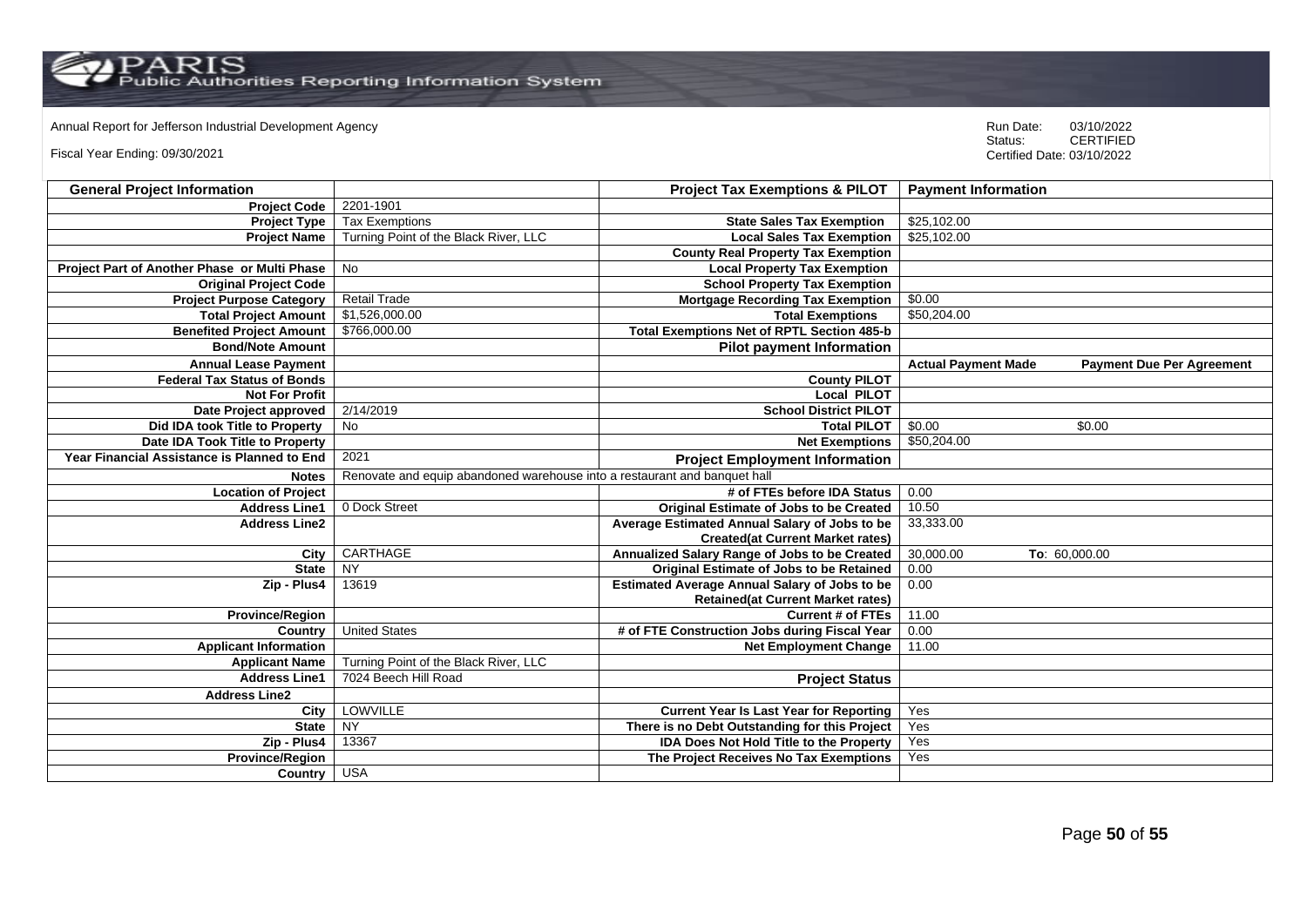$\mathrm{PARS} \ \mathrm{Fuss}$ 

Annual Report for Jefferson Industrial Development Agency<br>
Status: CERTIFIED

Fiscal Year Ending: 09/30/2021

| <b>General Project Information</b>           |                            | <b>Project Tax Exemptions &amp; PILOT</b>            | <b>Payment Information</b> |                                  |
|----------------------------------------------|----------------------------|------------------------------------------------------|----------------------------|----------------------------------|
| <b>Project Code</b>                          | 2201-2110                  |                                                      |                            |                                  |
| <b>Project Type</b>                          | Lease                      | <b>State Sales Tax Exemption</b>                     | \$0.00                     |                                  |
| <b>Project Name</b>                          | Waddingham Road Solar, LLC | <b>Local Sales Tax Exemption</b>                     | \$0.00                     |                                  |
|                                              |                            | <b>County Real Property Tax Exemption</b>            | \$0.00                     |                                  |
| Project Part of Another Phase or Multi Phase | No                         | <b>Local Property Tax Exemption</b>                  | \$0.00                     |                                  |
| <b>Original Project Code</b>                 |                            | <b>School Property Tax Exemption</b>                 | \$0.00                     |                                  |
| <b>Project Purpose Category</b>              | Clean Energy               | <b>Mortgage Recording Tax Exemption</b>              | \$0.00                     |                                  |
| <b>Total Project Amount</b>                  | \$6,611,304.00             | <b>Total Exemptions</b>                              | \$0.00                     |                                  |
| <b>Benefited Project Amount</b>              | \$6,611,304.00             | <b>Total Exemptions Net of RPTL Section 485-b</b>    | \$0.00                     |                                  |
| <b>Bond/Note Amount</b>                      |                            | <b>Pilot payment Information</b>                     |                            |                                  |
| <b>Annual Lease Payment</b>                  | \$1.00                     |                                                      | <b>Actual Payment Made</b> | <b>Payment Due Per Agreement</b> |
| <b>Federal Tax Status of Bonds</b>           |                            | <b>County PILOT</b>                                  | \$0.00                     | \$0.00                           |
| <b>Not For Profit</b>                        | $\overline{N}$             | Local PILOT                                          | \$0.00                     | \$0.00                           |
| Date Project approved                        | 5/6/2021                   | <b>School District PILOT</b>                         | \$0.00                     | \$0.00                           |
| Did IDA took Title to Property               | Yes                        | <b>Total PILOT</b>                                   | \$0.00                     | \$0.00                           |
| Date IDA Took Title to Property              | 5/27/2021                  | <b>Net Exemptions</b>                                | \$0.00                     |                                  |
| Year Financial Assistance is Planned to End  | 2037                       | <b>Project Employment Information</b>                |                            |                                  |
| <b>Notes</b>                                 | Solar (PILOT not started)  |                                                      |                            |                                  |
| <b>Location of Project</b>                   |                            | # of FTEs before IDA Status                          | 0.00                       |                                  |
| <b>Address Line1</b>                         | 26719 Waddingham Road      | <b>Original Estimate of Jobs to be Created</b>       | 0.00                       |                                  |
| <b>Address Line2</b>                         |                            | Average Estimated Annual Salary of Jobs to be        | 0.00                       |                                  |
|                                              |                            | <b>Created(at Current Market rates)</b>              |                            |                                  |
| City                                         | <b>EVANS MILLS</b>         | Annualized Salary Range of Jobs to be Created        | 0.00<br>To: 0.00           |                                  |
| <b>State</b>                                 | NY                         | Original Estimate of Jobs to be Retained             | 0.00                       |                                  |
| Zip - Plus4                                  | 13637                      | <b>Estimated Average Annual Salary of Jobs to be</b> | 0.00                       |                                  |
|                                              |                            | <b>Retained(at Current Market rates)</b>             |                            |                                  |
| <b>Province/Region</b>                       |                            | <b>Current # of FTEs</b>                             | 0.00                       |                                  |
| Country                                      | <b>United States</b>       | # of FTE Construction Jobs during Fiscal Year        | 10.00                      |                                  |
| <b>Applicant Information</b>                 |                            | <b>Net Employment Change</b>                         | 0.00                       |                                  |
| <b>Applicant Name</b>                        | Waddingham Road Solar, LLC |                                                      |                            |                                  |
| <b>Address Line1</b>                         | 101 Summer Street          | <b>Project Status</b>                                |                            |                                  |
| <b>Address Line2</b>                         |                            |                                                      |                            |                                  |
| City                                         | <b>BOSTON</b>              | <b>Current Year Is Last Year for Reporting</b>       |                            |                                  |
| <b>State</b>                                 | <b>MA</b>                  | There is no Debt Outstanding for this Project        | Yes                        |                                  |
| Zip - Plus4                                  | 02110                      | <b>IDA Does Not Hold Title to the Property</b>       | Yes                        |                                  |
| Province/Region                              |                            | The Project Receives No Tax Exemptions               |                            |                                  |
| Country                                      | <b>USA</b>                 |                                                      |                            |                                  |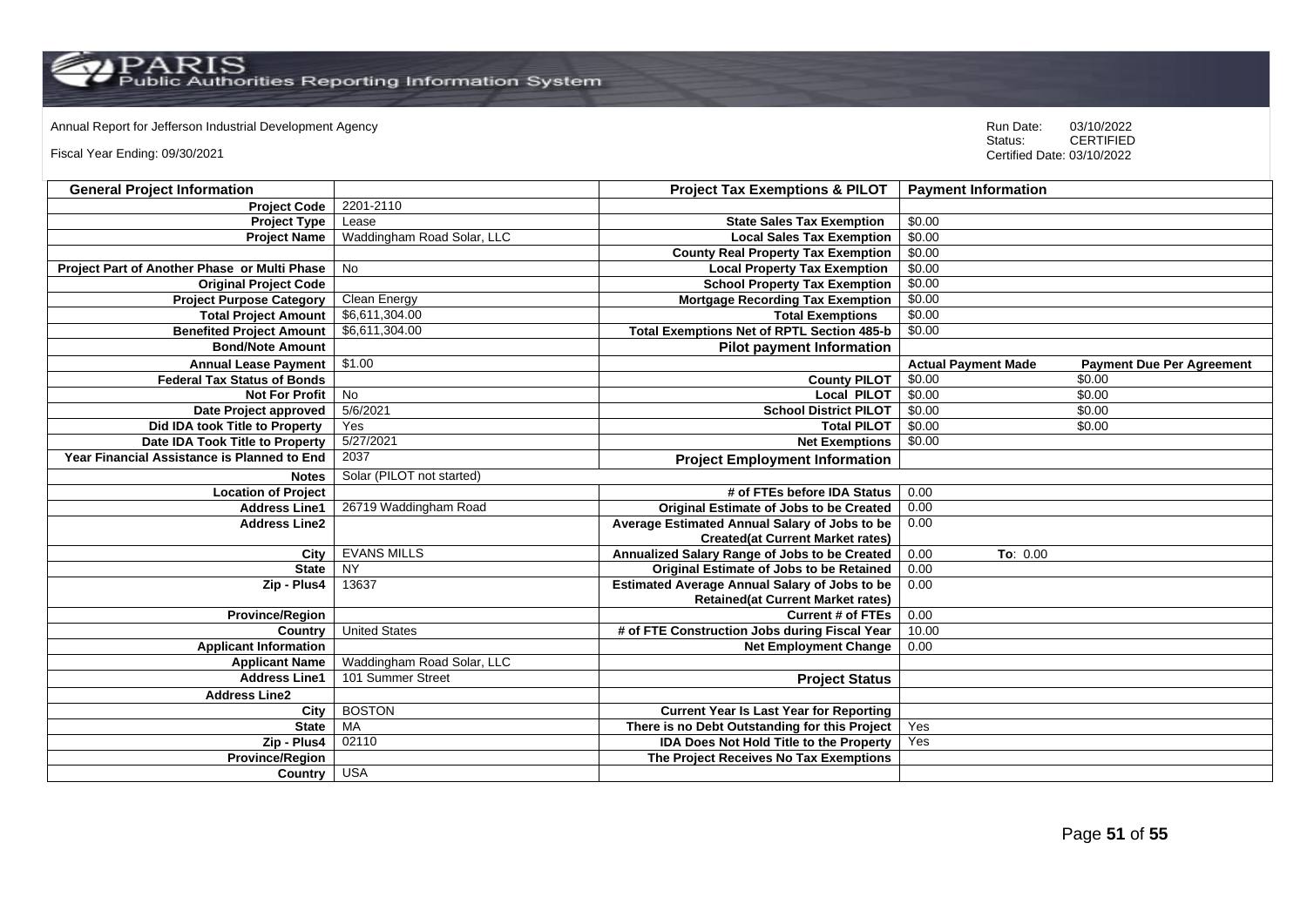Annual Report for Jefferson Industrial Development Agency<br>
Status: CERTIFIED

Fiscal Year Ending: 09/30/2021

| <b>General Project Information</b>           |                                                                                                 | <b>Project Tax Exemptions &amp; PILOT</b>            | <b>Payment Information</b> |                                  |
|----------------------------------------------|-------------------------------------------------------------------------------------------------|------------------------------------------------------|----------------------------|----------------------------------|
| <b>Project Code</b>                          | 2201-1601                                                                                       |                                                      |                            |                                  |
| <b>Project Type</b>                          | Lease                                                                                           | <b>State Sales Tax Exemption</b>                     | \$0.00                     |                                  |
| <b>Project Name</b>                          | Watertown Industrial Center Local                                                               | <b>Local Sales Tax Exemption</b>                     | \$0.00                     |                                  |
|                                              | Development Corporation                                                                         |                                                      |                            |                                  |
|                                              |                                                                                                 | <b>County Real Property Tax Exemption</b>            | \$11,085.75                |                                  |
| Project Part of Another Phase or Multi Phase | No                                                                                              | <b>Local Property Tax Exemption</b>                  | \$12,290.43                |                                  |
| <b>Original Project Code</b>                 |                                                                                                 | <b>School Property Tax Exemption</b>                 | \$15,136.11                |                                  |
| <b>Project Purpose Category</b>              | <b>Other Categories</b>                                                                         | <b>Mortgage Recording Tax Exemption</b>              | \$0.00                     |                                  |
| <b>Total Project Amount</b>                  | \$8,000,000.00                                                                                  | <b>Total Exemptions</b>                              | \$38,512.29                |                                  |
| <b>Benefited Project Amount</b>              | \$0.00                                                                                          | <b>Total Exemptions Net of RPTL Section 485-b</b>    | \$0.00                     |                                  |
| <b>Bond/Note Amount</b>                      |                                                                                                 | <b>Pilot payment Information</b>                     |                            |                                  |
| <b>Annual Lease Payment</b>                  | \$0.00                                                                                          |                                                      | <b>Actual Payment Made</b> | <b>Payment Due Per Agreement</b> |
| <b>Federal Tax Status of Bonds</b>           |                                                                                                 | <b>County PILOT</b>                                  | \$9,495.72                 | \$9,495.72                       |
| <b>Not For Profit</b>                        | Yes                                                                                             | <b>Local PILOT</b>                                   | \$10,521.98                | \$10,521.98                      |
| Date Project approved                        | 3/3/2016                                                                                        | <b>School District PILOT</b>                         | \$12,965.13                | \$12,965.13                      |
| Did IDA took Title to Property               | Yes                                                                                             | <b>Total PILOT</b>                                   | \$32,982.83                | \$32,982.83                      |
| Date IDA Took Title to Property              | 9/25/1995                                                                                       | <b>Net Exemptions</b>                                | \$5,529.46                 |                                  |
| Year Financial Assistance is Planned to End  | 2025                                                                                            | <b>Project Employment Information</b>                |                            |                                  |
| <b>Notes</b>                                 | New 10 Year PILOT (replaced original PILOT) Total Project Amount is from original PILOT in 1995 |                                                      |                            |                                  |
| <b>Location of Project</b>                   |                                                                                                 | # of FTEs before IDA Status                          | 2.00                       |                                  |
| <b>Address Line1</b>                         | 800 Starbuck Avenue                                                                             | <b>Original Estimate of Jobs to be Created</b>       | 0.00                       |                                  |
| <b>Address Line2</b>                         |                                                                                                 | Average Estimated Annual Salary of Jobs to be        | 0.00                       |                                  |
|                                              |                                                                                                 | <b>Created(at Current Market rates)</b>              |                            |                                  |
| City                                         | <b>WATERTOWN</b>                                                                                | Annualized Salary Range of Jobs to be Created        | 0.00<br>To: 0.00           |                                  |
| <b>State</b>                                 | <b>NY</b>                                                                                       | <b>Original Estimate of Jobs to be Retained</b>      | 2.00                       |                                  |
| Zip - Plus4                                  | 13601                                                                                           | <b>Estimated Average Annual Salary of Jobs to be</b> | 44,000.00                  |                                  |
|                                              |                                                                                                 | <b>Retained(at Current Market rates)</b>             |                            |                                  |
| <b>Province/Region</b>                       |                                                                                                 | <b>Current # of FTEs</b>                             | 2.00                       |                                  |
| Country                                      | <b>United States</b>                                                                            | # of FTE Construction Jobs during Fiscal Year        | 0.00                       |                                  |
| <b>Applicant Information</b>                 |                                                                                                 | <b>Net Employment Change</b>                         | 0.00                       |                                  |
| <b>Applicant Name</b>                        | <b>WICLDC</b>                                                                                   |                                                      |                            |                                  |
| <b>Address Line1</b>                         | 800 Starbuck Avenue                                                                             | <b>Project Status</b>                                |                            |                                  |
| <b>Address Line2</b>                         |                                                                                                 |                                                      |                            |                                  |
| City                                         | <b>WATERTOWN</b>                                                                                | <b>Current Year Is Last Year for Reporting</b>       |                            |                                  |
| <b>State</b>                                 | <b>NY</b>                                                                                       | There is no Debt Outstanding for this Project        | Yes                        |                                  |
| Zip - Plus4                                  | 13601                                                                                           | IDA Does Not Hold Title to the Property              |                            |                                  |
| <b>Province/Region</b>                       |                                                                                                 | The Project Receives No Tax Exemptions               |                            |                                  |
| Country USA                                  |                                                                                                 |                                                      |                            |                                  |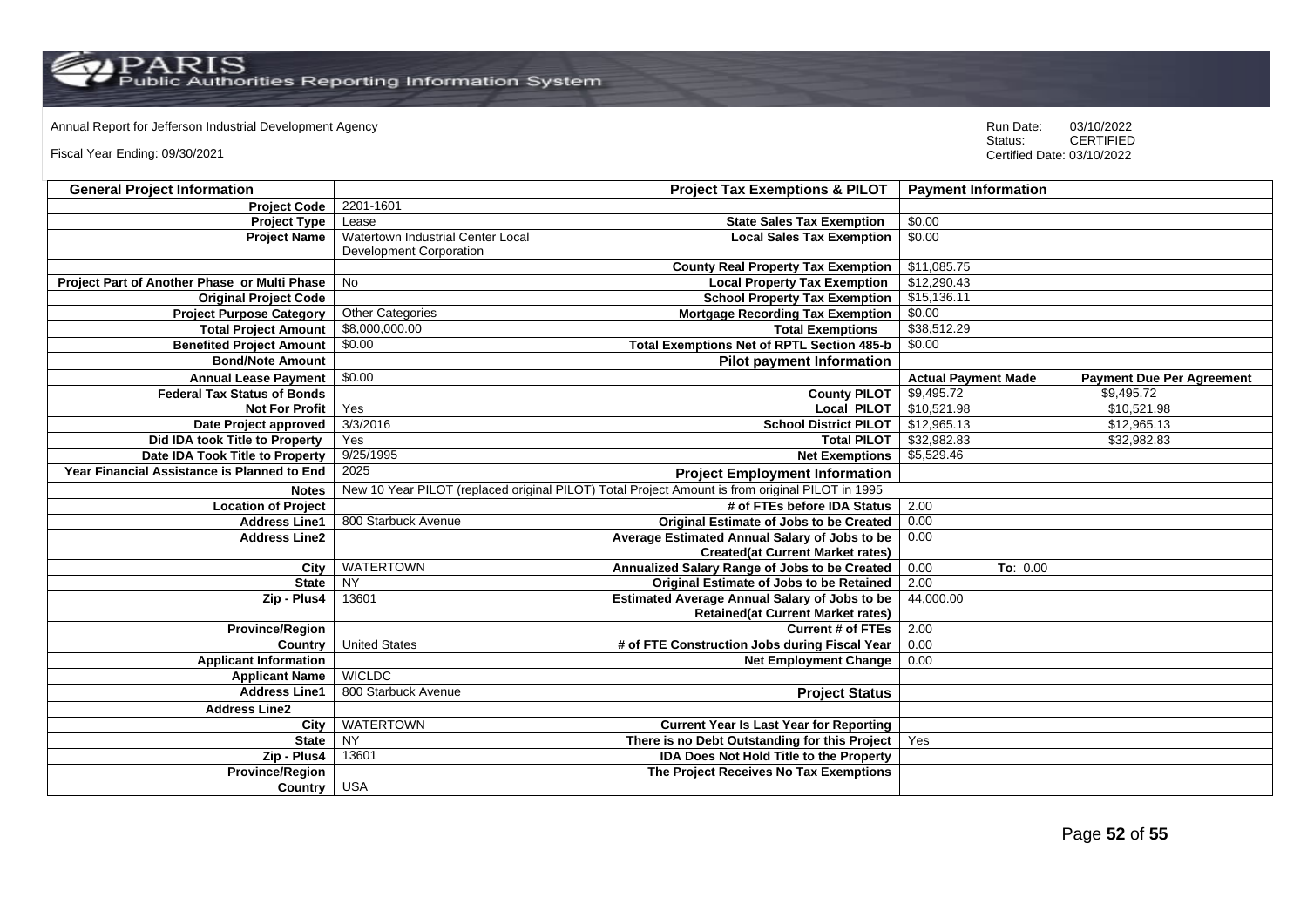Annual Report for Jefferson Industrial Development Agency<br>
Status: CERTIFIED

Fiscal Year Ending: 09/30/2021

| <b>General Project Information</b>           |                                                                                                                                                                   | <b>Project Tax Exemptions &amp; PILOT</b>            | <b>Payment Information</b>                                     |  |
|----------------------------------------------|-------------------------------------------------------------------------------------------------------------------------------------------------------------------|------------------------------------------------------|----------------------------------------------------------------|--|
| <b>Project Code</b>                          | 2201-1304                                                                                                                                                         |                                                      |                                                                |  |
| <b>Project Type</b>                          | Lease                                                                                                                                                             | <b>State Sales Tax Exemption</b>                     | \$0.00                                                         |  |
| <b>Project Name</b>                          | Woolworth Watertown LLC                                                                                                                                           | <b>Local Sales Tax Exemption</b>                     | \$0.00                                                         |  |
|                                              |                                                                                                                                                                   | <b>County Real Property Tax Exemption</b>            | \$21,146.37                                                    |  |
| Project Part of Another Phase or Multi Phase | No                                                                                                                                                                | <b>Local Property Tax Exemption</b>                  | \$23,460.05                                                    |  |
| <b>Original Project Code</b>                 |                                                                                                                                                                   | <b>School Property Tax Exemption</b>                 | \$28,891.90                                                    |  |
| <b>Project Purpose Category</b>              | Construction                                                                                                                                                      | <b>Mortgage Recording Tax Exemption</b>              | \$0.00                                                         |  |
| <b>Total Project Amount</b>                  | \$15,851,634.00                                                                                                                                                   | <b>Total Exemptions</b>                              | \$73,498.32                                                    |  |
| <b>Benefited Project Amount</b>              | \$6,139,397.00                                                                                                                                                    | Total Exemptions Net of RPTL Section 485-b           | \$0.00                                                         |  |
| <b>Bond/Note Amount</b>                      |                                                                                                                                                                   | <b>Pilot payment Information</b>                     |                                                                |  |
| <b>Annual Lease Payment</b>                  | \$0.00                                                                                                                                                            |                                                      | <b>Actual Payment Made</b><br><b>Payment Due Per Agreement</b> |  |
| <b>Federal Tax Status of Bonds</b>           |                                                                                                                                                                   | <b>County PILOT</b>                                  | \$3,551.00<br>\$3.551.00                                       |  |
| <b>Not For Profit</b>                        | <b>No</b>                                                                                                                                                         | <b>Local PILOT</b>                                   | \$3,548.00<br>\$3,548.00                                       |  |
| Date Project approved                        | 8/1/2013                                                                                                                                                          | <b>School District PILOT</b>                         | \$4,901.00<br>\$4,901.00                                       |  |
| Did IDA took Title to Property               | Yes                                                                                                                                                               | <b>Total PILOT</b>                                   | \$12,000.00<br>\$12,000.00                                     |  |
| Date IDA Took Title to Property              | 12/4/2013                                                                                                                                                         | <b>Net Exemptions</b>                                | \$61,498.32                                                    |  |
| Year Financial Assistance is Planned to End  | 2030                                                                                                                                                              | <b>Project Employment Information</b>                |                                                                |  |
| <b>Notes</b>                                 | PILOT Renovation, construction and equipping of commercial space on ground floor and 50 low income rental units on the remaining floors in the historic Woolworth |                                                      |                                                                |  |
|                                              | Building and additional of vacant land for parking                                                                                                                |                                                      |                                                                |  |
| <b>Location of Project</b>                   |                                                                                                                                                                   | # of FTEs before IDA Status                          | 0.00                                                           |  |
| <b>Address Line1</b>                         | 11 Public Square                                                                                                                                                  | <b>Original Estimate of Jobs to be Created</b>       | 2.00                                                           |  |
| <b>Address Line2</b>                         |                                                                                                                                                                   | Average Estimated Annual Salary of Jobs to be        | 23,000.00                                                      |  |
|                                              |                                                                                                                                                                   | <b>Created(at Current Market rates)</b>              |                                                                |  |
| City                                         | <b>WATERTOWN</b>                                                                                                                                                  | Annualized Salary Range of Jobs to be Created        | 21,280.00<br>To: 34,200.00                                     |  |
| <b>State</b>                                 | NY                                                                                                                                                                | <b>Original Estimate of Jobs to be Retained</b>      | 0.00                                                           |  |
| Zip - Plus4                                  | 13601                                                                                                                                                             | <b>Estimated Average Annual Salary of Jobs to be</b> | 0.00                                                           |  |
|                                              |                                                                                                                                                                   | <b>Retained(at Current Market rates)</b>             |                                                                |  |
| <b>Province/Region</b>                       |                                                                                                                                                                   | <b>Current # of FTEs</b>                             | 2.00                                                           |  |
| Country                                      | <b>United States</b>                                                                                                                                              | # of FTE Construction Jobs during Fiscal Year        | 0.00                                                           |  |
| <b>Applicant Information</b>                 |                                                                                                                                                                   | <b>Net Employment Change</b>                         | 2.00                                                           |  |
| <b>Applicant Name</b>                        | David Gallo                                                                                                                                                       |                                                      |                                                                |  |
| <b>Address Line1</b>                         | 50 Jericho Quadrangle                                                                                                                                             | <b>Project Status</b>                                |                                                                |  |
| <b>Address Line2</b>                         |                                                                                                                                                                   |                                                      |                                                                |  |
| City                                         | <b>JERICHO</b>                                                                                                                                                    | <b>Current Year Is Last Year for Reporting</b>       |                                                                |  |
| <b>State</b>                                 | NY                                                                                                                                                                | There is no Debt Outstanding for this Project        | Yes                                                            |  |
| Zip - Plus4                                  | 11753                                                                                                                                                             | <b>IDA Does Not Hold Title to the Property</b>       | Yes                                                            |  |
| <b>Province/Region</b>                       |                                                                                                                                                                   | The Project Receives No Tax Exemptions               |                                                                |  |
| Country                                      | <b>USA</b>                                                                                                                                                        |                                                      |                                                                |  |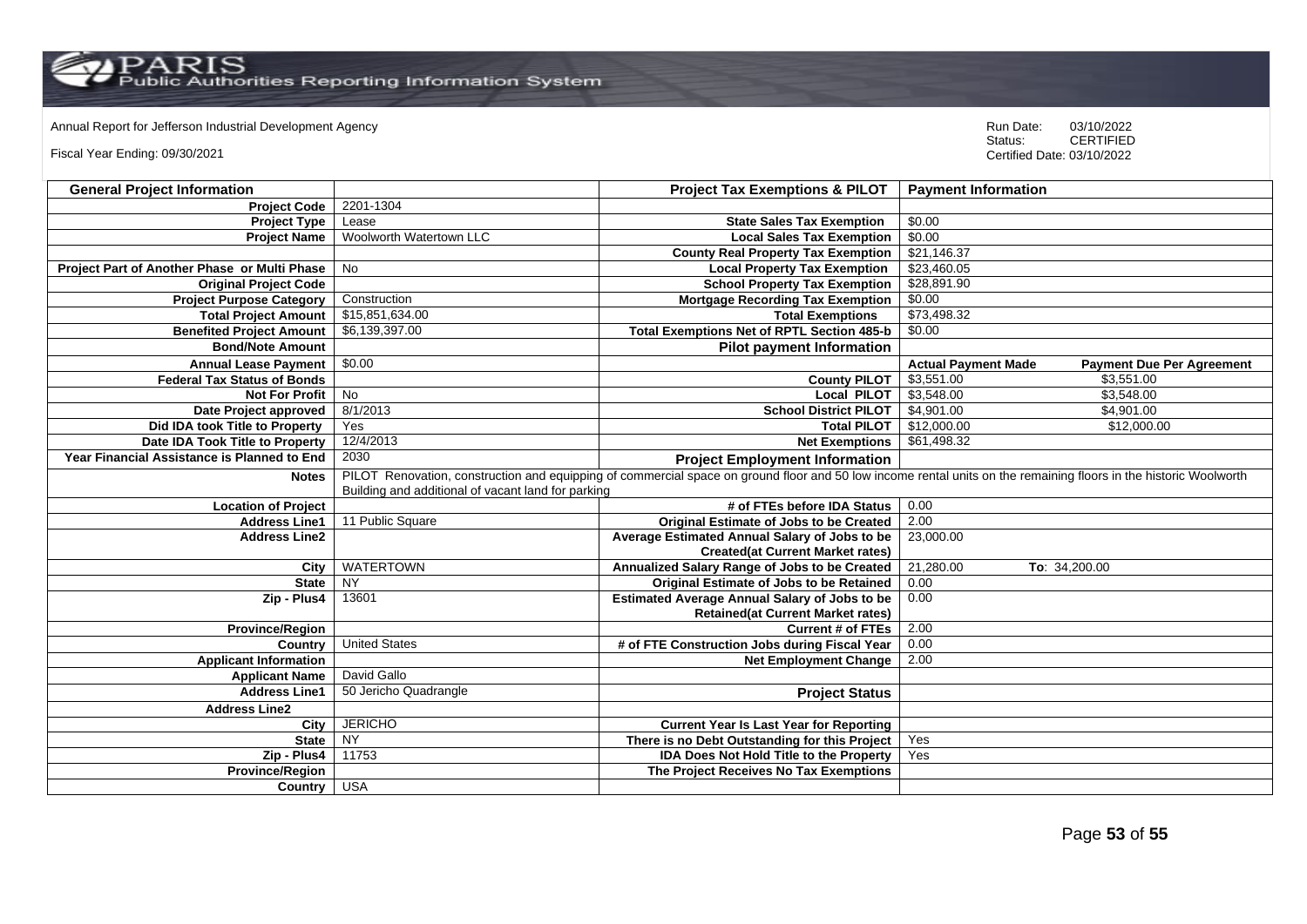# Annual Report for Jefferson Industrial Development Agency<br>
Status: CERTIFIED

Fiscal Year Ending: 09/30/2021

CERTIFIED Certified Date: 03/10/2022

#### **IDA Projects Summary Information:**

| .<br><b>Total Number of Projects</b> | Total<br>Exemptions | I PILOT Paio<br>⊺otal | <b>NA</b><br>vet Exemptions        | <b>Net Employment Change</b> |
|--------------------------------------|---------------------|-----------------------|------------------------------------|------------------------------|
|                                      | \$2 915 057 59      | \$841.824.29          | $*$ 0.070.000.00<br>\$2.U73.Z33.3U | $\sim$<br>$\sim$ 1           |